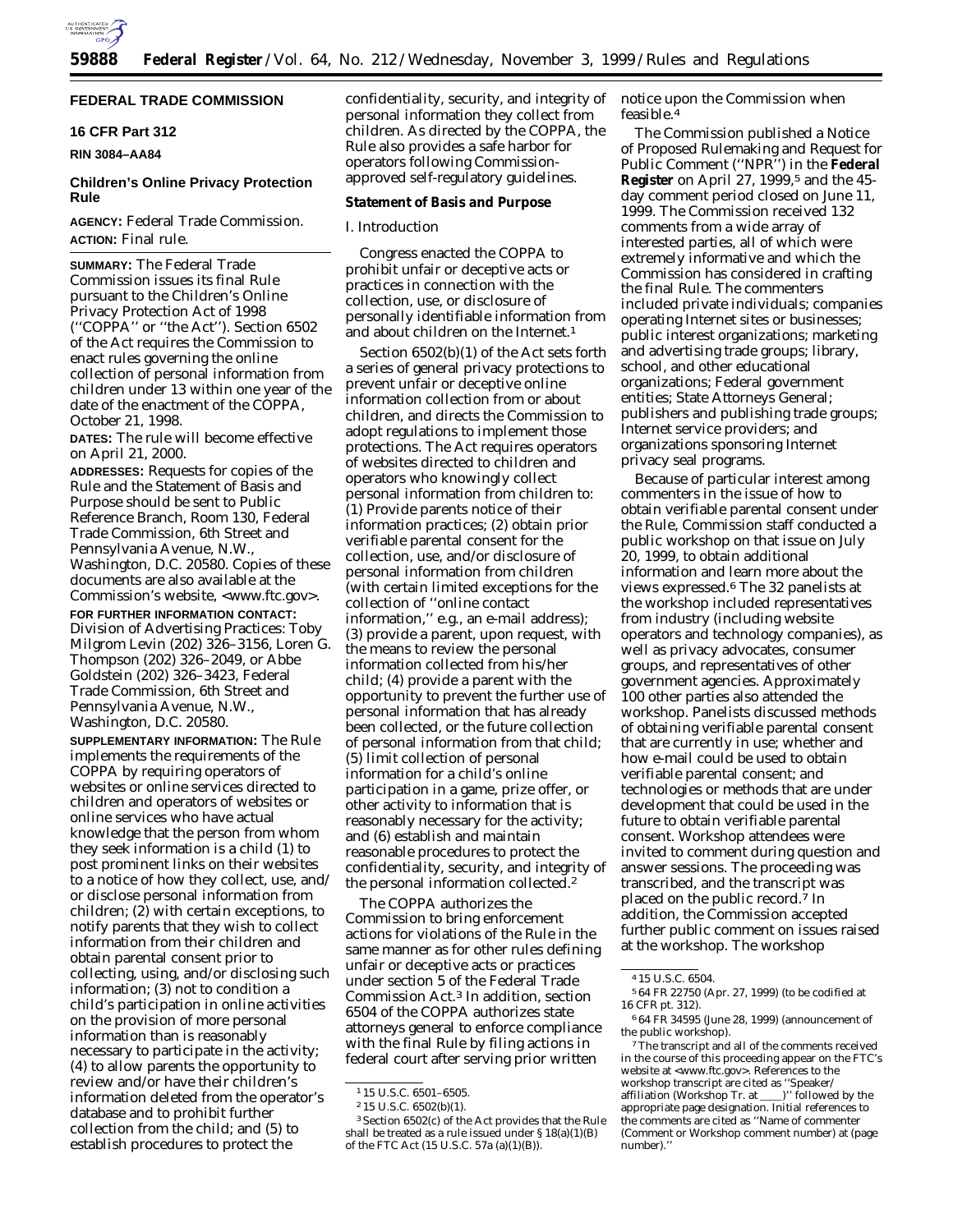comment period, which ended on July 30, 1999, yielded 14 comments.8

In drafting this final Rule, the Commission has taken very seriously the concerns expressed about maintaining children's access to the Internet, preserving the interactivity of the medium, and minimizing the potential burdens of compliance on companies, parents, and children. The Commission believes that the final Rule strikes the appropriate balance between these concerns and the Act's goals of protecting children's information in the online environment. It looks forward to continuing to work with industry, consumer groups, and parents to ensure widespread compliance in as efficient a manner as possible, to educate the public about online privacy protections, and to assess the Rule's effectiveness on a periodic basis.9

## **II. The Rule**

As noted above, the Commission published the proposed Rule and accompanying analysis in the **Federal Register** in April 1999. Unless specifically modified herein, all of the analysis accompanying the proposed Rule in the NPR is adopted and incorporated into this Statement of Basis and Purpose for the final Rule.

#### *A. Section 312.2: Definitions*

Section 312.2 of the proposed Rule included definitions of a number of key terms.10 The Commission sought comment as to whether these definitions were clear, comprehensive, flexible, and appropriate.11 In the Rule, the Commission has modified the definitions of four of these terms: ''collects or collection,'' ''disclosure,'' ''personal information,'' and ''third party.'' All other definitions have been adopted without change.

### 1. Definition of ''Child''

In the proposed Rule, the Commission adopted the statutory definition of ''child'' as ''an individual under the age of 13.'' 12 The Commission received

9Shortly after issuing this final Rule, the Commission plans to develop and distribute educational materials to assist businesses in complying with the Rule and to inform parents of the protections provided by the COPPA.

10 64 FR at 22751–53, 22763–64.

11 64 FR at 22761.

12COPPA, 15 U.S.C. 6501(1). *See* 64 FR at 22751, 22763.

only one comment on this issue, which supported the definition.<sup>13</sup> Thus, the final Rule retains the statutory definition.

2. Definition of ''Collects or Collection''

The proposed Rule defined ''collects or collection'' to include ''the direct or passive gathering of any personal information from a child by any means, including but not limited to: (a) [a]ny online request for personal information by the operator regardless of how that personal information is transmitted to the operator; (b) [c]ollection using a chat room, message board, or other public posting of such information on a website or online service; or (c) [p]assive tracking or use of any identifying code linked to an individual, such as a cookie."<sup>14</sup> The term was meant to encompass the many ways that website operators could gather information from children.

Responsive comments contended that subparagraph (a) swept within the proposed Rule information requested online but submitted offline that was clearly meant to be excluded under the COPPA.15 These comments also noted that it would be burdensome to require a business that solicits the same information from children in a number of ways, including through the Internet, to determine the source of the request in order to provide the required parental notice and seek consent for information submitted online.

The Commission is persuaded that the Congress intended the COPPA to apply only to information collected online by an operator. Therefore, based on the written comments, subparagraph (a) of the definition of collects or collection has been modified to cover any request by the operator that children submit information online.16

15*See generally,* Direct Marketing Ass'n (''DMA'') (Comment 89) at 31–32; Kraft Foods, Inc. (''Kraft'') (Comment 67) at 2–3; Council of Better Business Bureaus, Inc. (''CBBB'') (Comment 91) at 4; Viacom, Inc. (''Viacom'') (Comment 79) at 4–5; Time Warner, Inc. (''Time Warner'') (Comment 78) at 6–7; Magazine Publishers of America (''MPA'') (Comment 113) at 2. These comments pointed out that the COPPA covers the collection of personal information, which is defined in the statute as ''individually identifiable information about an individual collected online. \* \* \*'' 15 U.S.C. 6501(8). Commenters also noted that the Floor Statement accompanying the Act states ''[t]his is an online children's privacy bill, and its reach is limited to information collected online from a child.'' 144 Cong. Rec. S11657 (daily ed. Oct. 7, 1998) (Statement of Sen. Bryan).

16 If, however, an operator combines in one database information collected offline with information collected online such that the operator cannot determine the source of the information, the

Other commenters were concerned that including public postings in the definition of ''collects or collection'' would confer liability on operators of general audience (*i.e.,* non-childdirected) chat sites for unsolicited postings by children.17 The Commission believes that these concerns are legitimate, and therefore the Rule now provides that such sites would only be liable if they (1) have actual knowledge that postings are being made by a child under 13, and (2) when they have such knowledge, fail to delete any personal information before it is made public, and also to delete it from their records.

For general audience sites, the Act explicitly covers operators who have *actual knowledge* that they are collecting personal information from children.18 Therefore, the operator of a general audience chat site who has actual knowledge that a child is posting personal information on the site must provide notice and obtain verifiable parental consent if the child is to continue to post such information in that site's chat room.19 In most cases, if the operator does not monitor the chat room, the operator likely will not have the requisite knowledge under the Act. However, where the operator does monitor the chat room, the Commission has amended the Rule so that, if the operator strips any posting of individually identifiable information before it is made public (and deletes it from the operator's records), that operator will not be deemed to have collected the child's personal information.20

One group of commenters stated that requiring operators to get parental consent in order for a child to participate in a chat room would violate the child's First Amendment right to free speech.21 These commenters also

19Operators of sites directed to children that provide chat rooms and bulletin boards and who do not delete personally identifiable information from postings before they are made public must always provide notice and obtain parental consent as provided by the Rule.

20This amendment applies both to operators of websites directed to children and to websites with actual knowledge that information is being collected from a child. Because an operator who deletes such information will not be deemed to have ''collected'' it, that operator also will not have ''disclosed'' that information under the Rule.

21Center for Democracy and Technology, American Civil Liberties Union, American Library Continued

<sup>8</sup>On July 27, 1999, the Commission also issued an Initial Regulatory Flexibility Analysis (''IRFA'') under the Regulatory Flexibility Act, 64 FR 40525. The IRFA focused on the impact of the proposed Rule on small businesses and sought additional public comment on that issue. This final comment period closed on August 6, 1999. Five comments were received. These comments are cited as ''Name of commenter (IRFA comment number) at (page number).''

<sup>13</sup>American Psychological Association (''APA'') (Comment 106) at 1.

<sup>14</sup> 64 FR at 22751, 22763.

operator will be required to disclose all of that data in response to a parent's request under section 312.6 of the Rule. *See* Section II.E, *infra.*

<sup>17</sup>ZapMe! Corp. (''ZapMe!'') (Comment 76) at 7; Talk City, Inc. (''Talk City'') (Comment 110) at 2. *See also* Promotion Marketing Ass'n. (''PMA'') (Comment 107) at 3.

<sup>18</sup> 15 U.S.C. 6502(a)(1). *See also* Rule section 312.3.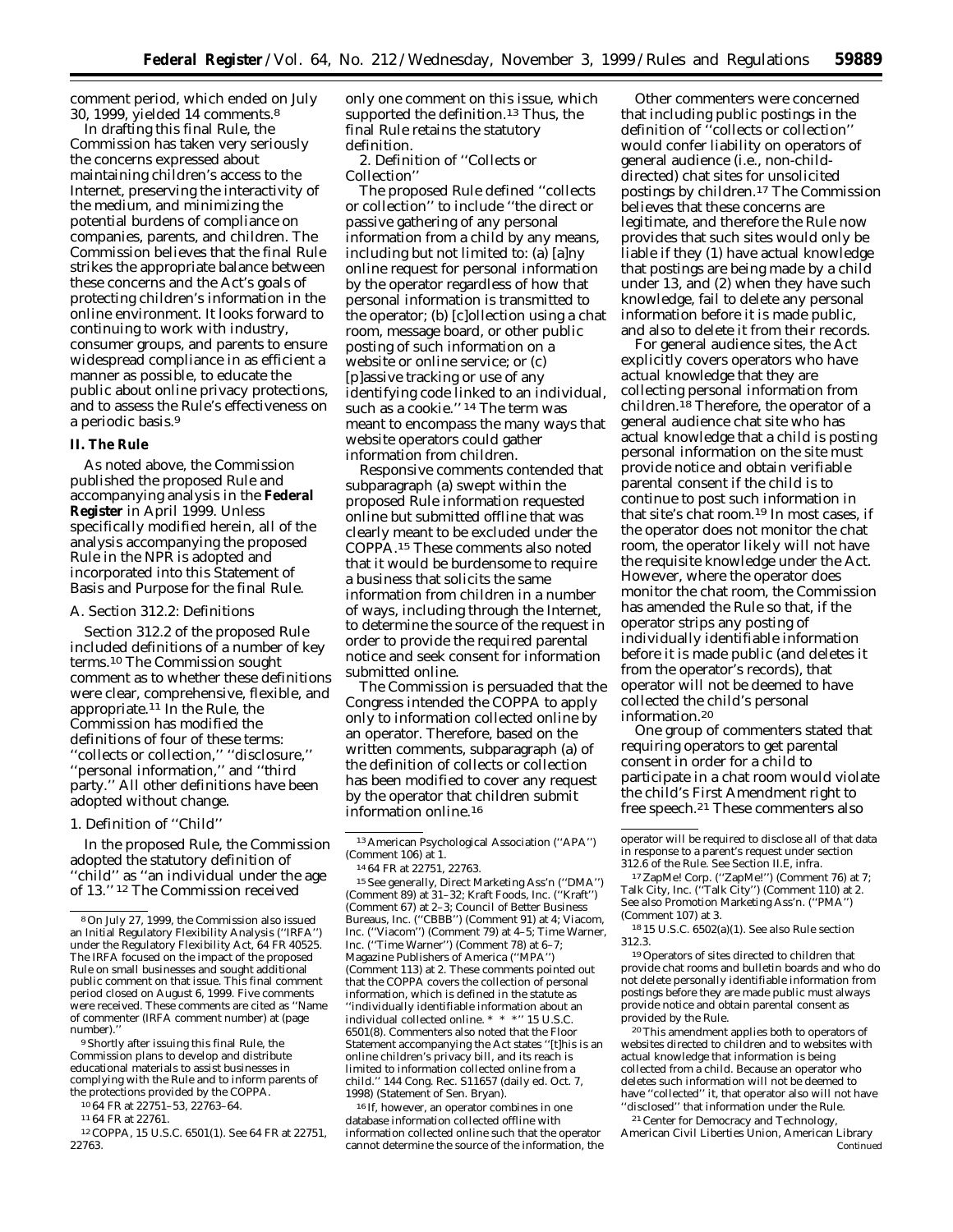asserted that the Commission's proposal went beyond what Congress intended with this legislation.<sup>22</sup> Congress, however, specifically included such postings in the COPPA on the grounds that children could be placed at risk in such fora, noting that one of the Act's goals was ''to enhance parental involvement to help protect the safety of children in online fora such as chatrooms, home pages, and pen-pal services in which children may make public postings of identifying information.'' 23 As noted in the Commission's June 1998 report to Congress, children's use of chat rooms and bulletin boards that are accessible to all online users present the most serious safety risks, because it enables them to communicate freely with strangers.24 Indeed, an investigation conducted by the FBI and the Justice Department revealed that these services are quickly becoming the most common resources used by predators for identifying and contacting children.25 Commenters also generally acknowledged that these are among the most sensitive online activities.26

Several commenters expressed concerns that the proposed Rule would similarly require operators to give notice and obtain parental consent in order to give a child an e-mail account.27 The Commission notes that, to the extent that operators who provide e-mail accounts keep records of the e-mail

22 *Id.*

23 144 Cong. Rec. S11657 (Statement of Sen. Bryan).

25 *Id.* The concern may be heightened where such services are directed to children because potential predators know that the majority of the participants are likely to be underage.

<sup>26</sup> Center for Media Education, Consumer Federation of America, Am. Academy of Child and Adolescent Psychiatry, Am. Academy of Pediatrics, Junkbusters Corp., Nat'l Alliance for Non-Violent Programming, Nat'l Ass'n of Elementary School Principals, Nat'l Consumers League, Nat'l Education Ass'n, Privacy Times and Public Advocacy for Kids (''CME/CFA et al.'') (Comment 80) at 30; Viacom (Comment 79) at 13–14; DMA (Workshop comment 02) at 1–2; Bagwell/MTV Networks Online (Workshop Tr. 32–33); Kraft (Comment 67) at 4–5; Children's Advertising Review Unit of the Council of Better Business Bureaus (''CARU'') (Workshop comment 08) at 2; Cartoon Network, et al. (Comment 77) at 18; Nikolai.com, Inc. (Comment 129) at 2; and Consumers Union (Comment 116) at 3.

27*See, e.g.,* Commercial Internet eXchange Ass'n and PSINet Inc. (''CIX et al.'') (Comment 83) at 8; Zeeks.com (Comment 98) at 1; CDT et al. (Workshop comment 11) at 3 (noting same First Amendment concerns as for chat rooms). Similar concerns were expressed in connection with the proposed Rule's definition of ''disclosure,'' which included ''any other means that would enable a child to reveal personal information to others online.'' *See* Section II.A.3, *infra.*

addresses they have assigned, along with any associated information, those operators can be considered to have 'collected" those e-mail addresses under the Act. Operators of sites directed to children are therefore required to comply with the Act when giving children e-mail accounts. For operators of general audience sites, the Rule requires *actual knowledge* that information is being collected from a child. Such operators would only be required to provide notice and obtain parental consent if registration or other information reveals that the person seeking the e-mail account is a child.

A number of commenters noted that operators might be responsible for complying with all of the requirements of the Rule after receiving an unsolicited e-mail from a child.28 If an operator of a site directed to children receives such an e-mail, that contact is covered under the Act's (and the Rule's) one-time email exception.29 Under that exception, an operator may collect a child's name and online contact information for the purpose of responding one time in response to a direct request from a child. This exception would allow an operator to receive an e-mail from a child and provide a response without providing parental notice and obtaining consent, as long as the name and online contact information collected from the child are deleted and not used for any other purpose.30 And again, in the case of a general audience site, these requirements apply only if the site receiving the e-mail has actual knowledge that it was sent by a child.

One commenter noted that a site could collect non-personally identifiable information about a child without parental notice or consent as long as that information was only tied to a screen name.31 An operator who has solicited such information could obtain the child's name through a subsequent solicitation, and would thus have evaded the Act's requirement of prior parental consent.32 This is a valid concern, but the Commission believes that the Rule does in fact address the issue. Indeed, under the Rule, once such information is linked to an identifier (the name), it becomes ''personal

information'' and the Rule requires the operator to provide notice and obtain consent for the collection, use, and/or disclosure of all of the information.33

## 3. Definition of ''Disclosure''

The definition of ''disclosure'' in the proposed Rule covered: (1) The release of personal information collected from a child in identifiable form by an operator for any purpose, except where the operator provides the information to a person who provides support for the internal operations of the website and who does not use that information for any other purpose; 34 and (2) making personal information collected from a child publicly available in identifiable form, including through public postings, posting of personal home pages, messages boards, and chat rooms, or any other means that would enable a child to reveal personal information to others online.35

In the NPR, the Commission sought to clarify that entities that provide fulfillment services or technical support would be considered ''support for the internal operations of the website or online service,'' and thus disclosures to such entities need not be disclosed in the site's notices.36 The Commission also noted that such services as merely providing the server for the website, or providing chat or e-mail service would also be considered ''support for the internal operations of the website.'' 37 The Commission cautioned, however, that because operators are also required by the Act to establish reasonable procedures to maintain the confidentiality, security, and integrity of personal information collected from children,38 they should take appropriate measures to safeguard such information in the possession of those who provide support for the internal operations of their websites.39

38 15 U.S.C. 6502(b)(1)(D).

Association (''CDT, et al.'') (Workshop comment 11) at 2–4.

<sup>24</sup>*Privacy Online: A Report to Congress* at 5 (June 1998).

<sup>28</sup>*See, e.g.,* ZapMe! (Comment 76) at 7–8. *See also* Highlights for Children, Inc. (''Highlights'') (Comment 124) at 2.

<sup>29</sup> 15 U.S.C. 6502(b)(2)(A); section 312.5(c)(2) of the Rule. *See* Section II.D.3, *infra.*

<sup>30</sup>Moreover, this exception would accommodate sites that automate their responses to incoming emails, as long as the child's name and online contact information are deleted and not used for any other purpose. MLG Internet (Comment 119) at 2 (asking about automated e-mail responses).

<sup>31</sup>CDT (Comment 81) at 18.

<sup>32</sup> *Id.*

<sup>33</sup>*See* Section II.A.8, *infra.* Moreover, under section 312.6 of the Rule, the operator must disclose that information to the parent upon request and the parent may request that the operator delete that information. *See* Section II.E, *infra.*

<sup>34</sup>The ''release of personal information'' is defined in the Rule to mean the ''sharing, selling, renting, or any other means of providing personal information to any third party.'' *See* section 312.2 of the Rule. For additional guidance as to whether an entity is a ''third party'' under the Rule, see discussion, *infra,* regarding definitions of "operator" and "third party.

<sup>35</sup> 64 FR 22752, 22764.

<sup>36</sup> 64 FR at 22752.

<sup>37</sup> *Id.*

<sup>39</sup> 64 FR at 22752. Some commenters objected to the notion of holding operators liable for the action of contractors because operators have no way of ensuring that contractors will follow the Rule. *See, e.g.,* DMA (Comment 89) at 35. The Act and the Rule require operators to establish and maintain reasonable procedures to protect the confidentiality,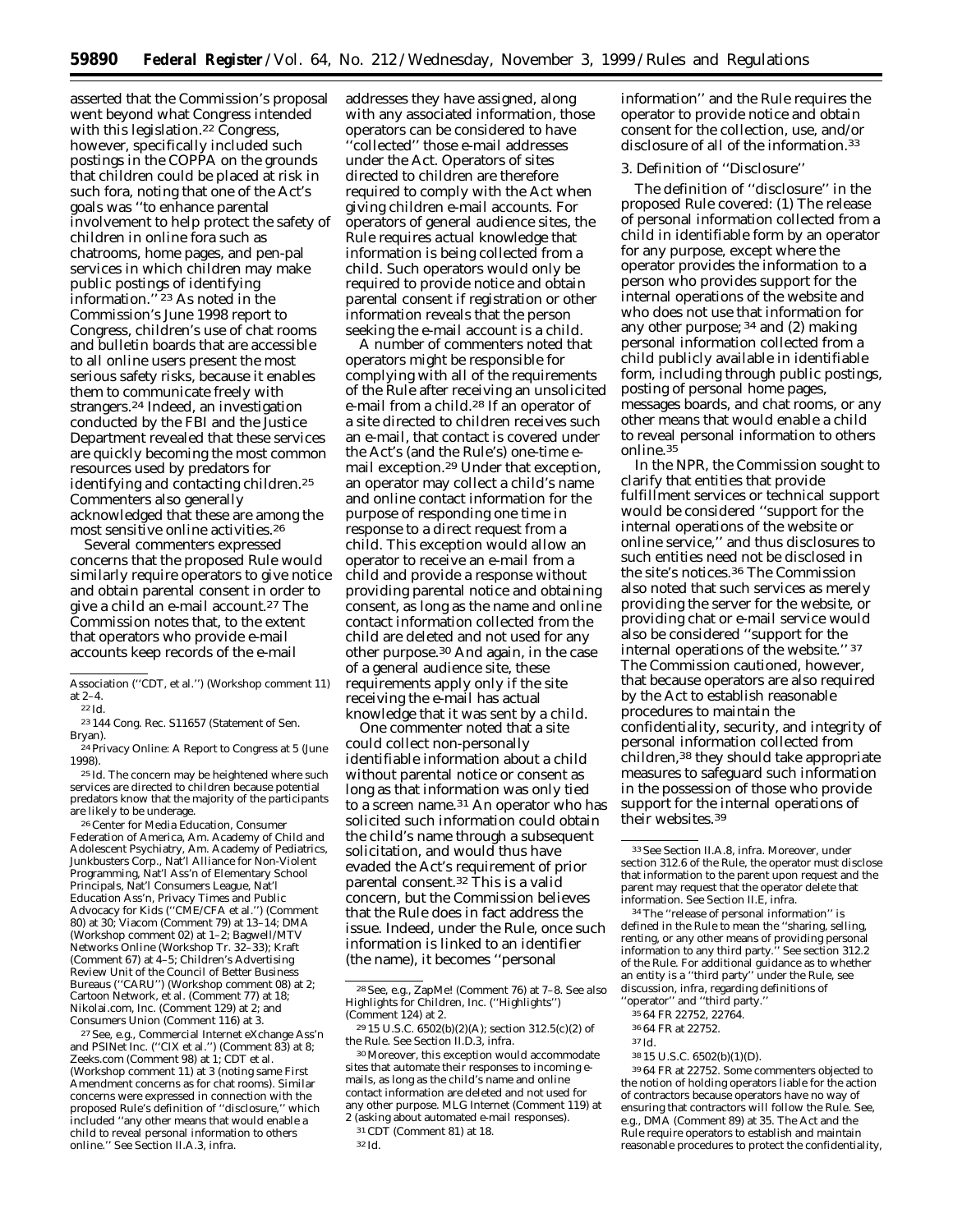Two commenters expressed a concern that the last clause of the proposed definition, which covered ''any other means that would enable a child to reveal personal information to others online,'' would include an Internet Service Provider (''ISP'') or cable company that simply provides Internet access without offering any content or actively collecting any information from children.40 Although the Commission notes that this language was not meant to reach such entities, $41$  it has decided to eliminate this language as confusing and unnecessary.42

## 4. Definition of ''Internet''

The proposed Rule's definition of ''Internet'' made clear that it applied to the Internet in its current form and to any conceivable successor.43 Given that the technology used to provide access to the Internet will evolve over time, it is imperative that the Rule not limit itself to current access mechanisms. The Commission received three comments regarding this definition.44 One commenter suggested that the Commission clarify that the definition ''clearly includes networks parallel to or supplementary to the Internet such as those maintained by the broadband providers \* \* \* [and] intranets maintained by online services which are either accessible via the Internet or have gateways to the Internet.'' 45 The Commission believes that the proposed definition of ''Internet'' was sufficiently broad to encompass such services and adopts that definition in the final Rule.

41*See* 64 FR at 22752. To the extent that ISPs do not operate websites or online services that are directed to children, or knowingly collect information from children, they are not subject to the COPPA.

42One commenter also asked whether the term ''disclosure'' covered the inclusion of a child's name on a list of contest winners, which is often required under state laws. *See* PMA (Comment 107) at 4. If the operator collects only name and online contact information, then the exception under section 312.5(c)(5)(iv) would apply. However, if the operator collects additional information online, then the release of that information would be considered a disclosure under the Rule.

43 64 FR at 22752, 22764.

44CME/CFA et al. (Comment 80) at 18; E.A. Bonnett (Comment 126) at 1; CDT (Comment 81) at 10–11. Two of the comments praised the proposed definition as comprehensive. E.A. Bonnett (Comment 126) at 1; CDT (Comment 81) at 10–11.

45CME/CFA et al. (Comment 80) at 18.

5. Definition of ''Online Contact Information''

The Commission received several comments 46 regarding the definition of ''online contact information.'' 47 One commenter suggested that the Commission include in the definition such identifiers as instant messaging user identifiers, which are increasingly being used for communicating online.48 The Commission believes that these identifiers already fall within the proposed definition, which includes 'any other substantially similar identifier that permits direct contact with a person online." 49 After reviewing the comments, the Commission has determined that no changes to this definition are necessary.

#### 6. Definition of ''Operator''

The definition of ''operator'' is of central importance because it determines who is covered by the Act and the Rule. Consistent with the Act, the proposed Rule defined operator (with some limitations) as ''any person who operates a website located on the Internet or an online service and who collects or maintains personal information from or about the users or visitors \* \* \* or on whose behalf such information is collected or maintained \* \* \*'' 50 In the NPR, the Commission clarified the scope of the definition by listing a number of factors to consider, including who owns and/or controls the information, who pays for its collection and maintenance, the pre-existing contractual relationships regarding collection and maintenance of the information, and the role of the website or online service in collecting and/or maintaining the information (*i.e.,* whether the site participates in collection or is merely a conduit through which the information flows to another entity).51 The Commission also clarified that entities that merely provide access to the Internet, without providing content or collecting information from children, would not be considered operators.52 In the NPR, the Commission asked about the impact of

49Another example of ''online contact information'' could be a screen name that also serves as an e-mail address. *See* Section II.A.8, *infra.*

52Thus, ISPs and cable operators that merely offer Internet access would not be considered operators under the Rule.

the proposed definition, and whether it was sufficiently clear to provide notice as to who is covered by the Rule.53 After carefully reviewing the comments received, the Commission has determined that no changes to the proposed definition are necessary.

A number of commenters proposed various tests to determine how corporate affiliates should be treated under the Rule.54 The Commission believes that an entity's status as an operator or third party under the Rule should be determined not by its characterization as a corporate affiliate, but by its relationship to the information collected under the factors described in the NPR. Not all affiliates play a role in collecting or maintaining the information from children, and making an entity an operator subject to the Act simply because one of its affiliates collects or maintains information from children online would not serve the goals of the COPPA. If, however, the entity has an interest in the data collected under the factors listed in the NPR, then it, too, will be covered by the Rule.55

One commenter sought clarification of the status of network advertising companies, or companies that provide banner ads on websites or online

54*See, e.g.,* Council of Better Business Bureaus, Inc. (''CBBB'') (Comment 91) at 6–7; Attorneys General of the States of New York, Alabama, California, Florida, Georgia, Hawaii, Illinois, Indiana, Maryland, Nevada, Ohio, Oklahoma, Tennessee, Vermont, and Washington (''Attorneys General'') (Comment 114) at 6; PMA (Comment 107) at 4–5; Am. Ass'n of Advertising Agencies (''AAAA'') (Comment 134) at 3; Ass'n of Nat'l Advertisers (''ANA'') (Comment 93) at 6–7. Some commenters argued in support of automatically including all corporate affiliates as operators. Others thought that all affiliates with identical privacy policies should be considered operators, or, alternatively, that operators should be required to disclose that an affiliate has a different privacy policy and describe how it differs from the primary operator's. As noted in Section II.C.3.c, *infra,* the notice is required to describe the privacy policies of the various operators. One commenter suggested a consumer perception standard: that an affiliate would be considered an operator if a consumer would reasonably expect that the affiliated entities are part of one organization that shares information within itself. PMA (Comment 107) at 5. The Commission believes that the proposed standard, which places responsibility for compliance on the entities that control the information, is the most workable test for who is an operator.

55 In the NPR, the Commission stated that operators are jointly responsible for implementing the requirements of the Rule. 64 FR at 22752. In an investigation into a potential Rule violation, the Commission will examine all the facts and circumstances in determining the appropriate party or parties to pursue. The Commission likely will not pursue an entity that is an ''operator,'' but has not facilitated or participated in, and has no reason to know of, any Rule violations.

security, and integrity of personal information collected from children. 15 U.S.C. 6502(b)(1)(D); section 312.8 of the Rule. As long as the operator follows reasonable procedures to ensure that such contractors protect the information (for example, contractual provisions that limit the contractors' ability to use the information), operators should not be liable for the actions of contractors.

<sup>40</sup>*See* CIX, *et al.* (Comment 83) at 8–9; National Cable Television Association (''NCTA'') (Comment 71) at 6–8.

<sup>46</sup>CyberAngels (Comment 120) at 1; CME/CFA et al. (Comment 80) at 6–7; Aftab & Savitt (Comment 118) at 3–4; CDT (Comment 81) at 16–18.

<sup>47</sup>The definition in the proposed Rule was identical to the one contained in the Act. *See* 15 U.S.C. 6501(12); 64 FR at 22752, 22764.

<sup>48</sup>CyberAngels (Comment 120) at 1.

<sup>50</sup> 15 U.S.C. 6501(2); 64 FR at 22752, 22764. 51 64 FR at 22752.

<sup>53</sup> 64 FR at 22761.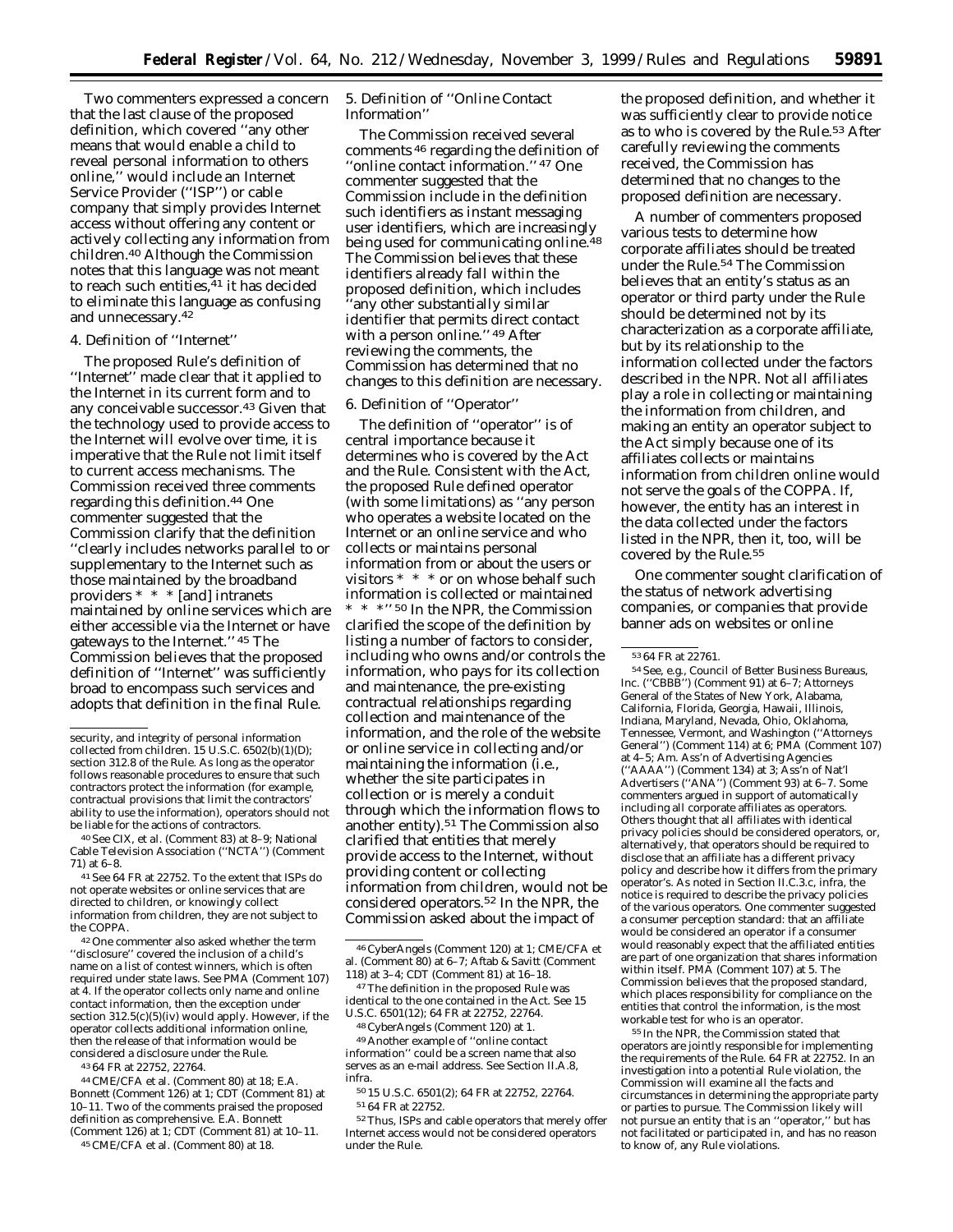services.56 If such companies collect personal information directly from children who click on ads placed on websites or online services directed to children, then they will be considered operators who must comply with the Act, unless one of the exceptions applies.57 Moreover, if such companies collect personal information from visitors who click on their ads at general audience sites, and that information reveals that the visitor is a child, then they will be subject to the Act. In addition, if they do not collect information from children directly, but have ownership or control over information collected at a host children's site, they will be considered operators. If, however, no personal information is collected or maintained by such companies, either directly or through the host website, then they will not be deemed to be operators.

Some commenters sought greater clarity regarding the meaning of ''actual knowledge'' that a particular visitor is a child and inquired whether an operator of a general audience site has any duty to investigate the age of its visitors.58 Actual knowledge will be present, for example, where an operator learns of a child's age or grade from the child's registration at the site or from a concerned parent who has learned that his child is participating at the site. In addition, although the COPPA does not require operators of general audience sites to investigate the ages of their site's visitors, the Commission notes that it will examine closely sites that do not directly ask age or grade, but instead ask ''age identifying'' questions, such as ''what type of school do you go to: (a) elementary; (b) middle); (c) high school; (d) college.'' Through such questions, operators may acquire actual knowledge that they are dealing with children under 13.

Finally, one commenter sought assurance that an operator would not be liable if his site contained a link to another site that was violating the Rule.59 If the operator of the linking site is not an operator with respect to the second site (that is, if there is no ownership or control of the information collected at the second site according to the factors laid out in the NPR), then the

- 58*See* PMA (Comment 107) at 6; Attorneys General (Comment 114) at 7. See also MLG Internet (Comment 119) at 1–2.
- 59MaMaMedia, Inc. (''MaMaMedia'') (Comment 85) at 7.

operator will not be liable for the violations occurring at the second site.

# 7. Definition of ''Parent''

The Act and the proposed Rule defined ''parent'' as ''includ[ing] a legal guardian.'' 60 The Commission received two comments regarding this definition, both of which sought additional guidance concerning the Rule's application in non-traditional family situations.61 The Commission believes that the proposed definition is sufficiently flexible to account for a variety of family structures and situations, including situations where a child is being raised by grandparents, foster parents, or other adults who have legal custody. Therefore, the Commission retains the definition of parent contained in the proposed Rule.

# 8. Definition of ''Personal Information''

The definition of ''personal information'' is another critical part of the Rule because it specifies the type of information covered by the Rule. The proposed definition included a number of different types of individually identifiable information, including name, address, and phone number; email address; and other types of information that could be used to locate an individual either online or offline.62 The proposed definition also covered non-individually identifiable information (*e.g.,* information about a child's hobbies or toys) that is associated with an identifier.<sup>63</sup>

One commenter asked the Commission to clarify that operators are not required to provide parental notice or seek parental consent for collection of non-individually identifiable information that is not and will not be associated with an identifier.64 The Commission believes that this is clear in both the Act and the Rule.

Several commenters sought further guidance on whether the use of screen names would trigger the Act's requirements.65 If a screen name is not associated with any individually identifiable information, it is not considered ''personal information'' under this Rule.66

Another commenter criticized the proposed Rule on the grounds that it encourages operators to set up sites using screen names.<sup>67</sup> This commenter argued that it is important to have accountability online—*i.e.,* that it is important for operators to be able to identify and take action against visitors who post inappropriate information or harass other online visitors. The Commission agrees that these are important considerations, but notes that the Rule does not foreclose operators from taking such precautions. Operators are free to request parental consent to collect such information. Moreover, the exception to the requirement of prior parental consent under section  $312.5(c)(5)(i)$  of the Rule allows operators to collect the child's online contact information for this very purpose.68

One commenter noted that there are some persistent identifiers that are automatically collected by websites and can be considered individually identifying information, such as a static IP address or processor serial number.69 If this type of information were considered ''personal information,'' the commenter noted, then nearly every child-oriented website would automatically be required to comply with the Rule, even if no other personal information were being collected. The Commission believes that unless such identifiers are associated with other individually identifiable personal information, they would not fall within the Rule's definition of ''personal information.''

Several commenters asked whether information stored in cookies falls within the definition of personal information.70 If the operator either collects individually identifiable information using the cookie or collects non-individually identifiable information using the cookie that is

69CDT (Comment 81) at 16. *See also* E.A. Bonnett (Comment 126) at 2–3.

70*See, e.g.,* Consumers Union (Comment 116) at 4.

<sup>56</sup>Media Inc., AdForce, Inc., DoubleClick, Inc., Engage Technologies, Inc., Flycast Communications Corp., and Real Media, Inc. (Comment 92) at 4–8.

<sup>57</sup> It may be appropriate for such companies to provide a joint notice with the operator of the host website.

<sup>60</sup> 15 U.S.C. 6501(7); 64 FR at 22752, 22764. 61Ass'n of Educational Publishers (''EdPress'') (Comment 130) at 2; Highlights (Comment 124) at 1.

<sup>62</sup> 64 FR at 22752–22753, 22764.

<sup>63</sup> *Id.*

<sup>64</sup>*See* National Retail Federation (''NRF'') (Comment 95) at 2.

<sup>65</sup>ZapMe! (Comment 76) at 8–9; KidsOnLine.com (Comment 108) at 1–2; TRUSTe (Comment 97) at 3.

<sup>66</sup>One commenter also asked whether operators would be required to ensure that a screen name chosen by a child did not contain individually identifiable information. TRUSTe (Comment 97) at

<sup>3.</sup> Operators do not have a specific duty to investigate whether a screen name contains such information. However, an operator could give children warnings about including such information in screen names, especially those that will be disclosed in a public forum such as a chat room.

<sup>67</sup> KidsOnLine.com (Comment 108) at 1–2. 68*See also* 15 U.S.C. 6502(b)(2)(E)(i). As noted above, an operator who wishes to collect name and online contact information under this exception may not use or disclose that information for any other purpose. An operator, however, who collects other personal information and links it with online contact information collected under this exception would be in violation of the Rule unless the operator provided parental notice and obtained verifiable parental consent for the collection of all of that information.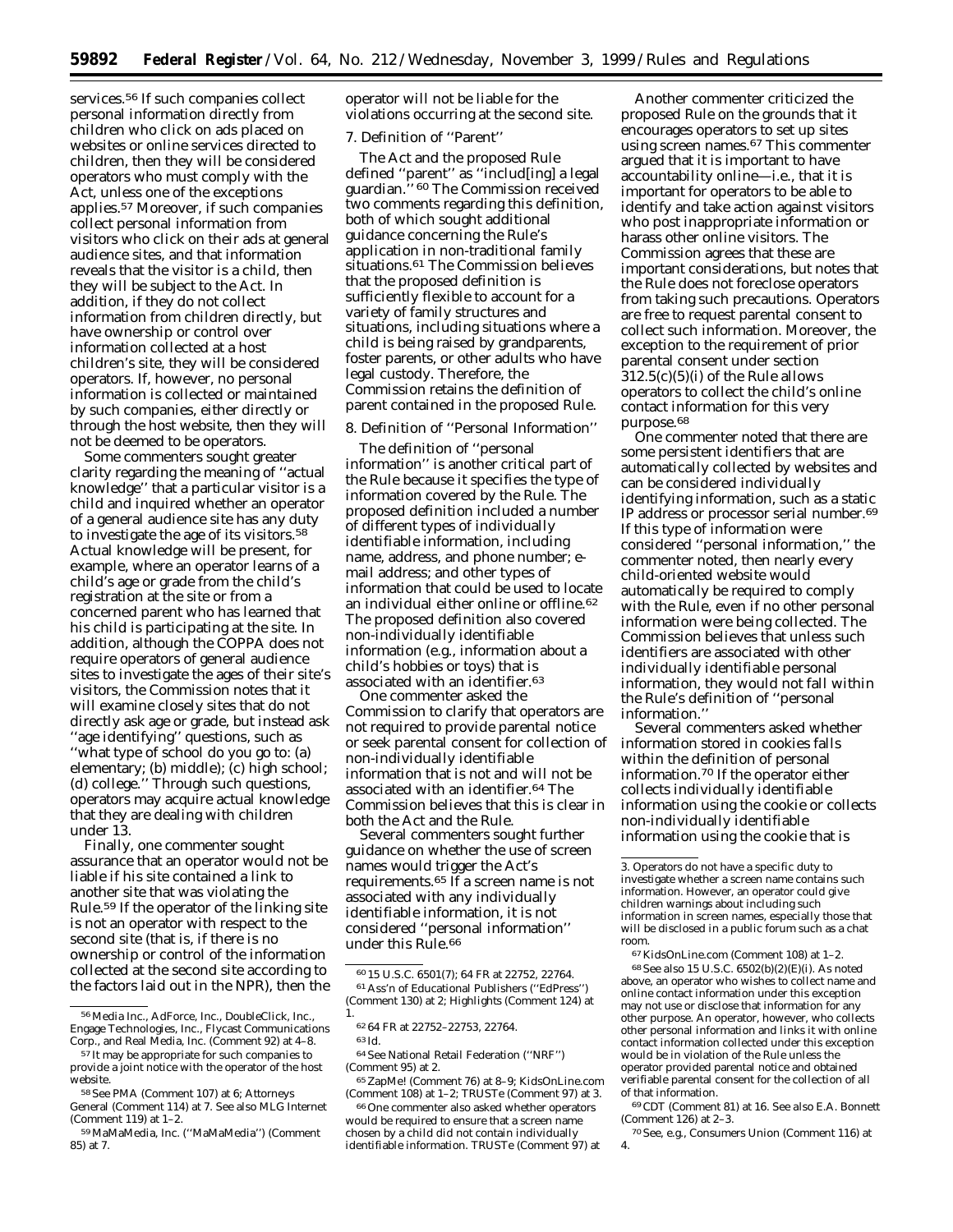combined with an identifier, then the information constitutes ''personal information'' under the Rule, regardless of where it is stored.

After reviewing the comments, the Commission has decided to retain the definition of ''personal information'' with slight modifications. In response to the suggestion of one commenter, one item was added to subparagraph (f) of the definition: a photograph of the individual, when associated with other information collected online that would enable the physical or online contacting of the individual.71 The Commission is also making slight modifications to ensure consistency within the definition.

# 9. Definition of ''Third Party''

The proposed Rule defined the term ''third party'' as ''any person who is neither an operator with respect to the collection of personal information \* \* \* nor a person who provides support for the internal operations of the website or online service.'' 72 Under the Rule, an operator is required to provide notice of its practices with respect to the disclosure of information to third parties and to allow parents to choose whether the operator may disclose their children's information to third parties.73 Because third parties are not operators, they are not responsible for carrying out the provisions of the Rule.

Comments regarding this definition raised issues similar to those raised in response to the proposed definition of ''operator''—specifically, when and whether corporate affiliates would be considered ''operators'' or ''third parties.'' As noted above, the Commission believes that the most appropriate test for determining an entity's status as an operator or third party is to look at the entity's relationship to the data collected, using the factors listed in the NPR.74 If an entity does not meet the test for operator, that entity will be considered a third party.

One commenter asked that the Commission require third parties to comply with the Rule.75 However, the

73*See* Sections II.C.3.d, and II.D.1, *infra.*

75CME/CFA et al. (Comment 80) at 6, 11.

statute applies only to the practices of the operator, and the Commission does not have the authority to extend liability to third parties.

After reviewing the comments, the Commission has made minor revisions to the definition of ''third party'' to maintain consistency across the Rule. These revisions consist of adding the words ''and maintenance'' following ''collection,'' and clarifying that, in order to be excluded from the definition, a person who provides internal support for the website may not disclose or use information protected under this Rule for any other purpose.

10. The Definition of ''Obtaining Verifiable Parental Consent''

The proposed Rule included a definition of ''obtaining verifiable parental consent'' that was substantially similar to the definition contained in the COPPA.76 The term was defined to mean ''making any reasonable effort (taking into consideration available technology) to ensure that before personal information is collected from a child, a parent of the child'' receives notice of the operator's information practices and consents to those practices. The Commission received no comments suggesting modification to this definition, and therefore retains the proposed definition.

11. Definition of ''Website or Online Service Directed to Children''

In the proposed Rule, the Commission listed a number of factors that the Commission would consider in determining whether a site would be ''directed to children,'' including, among other things, the site's ''subject matter, visual or audio content, age of models, language or other characteristics of the website or online service. \* \* \*''77 The Commission also stated in the proposed Rule that it would consider competent and reliable empirical evidence regarding audience composition as well as evidence regarding the intended audience of the site.78 In addition, under the proposed Rule, a general audience website would not be deemed to be directed to children simply because it referred or linked to another website or online service that is directed to children.79 Finally, if a general audience site has a distinct children's ''portion'' or ''area,'' then the operator would be required to provide

the protections of the Rule for visitors to that portion of the site.80

Several commenters asked for more guidance about the factor analysis laid out in this definition.81 One commenter asked that the Commission clarify that the presence of only one of the listed factors would not cause a site to be classified as ''directed to children''; rather that *all* of the factors would be taken into account.82 In response, the Commission notes that the proposed definition makes it clear that the Commission will look at the overall character of the site—and not just the presence or absence of one or more factors—in determining whether a website is directed to children.

Another commenter noted that operators should not be able to construct a ''veil of ignorance'' where the operator can determine through questions whether a visitor is a child without specifically asking for the visitor's age.83 As discussed above in Section II.A.6 concerning the definition of ''operator,'' the Commission will closely examine such sites to determine whether they have actual knowledge that they are collecting information from children. A similar concern was raised with respect to sites that ask for age ranges that include both children and teens (*e.g.,* a ''15 and under'' category).84 Because it is simple for operators to craft a ''12 and under'' age range, the Commission will look closely at sites that do not offer such a range if it appears that their operators are trying to avoid compliance with the Rule.

*B. Section 312.3: Regulation of Unfair or Deceptive Acts or Practices in Connection With the Collection, Use, and/or Disclosure of Personal Information From and About Children on the Internet*

Section 312.3 of the proposed Rule set out the Rule's general requirements, which were detailed in the later provisions.85 The Commission received no comments that directly pertained to section 312.3 of the proposed Rule, which was a restatement of the requirements laid out in the Act,86 and therefore retains it without change. Comments regarding the sections

83Consumers Union (Comment 116) at 4–5.

- (Comment 97) at 2.
	- 85 64 FR at 22753, 22764.

<sup>71</sup>Aftab & Savitt (Comment 118) at 4. This commenter also asked the Commission to remove the phrase ''collected online'' from this definition in order to cover information that is submitted to an operator offline, then posted online by the operator. While we are cognizant of the risks posed by such practices, the Commission believes that the COPPA does not apply to information submitted to an operator offline. *See* Section II.A.2, *supra,* concerning the definition of ''collection.''

<sup>72</sup> 64 FR at 22753, 22764.

<sup>74</sup>*See* Section II.A.6, *supra;* 64 FR at 22752.

<sup>76</sup>*See* 64 FR 22753, 22764; 15 U.S.C. 6501(9).

<sup>77</sup> 64 FR 22753, 22764.

<sup>78</sup> *Id.*

<sup>79</sup> *Id.*

<sup>80</sup> *Id.*

<sup>81</sup> JuniorNet Corp. (''JuniorNet'') (Comment 100) at 2; Int'l Digital Software Ass'n (''IDSA'') (Comment 103) at 2; CDT (Comment 81) at 20–21; MLG Internet (Comment 119) at 2; Time Warner (Comment 78) at 4, 5.

<sup>82</sup> JuniorNet (Comment 100) at 2.

<sup>84</sup>CME/CFA et al. (Comment 80) at 7; Attorneys General (Comment 114) at 7. *See also* TRUSTe

<sup>86</sup> 15 U.S.C. 6502(b)(1).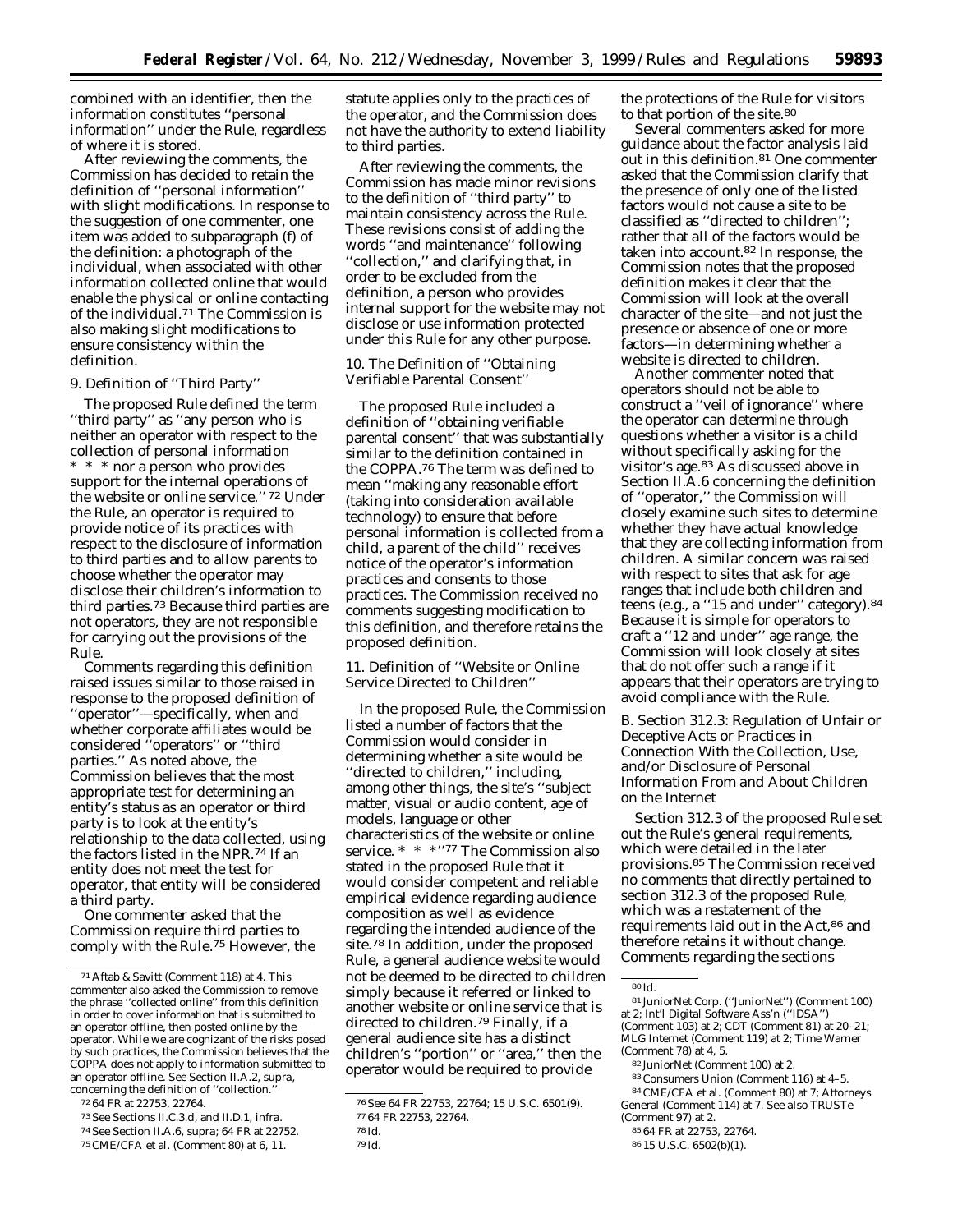implementing its requirements are discussed in the relevant sections below.

# *C. Section 312.4: Notice*

1. Section 312.4(a): General Principles of Notice

The COPPA mandates that an operator provide notice on its website and to parents of ''what information is collected from children by the operator, how the operator uses such information, and the operator's disclosure practices regarding such information." 87 The proposed Rule set out general principles of notice, followed by a specific set of guidelines for the online placement and content of those notices, to ensure that parents receive all the information that they would find material when reviewing a site.88 As noted in the NPR, the operator's notice will form the basis for a parent's decision whether to give the operator consent to collect, use, and/ or disclose personal information from his or her child.89 In order to provide informed consent, a parent must have a clear idea of what the operator intends to do.90 Therefore, the proposed Rule required an operator's notice to ''be clearly and understandably written,'' 91 be complete, and \* \* \* contain no unrelated, confusing, or contradictory materials.'' 92 The Commission believes that these are the core principles underlying a consent-based system and, therefore, retains this section in the final Rule.93

88Sections 312.4(a), (b); 64 FR at 22753–56, 22764–65.

89 64 FR at 22754–55.

90The Commission notes that it has authority under this section, as well as under Section 5 of the Federal Trade Commission Act, to take action against operators whose notices are deceptive or misleading.

91CME/CFA et al. (Comment 80) at 9; The McGraw-Hill Companies (''McGraw-Hill'') (Comment 104) at 6. One commenter asked whether the Commission would apply a particular standard in evaluating how a notice is written. Jeff Sovern, St. John's University School of Law (''Sovern'') (Comment 33) at 3–4. Traditionally, the Commission has applied a ''reasonable consumer'' standard in evaluating whether a notice is clearly and understandably written. Because the notices required by the Act are intended for parents, the Commission will look at whether they are written such that a reasonable parent can read and comprehend them.

92 64 FR at 22754.

<sup>93</sup>Two commenters voiced support for these general principles. *See* Attorneys General (Comment 114) at 7; Kraft (Comment 67) at 1.

2. Section 312.4(b)(1): Notice on the Website or Online Service—Placement of the Notice

Section 312.4(b)(1) of the proposed Rule set forth the requirements for online placement of the notice of the operator's information practices. It required operators to place a link to the notice on the home page of the website or online service such that a typical visitor would see the link without having to scroll down from the initial viewing screen.94 In addition, the proposed Rule required operators to post a link to that notice in a similar manner at each place on the website or online service where information is collected from children.95

A large number of commenters noted that with the multitude of Web browsers available and the advent of ever-smaller machines that can access the Internet, it may not be technically feasible to ensure that the link to the notice can be seen without scrolling down from the initial viewing screen.96 The Commission acknowledges that the proposed Rule's requirement regarding the placement of the online notices may not be a workable standard. Therefore, the Commission has modified section  $312.4(b)(1)(ii)$  to require that a link to the notice be placed ''in a clear and prominent place and manner on the home page of the website or online service." "Clear and prominent" means that the link must stand out and be noticeable to the site's visitors through use, for example, of a larger font size in a different color on a contrasting background. The Commission does not consider ''clear and prominent'' a link that is in small print at the bottom of the home page, or a link that is indistinguishable from a number of other, adjacent links.

Some commenters noted that general audience sites with distinct children's areas should be allowed to post the link to the children's privacy policy at the home page of the children's area, rather

96*See, e.g.,* Am. Advertising Fed. (''AAF'') (Comment 87) at 2; ANA (Comment 93) at 5; Dell Computer Corp. (''Dell'') (Comment 102) at 3–4; McGraw-Hill (Comment 104) at 7; Time Warner (Comment 78) at 9; Viacom (Comment 79) at 6–7.

than the home page of the overall site.97 The Commission believes that this is a sensible approach to providing notice. Parents who are reviewing the operator's practices with respect to children would likely go directly to the children's area; therefore, operators of sites with distinct children's areas must post a prominent link at the home page of that area.98

Further, in response to comment, section  $312.4(b)(1)(iii)$  has been modified to require that a link to the notice be placed ''at each area on the website or online service where children directly provide, or are asked to provide, personal information and in close proximity to the requests for information in each such area.'' The comment noted—and the Commission agrees—that it makes sense to require that the link be in close proximity to the initial request for information in an area so that visitors do not have to scroll up or down the page to find the link.99 In response to comments, the Commission also changed the requirement of notice at each ''place'' where children provide information to notice at each such ''area'' in order to make clear that there does not need to be a link accompanying each question, but simply at each separate area where such information is collected.100

3. Section 312.4 (b)(2) and (c)(1)(i)(B): Content of the Notice

Section 312.4(b)(2) of the proposed Rule details the information that operators must include in their notice on the site. That information was also required to be included in the notice to the parent under Section  $312.4(c)(1)(i)(B).<sup>101</sup> Under the proposed$ Rule, operators were required to include in their notices, among other things: (1) names and contact information for all operators; (2) the types of personal information collected through the site and how such information is collected; (3) how the personal information would be used; (4) whether the personal

98One comment argued that the notice requirements would require operators of general audience sites to have two physically separate privacy policies—one for adults and one for children. Kraft (Comment 67) at 4. Operators are free to combine the privacy policies into one document, as long as the link for the children's policy takes visitors directly to the point in the document where the operator's policies with respect to children are discussed, or it is clearly disclosed at the top of the notice that there is a specific section discussing the operator's information practices with regard to children.

99Mars, Inc. (''Mars'') (Comment 86) at 10. 100*See, e.g.,* AOL (Comment 72) at 8–11. 101 64 FR at 22754–56, 22765.

<sup>87</sup> 15 U.S.C. 6502(b)(1)(A)(i). One commenter stated that Congress included these general guidelines in the Act as a performance standard, rather than intending them to be a source of detailed regulations. Yahoo! Inc, theglobe.com, inc., DoubleClick, Inc. (''Yahoo et al.'') (Comment 73) at 2. Congress, however, specifically delegated to the Commission the authority to issue regulations to implement the Act.

<sup>94</sup> 64 FR at 22754.

<sup>95</sup> *Id.* Several commenters supported the use of other mechanisms for providing notice, such as pop-up or interstitial pages, which typically appear temporarily when visitors move from one part of the site to another. America Online, Inc. (''AOL'') (Comment 72) at 11; NRF (Comment 95) at 3; iCanBuy.com (Comment 101) at 2. The Commission notes that pop-up or interstitial pages will only satisfy the notice requirements of the Rule if they are clear, prominent, and easily accessible to users, *i.e.,* they do not disappear after the initial viewing or users can re-access them through a clear and prominent link on the home page.

<sup>97</sup>ANA (Comment 93) at 5; MPA (Comment 113) at 3–4; DMA (Comment 89) at 22–23; McGraw-Hill (Comment 104) at 7.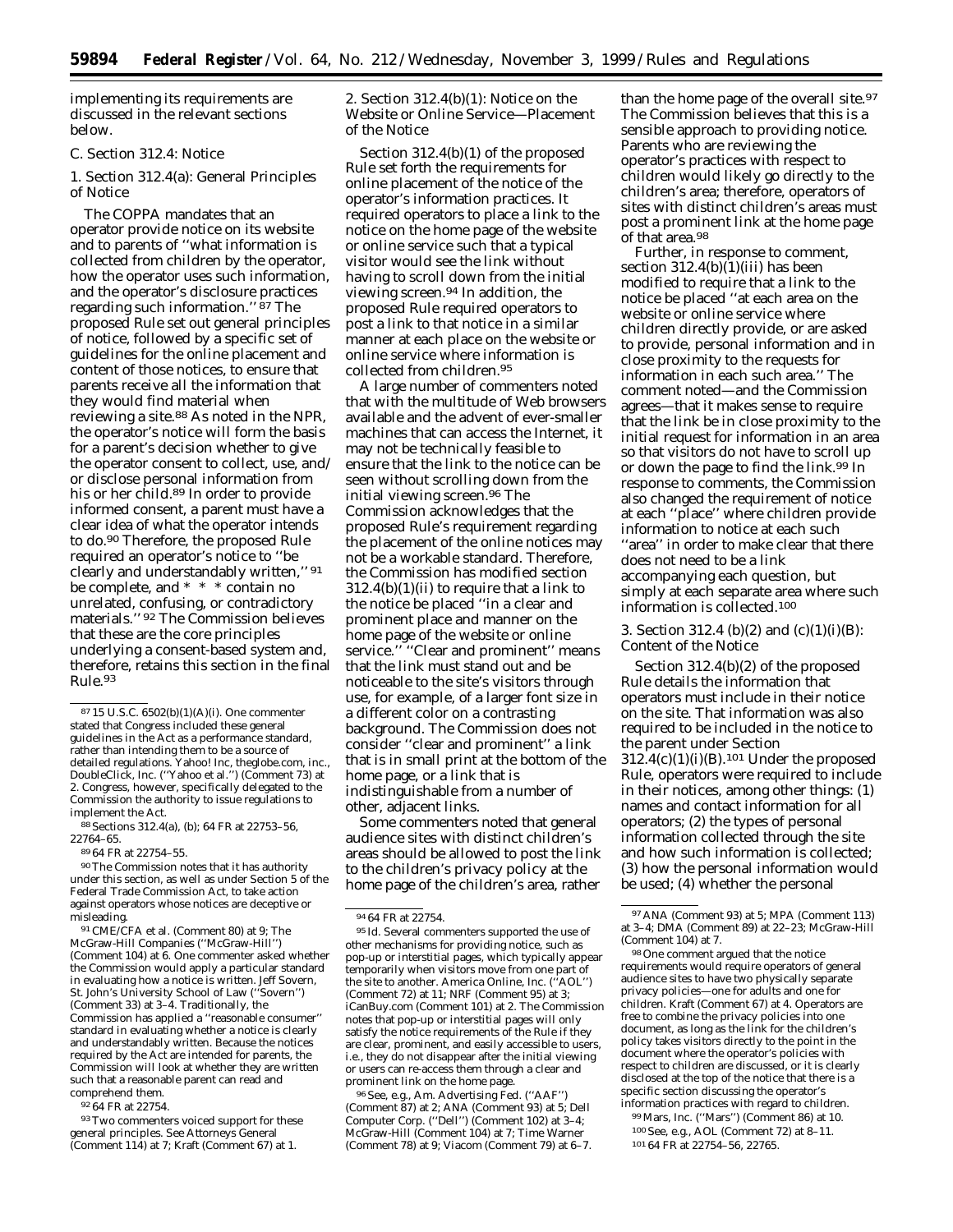information would be disclosed to third parties, the types of businesses in which those third parties are engaged, whether the third parties have agreed to take steps to protect the information, and a statement that parents have the right to refuse to consent to the disclosure of their child's personal information to third parties; (5) that the operator may not condition a child's participation in an activity on the provision of more personal information than is necessary to participate in the activity; and (6) that the parent may review, make changes to, or have deleted the child's personal information.102 Many of the comments addressing these sections expressed concern that they required the inclusion of too much information in the notices. As discussed below, the Commission believes that most of the information required in the proposed Rule would be material to parents in deciding whether to consent to their child's participation in a site. However, in order to reduce the length of the notice, the Commission has eliminated certain information that it has determined would be of limited benefit to parents.

*a. Section 312.4(b)(2)(i).* This section of the proposed Rule required operators to include in the notice the name, address, phone number, and e-mail address of all operators collecting or maintaining personal information from children through the website or online service.103 Some commenters objected to including this information in the notice because it would make the notice unwieldy. Operators can minimize the length of the notice by designating a single entity as a central contact point for any inquiries regarding the information practices of the site's operators. The Commission, however, believes that it is essential that all operators be identified in the notice, even if full contact information is not provided, so that parents know who will see and use their children's personal information. Therefore, the Commission has modified this provision accordingly. Operators who do not wish to designate a single contact may still minimize the length of the notice by including in the notice on the site a hyperlink to a separate page listing the information.<sup>104</sup>

Several comments also noted that data-sharing relationships in the online world change quickly, sometimes on a weekly basis,105 and that it would be burdensome for operators to revise their notices with each change, as the proposed Rule required, particularly in the case of the notice to the parent.106 While the Commission believes that it is reasonable to expect operators to keep the notice on the site current, it agrees that it would be burdensome for operators to send numerous updated notices to parents. Therefore, as discussed in Section II.C.4, below, it has modified the Rule to require a new notice to the parent only where there will be a *material change* in the collection, use, and/or disclosure of personal information from the child. Thus, for example, if the operator plans to disclose the child's personal information to a new operator with different information practices than those disclosed in the original notice, then a new consent would be required.107

*b. Section 312.4(b)(2)(ii).* Under this section of the proposed Rule, operators were required to disclose the types of personal information collected from children and whether that information is collected directly or passively.108 In the NPR, the Commission clarified that this section did not require operators to disclose to parents every specific piece of information collected from children, but rather the *types* or *categories* of personal information collected, like name, address, telephone number, social security number, hobbies, and investment information.109 The Commission cautioned operators to use categories that were descriptive enough that parents could make an informed decision about whether to consent to the operator's collection and use of the information.<sup>110</sup>

Some commenters noted that the proposed Rule required operators to

107Marketing diet pills, for example, would be a materially different line of business than marketing stuffed animals.

109 64 FR at 22754.

110 *Id.* For example, stating ''We collect your child's name, e-mail address, information concerning his favorite sports, hobbies, and books'' would be sufficient under the Rule. It would not be necessary for the operator to state ''We ask for your child's name and e-mail address, and whether he likes to play baseball, soccer, football, or badminton.<sup>\*</sup>

provide too much detail in the notice concerning the types of information collected from children.111 These commenters felt that a more general notice would give the operator more flexibility to change its activities without having to return to the parent for additional consent.112 The Commission believes that a more general notice may not reveal to parents that the operator collects information that the parent does not want discussed or divulged, like personal financial information. Therefore, the Commission is retaining this portion of the Rule. However, as noted above, these concerns should be alleviated by the Commission's amendment to the Rule regarding ''material changes.'' 113

*c. Section 312.4(b)(2)(iii).* Section 312.4(b)(2)(iii) of the proposed Rule required operators to notify parents about how their child's personal information ''is or may be used by the operator, including but not limited to fulfillment of a requested transaction, recordkeeping, marketing back to the child, or making it publicly available through a chat room or by other means.'' 114 In the NPR, the Commission noted that operators must provide enough information for parents to make informed decisions, without listing every specific or possible use of the information.115 Many commenters expressed the view that the proposed Rule would require an operator to provide such detail that they would inevitably have to send new notices and obtain new consents for every minor change in the operator's practices.<sup>116</sup> Again, these concerns should be alleviated by the Rule amendment regarding ''material changes.'' *See* Section II.C.4, *infra.*

Because this section of the proposed Rule referred only to ''the operator,'' one commenter asked how websites should address situations in which there are multiple operators collecting information through the site but who use children's personal information in different ways.117 Specifically, the commenter asked whether each operator was required to post a separate notice, or whether a single notice could be used. Where there are multiple operators with different information

- 113*See* Section II.C.4, *infra.* In addition, as noted in note 9, *supra*, the Commission plans to develop educational materials to assist operators in complying with the Rule.
	- 114 64 FR at 22754–55, 22765.
	- 115 64 FR at 22754.
- 
- 116*See supra* note 106 and accompanying text.
- 117Attorneys General (Comment 114) at 8.

<sup>102</sup> *Id.*

<sup>103</sup> 64 FR at 22754, 22765.

<sup>104</sup> In response to two comments, the Commission notes that simply providing a hyperlink to the home pages of the other operators, however, would not provide adequate notice for parents. DMA (Comment 89) at 23–24; AOL (Comment 72) at 12. It would not only be burdensome for parents, but some entities that would be categorized as ''operators'' (*i.e.*, those ''on whose behalf'' personal information was collected) may not even have websites.

<sup>105</sup>PMA (Comment 107) at 7–8; DMA (Comment 89) at 23–24. *See also* McGraw-Hill (Comment 104) at 7.

<sup>106</sup> 64 FR at 22755. In the NPR, the Commission stated that additional notices to the parent would be required if the operator wished to disclose the child's personal information to parties not covered by the original consent, including parties created by a merger or other change in corporate structure.

<sup>108</sup> 64 FR at 22754, 22765.

<sup>111</sup>McGraw-Hill (Comment 104) at 6–7; AAF (Comment 87) at 2.

<sup>112</sup> *Id.*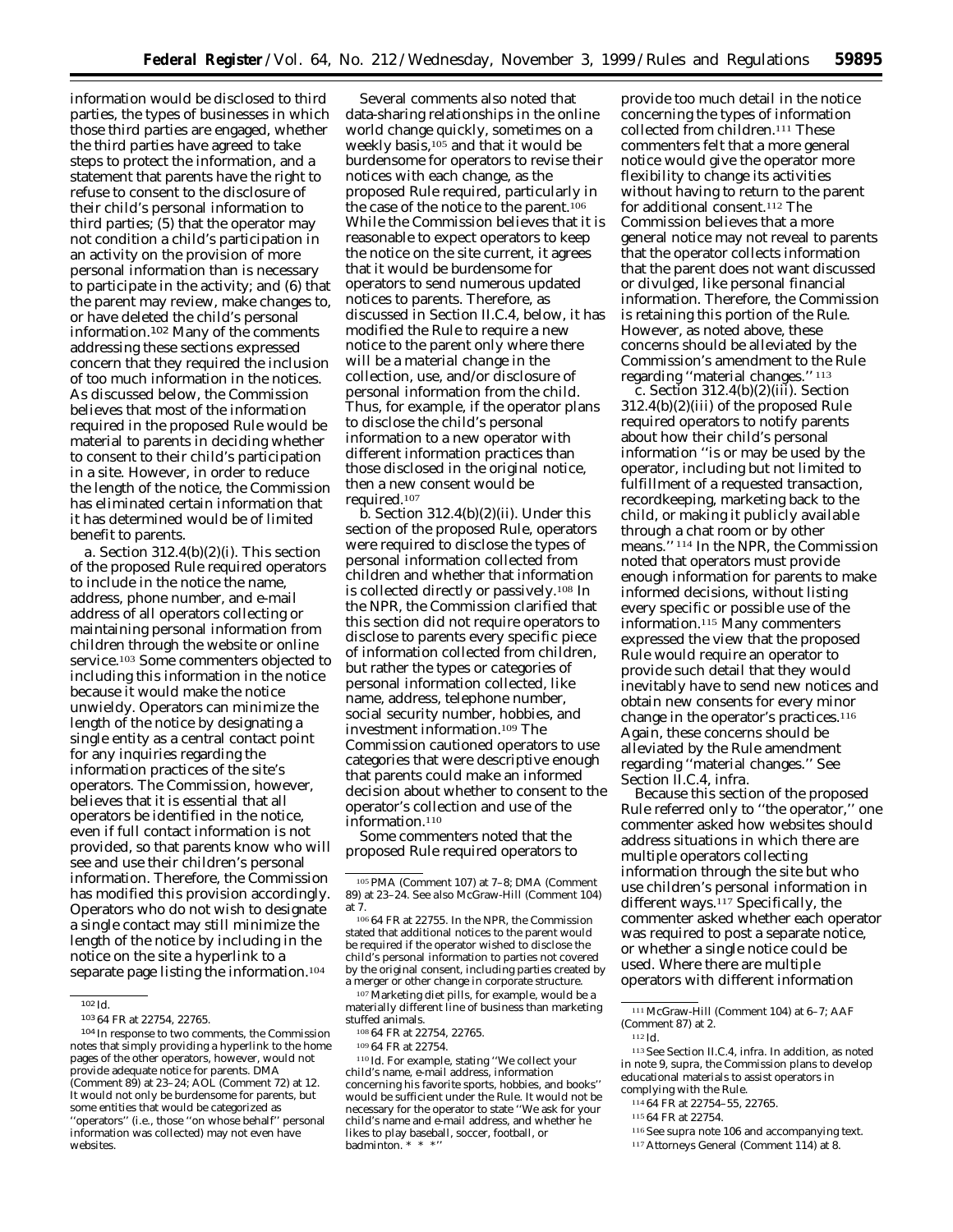practices, there should be one notice summarizing all of the information practices that will govern the collection, use, and/or disclosure of children's personal information through the site. Thus, the Commission has modified the Rule to clarify that a discussion of all policies governing the use of children's information collected through the site should be included in the notice.

*d. Section 312.4(b)(2)(iv).* Under this provision of the proposed Rule, an operator was required to disclose whether children's personal information was disclosed to third parties, and if so, the types of business in which those third parties were engaged, as well as whether those third parties had agreed to maintain the confidentiality, security, and integrity of the personal information obtained from the operator.118 In addition, the operator was required to notify the parent that he or she had the option of consenting to the operator's collection and use of the child's information without consenting to the disclosure of that information to third parties.119 After reviewing all the relevant comments, the Commission has determined that no changes to this section are necessary.

One commenter noted that the COPPA ''requires only that an operator describe its own practices. \* \* \*'' 120 The Commission believes that the information required in this section of the proposed Rule falls within the rubric of ''the operator's disclosure practices for such information.'' 121 Parents need to know the steps an operator has taken to ensure that third parties will protect their children's data in order to provide meaningful consent.

Some commenters felt that providing information concerning the businesses engaged in by third parties would be overly burdensome.122 Under this section, however, operators are not required to provide detailed information concerning third party businesses, but only to describe the ''*types* of business'' in which third parties who will receive children's information are engaged—for example, list brokering, advertising, magazine publishing, or retailing.<sup>123</sup> The Commission believes that it is not unduly burdensome to determine the

123 64 FR at 22755.

general line of business of the companies with whom one does business. Moreover, this information will enable parents to provide meaningful consent to third party disclosures.

Commenters again pointed out that relationships between companies in the online environment change rapidly, which would make notices difficult to compose and keep current.124 Changes in the identities of third parties would necessitate repeated notices to parents, burdening both the operator and the parent.125 Another commenter suggested that rather than give notice of third parties' information practices, operators should be allowed simply to provide a warning to parents to review those practices.126 Once again, these concerns should be alleviated by the fact that the disclosure is only of the *types* of businesses engaged in by third parties, and new notice and consent are required only if there has been a material change in the way that the operator collects, uses, and/or discloses personal information. *See* Section II.C.4, below.

Still other commenters stated that the Commission should require operators to disclose more detailed information regarding third parties' information practices than the proposed Rule required, including whether a third party has weaker standards than the operator.127 The Commission believes that the proposed requirement—that operators state whether or not the third parties have agreed to maintain the confidentiality,128 security, and integrity of children's data B strikes the appropriate balance between a parent's need for information and an operator's need for an efficient means of complying with the Rule.

Alternatively, one of these commenters requested that operators be prohibited from disclosing children's personal information to any third party unless that party not only complies with the Act, but also has the same privacy policy as the operator.129 The Act

126CBBB (Comment 91) at 11. The Commission believes that requiring parents to search out this information, which may not even be available or accessible, would be unduly burdensome.

127CME/CFA et al. (Comment 80) at 23–24; Electronic Privacy Information Center (''EPIC'') (Comment 115) at 8–9; Attorneys General (Comment 114) at 8.

128The Commission expects that third parties who have agreed to maintain the confidentiality of information received from operators will not disclose that information further.

129CME/CFA et al. (Comment 80) at 23. *See also* CDT (Comment 81) at 23.

explicitly applies to ''any website or online service directed to children that collects personal information from children or the operator of a website or online service that has actual knowledge that it is collecting personal information from a child.'' 130 Therefore, the Commission cannot extend liability to third parties.

*e. Section 312.4(b)(2)(v).* Under Section  $312.4(b)(2)(v)$  of the proposed Rule, operators were required to state in their notices that the Act prohibits them from conditioning a child's participation in an activity on the child's disclosing more personal information than is reasonably necessary to participate in that activity.<sup>131</sup> One commenter objected to including such a statement in the notice, on the grounds that it does not provide parents with helpful information.132 The Commission believes that this information is material to parents and will assist them in evaluating the reasonableness of an operator's requests for information. Therefore, the Commission has decided to retain this provision.

*f. Section 312.4(b)(2)(vi).* This section of the proposed Rule required operators to describe in the notice on the site parents' right to review personal information provided by their children.133 It generally tracked the requirements in section 312.6 of the proposed Rule 134 by requiring notice of a parent's ability to review, make changes to, or have deleted the child's personal information. In the NPR, the Commission sought public comment on whether this information was needed in the notice on the site, or only in the notice to the parent.135

Some commenters believed that it was only necessary to include this information in the notice to the parent, because it is only relevant once parents have consented to the collection of their children's information.136 Other commenters, however, felt notice of parents' right to review children's information should be included in the notice on the site so that parents can evaluate a site while surfing with their children.137 The Commission also notes

- 131 15 U.S.C. 6502(b)(1)(C); 64 FR at 22755, 22765, citing 15 U.S.C. 6502(b)(1)(C). *See also* 64 FR at 22758, 22766.
- 132Mars (Comment 86) at 4.
- 133 64 FR at 22755, 22765.
- 134 64 FR at 22757–58, 22766. For a detailed discussion of section 312.6, *see* Section II.E, *infra.*
- 135*See* 64 FR at 22762.
- 

136 DMA (Comment 89) at 19–20; PMA (Comment 107) at 8–9 (operator should be able to choose whether to include this information in the notice).

<sup>118</sup> 64 FR at 22755.

<sup>119</sup> *Id.* For a more detailed discussion of withholding consent to the disclosure of personal information to third parties, *see* Section II.D.1, *infra.*

<sup>120</sup> DMA (Comment 89) at 24, citing 15 U.S.C. 6502(b)(1)(A)(i).

<sup>121</sup> 15 U.S.C. 6502(b)(1)(A)(i).

<sup>122</sup>*See e.g.,* AAF (Comment 87) at 3; CBBB (Comment 91) at 11; PMA (Comment 107) at 8; TRUSTe (Comment 97) at 1.

<sup>124</sup>TRUSTe (Comment 97) at 1–2; McGraw-Hill (Comment 104) at 7; AAF (Comment 87) at 3; PMA (Comment 107) at 8.

<sup>125</sup> *Id.*

<sup>130</sup> 15 U.S.C. 6502(b)(1)(A).

<sup>137</sup>Attorneys General (Comment 114) at 8–9; E.A. Bonnett (Comment 126) at 4; CBBB (Comment 91)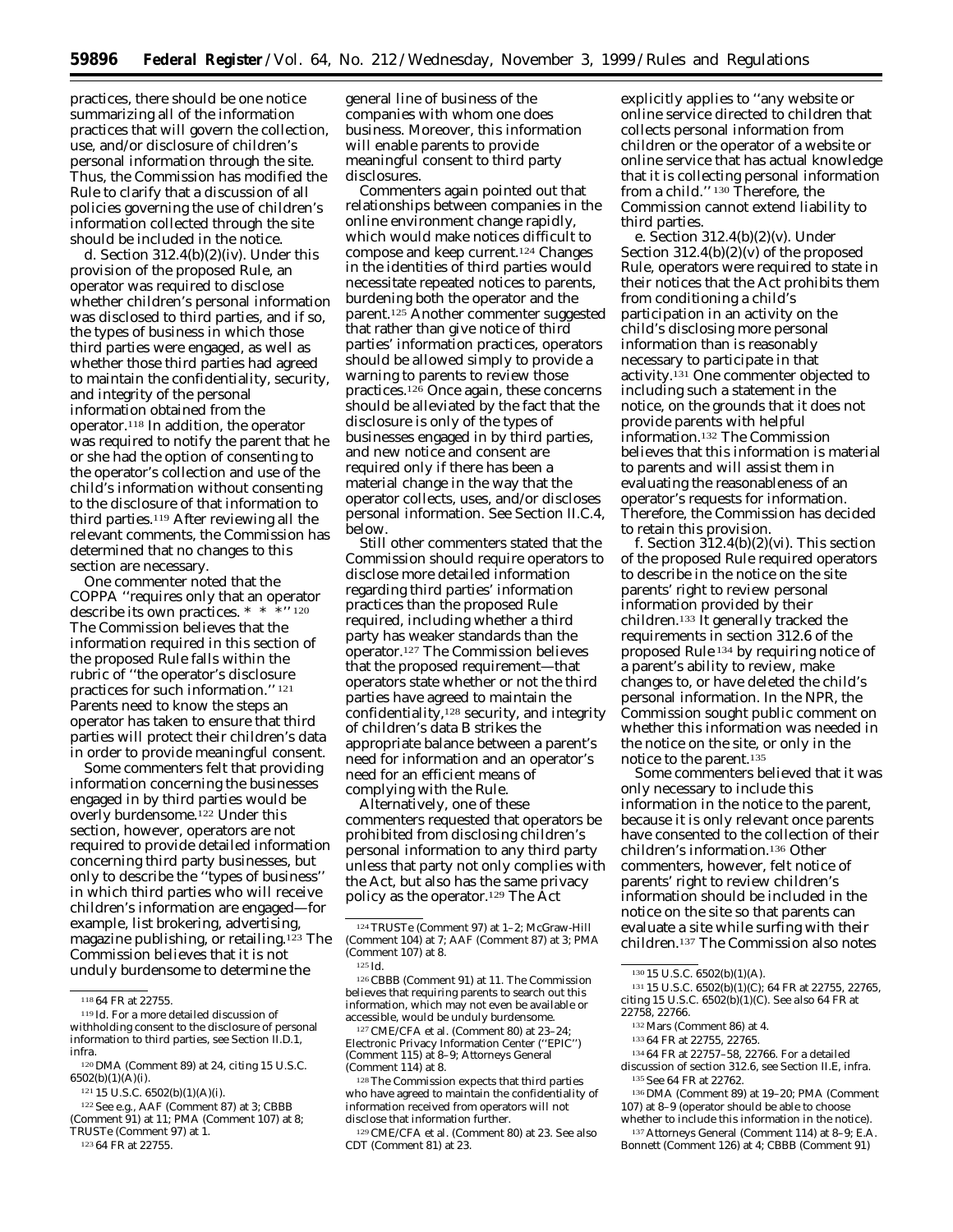that if the parent accidentally deletes or misplaces the notice received from the operator, he or she would likely turn to the notice on the site for information on reviewing the child's information. If that information were not in the notice on the site, the parent may be foreclosed from exercising the right to review the child's information. Therefore, the Commission has retained this provision.

#### 4. Section 312.4(c): Notice to a Parent

This provision of the proposed Rule required operators to ''make reasonable efforts, taking into account available technology, to ensure that a parent of a child receives notice of an operator's practices with regard to the collection, use, and/or disclosure of the child's personal information, including any collection, use, and/or disclosure to which the parent has not previously consented.'' 138 After reviewing the relevant comments, the Commission has amended this provision to require new notice to the parent only when there is a material change in the way the operator collects, uses, and/or discloses personal information from the child.

In the NPR, the Commission noted that ''reasonable efforts'' to provide a parent with notice under this section could include sending the notice to the parent by postal mail or e-mail, or having the child print out a form to give to the parent. These methods were intended to be non-exclusive examples.139 The Commission also noted that operators must send the parent an updated notice and request for consent ''for any collection, use, or disclosure of his or her child's personal information not covered by a previous consent.'' 140 Examples of situations where new notice and request for consent would be needed included if the operator wished to use the information in a manner that was not included in the original notice, such as disclosing it to parties not covered by the original consent, including parties created by a merger or other corporate combination.141

Many commenters argued that the Commission's interpretation concerning

when a new notice and request for consent would be required was burdensome and unnecessary.142 Given the high rate of merger activity in this industry, the commenters asserted, operators would be required to send many additional notices to parents.<sup>143</sup> Moreover, commenters noted that many mergers do not change the nature of the business the operator engages in or how the operator uses personal information collected from children. Therefore, many additional notices to parents under the proposed interpretation of this provision would not provide parents with meaningful information.

The Commission agrees with these comments. In order to balance an operator's need for efficiency and parents' need for relevant information, the Commission has amended the Rule to require new notice and consent only when there is a *material change* in how the operator collects, uses, or discloses personal information from children. For example, if the operator obtained consent from the parent for the child to participate in games which required the submission of limited personal information but now wishes to offer chat rooms to the child, new notice and consent will be required. In addition, if an operator (*e.g.*, a toy company) merged with another entity (*e.g.*, a pharmaceutical company) and wished to use a child's personal information to market materially different products or services than those described in the original notice (*e.g.*, diet pills rather than stuffed animals), new notice and consent would be required. Likewise, new notice and consent would be required to disclose the information to third parties engaged in materially different lines of business than those disclosed in the original notice (*e.g.*, marketers of diet pills rather than marketers of stuffed animals). On the other hand, if the operator had parental consent to disclose the child's personal information to marketers of stuffed animals, it does not need to obtain a new consent to disclose that information to other marketers of stuffed animals.

One commenter suggested that the Rule also requires the operator to obtain parental confirmation that the notice was received, either through a return email or a business reply postcard.144

The Commission believes that this proposal would burden parents and operators without adding significantly to the protection of children online. In most cases, the operator's receipt of parental consent will serve as confirmation that the parent received the notice.145 Likewise, in most instances, if the parent does not receive the notice, then the operator simply will not receive consent.

One commenter suggested that the Commission permit the notice to the parent to take the form of an e-mail with an embedded hyperlink to the notice on the site.146 In response, the Commission notes that the notice to the parent must contain additional information that is not required in the notice on the site.147 However, as long as the additional, required information is clearly communicated to parents in the e-mail, and the hyperlink to the notice on the site is clear and prominent, operators may include the hyperlink to the notice on the site in an e-mail to parents.

*a. Section 312.4(c)(1) (i) and (ii): information in the notice to a parent.* The proposed Rule required an operator's notice to a parent to include all the information included in the notice on the site (section  $312.4(c)(1)(i)(B)$ , as well as additional information. In cases that do not implicate one of the exceptions to prior parental consent under section 312.5(c), an operator must tell the parent that he or she wishes to collect personal information from the child (section  $312.4(c)(1)(i)(A))$  and may not do so unless and until the parent consents, and the operator must describe the means by which the parent can provide that consent (section  $312.4(c)(1)(ii)$ ).<sup>148</sup>

In the NPR, the Commission requested public comment on whether there was additional information that

145*See* Section II.D.2 *infra,* for a detailed discussion of the requirements for obtaining verifiable parental consent under Section 312.5 of the Rule.

147For example, the notice to the parent must contain information concerning how to provide parental consent (section 312.4(c)(1)(ii)).

148 64 FR at 22755, 22765. One commenter thought that the notice should also inform parents that they have the option of denying consent. CME/ CFA et al. (Comment 80) at 12. The Commission believes that a right of refusal is implied in a request for consent, and therefore is not modifying this provision.

at 12; CME/CFA et al. (Comment 80) at 24; TRUSTe (Comment 97) at 1–2.

<sup>138</sup> 64 FR at 22755, 22765.

<sup>139</sup> *Id.* One commenter requested that we include this information in the text of the Rule. DMA (Comment 89) at 27. The Commission believes that the performance standard enunciated in this provision is appropriate in light of the operator's need for flexibility and the additional protections that are provided by the parental consent requirement. As discussed below, the Rule provides more specific guidance as to the appropriate mechanisms for obtaining parental consent *See* Section II.D.2, *infra.*

<sup>140</sup> 64 FR at 22755, 22765

<sup>141</sup> *Id.*

<sup>142</sup>*See, e.g.,* AOL (Comment 72) at 14–15; DMA (Comment 89) at 26; Kraft (Comment 67) at 2, 5– 6. *See also* CBBB (Comment 91) at 13–14. 143 *Id.*

<sup>144</sup>CME/CFA et al. (Comment 80) at 24–25. Similarly, one commenter noted that many parents share an e-mail account with their children. A & E Television Networks (''AETN'') (Comment 90) at 17–18. In these situations, the commenter argued,

it would be impossible for the operator to determine whether the notice has been received by the parent. *Id.* In many cases, however, the children will have the incentive to give the notice to the parent in order to obtain parental consent. Further, as noted above, in most cases, the operator's receipt of parental consent will confirm that the parent has received the notice.

<sup>146</sup>Mars (Comment 86) at 12.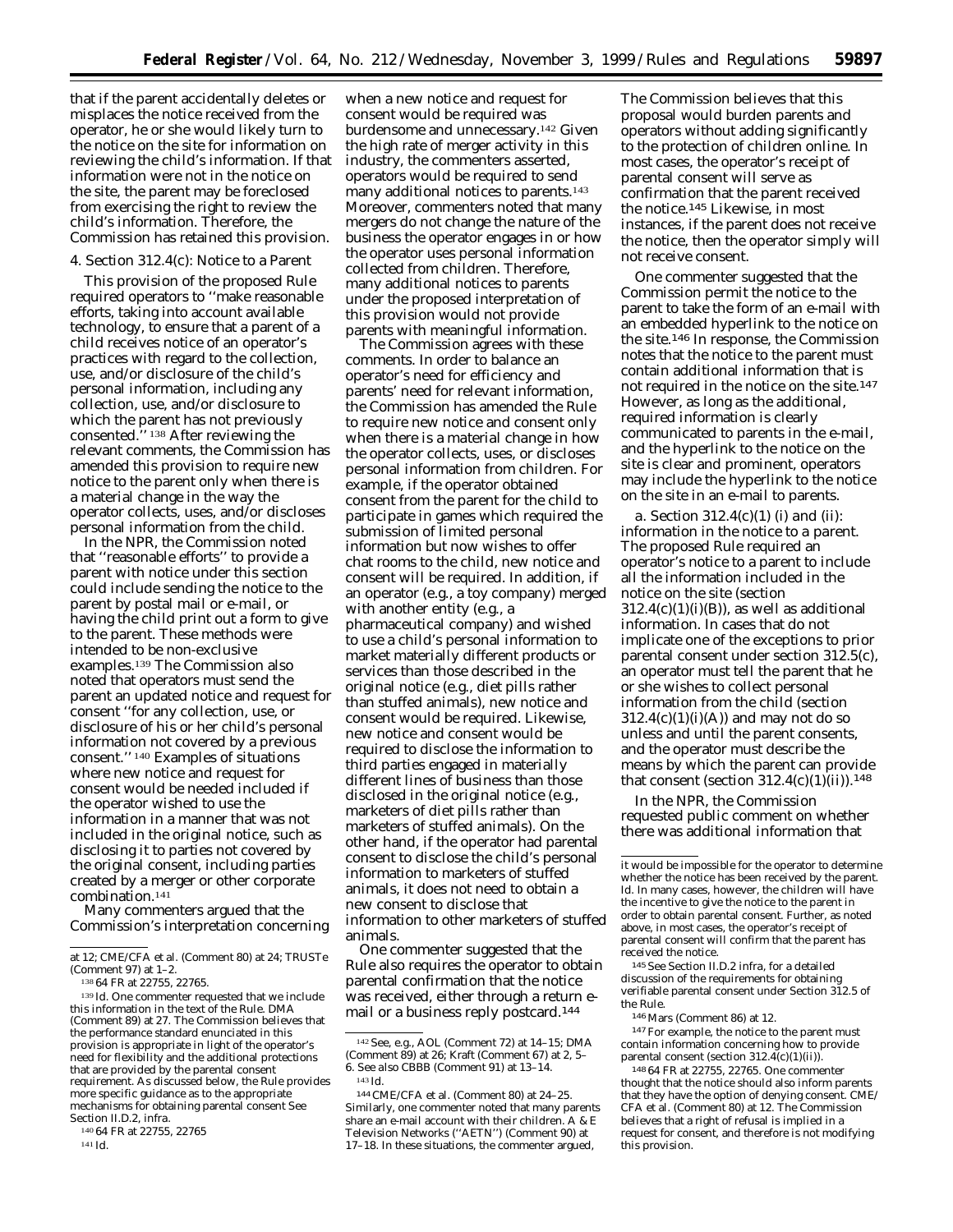should be included in the notice.149 One commenter suggested that the notice include a statement recommending that parents warn their children not to post personal information in chat rooms or other public venues.150 While the Commission does not believe this information should be required in the notice under the COPPA, it strongly encourages parents, operators, and educators to teach children about the dangers of posting personal information in public fora. After reviewing the comments concerning these provisions, the Commission believes that no changes are necessary.

*b. Section 312.4(c)(1)(iii) and (iv): Notices under the multiple-contact exception, section 312.5(c)(3), and the child safety exception, section 312.5(c)(4).* In cases where an operator wishes to collect a child's name and online contact information for purposes of responding more than once to a specific request of the child under Section 312.5(c)(3), or for the purpose of protecting the safety of a child participating on the website or online service under Section 312.5(c)(4), the operator was required to provide notice to the parent, with an opportunity to opt out of future use or maintenance of the child's personal information. Section  $312.4(c)(1)$  (iii) and (iv) required the operator to notify the parent of the operator's intended use of the information, the parent's right to refuse to permit further contact with the child, or further use or maintenance of the information, and that ''if the parent fails to respond to the notice, the operator may use the information for the purpose(s) stated in the notice.'' 151 The Commission received only one comment regarding this provision 152 and has determined that no changes are necessary.

Because the types of contact with children covered under section 312.5(c) (3) and (4) do not require a parent's affirmative consent, the operator must clearly notify the parent that, in these instances, if the parent fails to respond to the notice, the operator may use the information for the purpose stated in the notice.153 The Commission expects operators to process in a timely manner responses from parents prohibiting the use of their children's information.

# *D. Section 312.5: Verifiable Parental Consent*

## 1. Section 312.5(a): General Requirements

Section 312.5(a) of the proposed Rule set forth two requirements: (1) That operators obtain verifiable parental consent before any collection, use, or disclosure of personal information from children, including any collection, use and/or disclosure to which the parent had not previously consented; and (2) that the operator give the parent the option to consent to collection and use of the child's personal information without consenting to its disclosure to third parties.154 In the NPR, the Commission also stated that, because the Act required parental consent *prior to any* collection, use, *and/or* disclosure, the parental consent requirement applied to the subsequent use or disclosure of information already in possession of an operator as of the effective date of the proposed Rule.155

Commenters generally supported the principle of prior parental consent.156 However, several argued that, by requiring parental consent for future use of information collected before the effective date of the Rule, the Commission was attempting to apply the Act retroactively.157 They also stated that it would be extremely costly and burdensome to obtain consent for information collected years ago, especially in instances where they were unaware of a child's past or current age

156*See, e.g.,* Gail Robinson (Comment 132); Tessin J. Ray (Comment 131); BAWSELADI (Comment 133); Deb Drellack (Comment 20); Valorie Wood (Comment 36); Deanie Billings (Comment 37); Nancy C. Zink (Comment 38); Susan R. Robinson (Comment 42); Joyce Patterson (Comment 43); Elaine Bumpus (Comment 44); Greg Anderson (Comment 46); Deanna (Comment 47); Mark E. Clark (Comment 48); Sue Bray (Comment 50); Cindy L. Hitchcock (Comment 55); Stephanie Brown (Comment 50); Samantha Hart (Comment 59); Tammy Howell (Comment 59); Jean Hughes (Comment 60); dinky (Comment 61); PrivaSeek (Comment 112) at 2; CDT (Comment 81) at 25; Consumers Union (Comment 116) at 1; EPIC (Comment 115) at 5, 9; FreeZone (IRFA comment 01) at 2; Kidsonline.com (IRFA comment 02) at 1; AAF (Comment 87) at 2; CBBB (Comment 91) at 1– 2; CARU (Workshop comment 08) at 3; AAAA (Comment 134) at 2, 5; Mars (Comment 86) at 1; Time Warner (Comment 78) at 10; Viacom (Comment 79) at 9–10; Children's Television Workshop (''CTW'') (Comment 84) at 2, 6. *See also* 144 Cong. Rec. at S11659 (List of Supporters of Children's Internet Privacy Language).

157 DMA (*citing Landgraf* v. *U.S. Film Products,* 511 U.S. 244 (1994)). *See also* EdPress (Comment 130) at 2; AAF (Comment 87) at 3–4; ANA (Comment 93) at 3–4; Grolier Enterprises (Comment 111) at 4; IDSA (Comment 103) at  $7-8$ ; McGraw-Hill (Comment 104) at 5; MPA (Comment 113) at 4; NRF (Comment 95) at 1–2; Time Warner Inc. (Comment 78) at 3–4; Walt Disney Company and Infoseek Corp. (''Disney, et al.'') (Comment 82) at 12–13.

or had no information on how to contact the parents.158 The Commission is persuaded that the Act should not be interpreted to cover information collected prior to its effective date. While the Act clearly gives parents control over the use and disclosure of information, and not just its collection,159 it also appears to contemplate that such control be exercised only with regard to information ''collected'' under the Act *i.e.,* collected after the Act's effective date.160 Further, the Commission believes that it could be difficult and expensive for operators to provide notice and consent for information collected prior to the Rule's effective date. Therefore, the Commission has eliminated this requirement from the Rule.

The Commission notes, however, that notwithstanding any prior relationship that an operator has with the child, any collection of ''personal information'' by the operator after the effective date is covered by the Rule. Thus, for example, if an operator collected a child's name and e-mail address before the effective date, but sought information regarding the child's street address after the effective date, the later collection would trigger the Rule's requirements. Similarly, if after the effective date, an operator continued to offer activities involving the ongoing collection and disclosure of personal information from children (*e.g.,* a chatroom or message board), or began offering such activities for the first time, notice and consent would be required for all participating children regardless of whether they had previously registered or participated at the site.

The Commission also notes that, for information collected prior to the effective date of the Rule, it retains the authority to pursue unfair or deceptive acts or practices under Section 5 of the Federal Trade Commission Act. Thus, the Commission will continue to examine information practices in use before the effective date of the COPPA for deception and unfairness, and will

<sup>149</sup> 64 FR at 22762.

<sup>150</sup>CBBB (Comment 91) at 13.

<sup>151</sup> 64 FR at 22756, 22765.

<sup>152</sup>CME/CFA et al. (Comment 80) at 12 (generally requesting more information in the notices).

<sup>153</sup> 64 FR at 22757, 22765–66.

<sup>154</sup> 64 FR at 22756, 22765.

<sup>155</sup> *Id.* at 22751.

<sup>158</sup> IDSA (Comment 103) at 7; TRUSTe (Comment 97) at 2–3.

<sup>159</sup>*See, e.g.,* 15 U.S.C. 6502(b)(1)(B)(ii) (giving parents the opportunity at any time to refuse to permit further use, disclosure, or maintenance of information collected from their children); 15 U.S.C. 6502(b)(1)(A)(ii) (requiring operators to obtain verifiable parental consent for the collection, use, and/or disclosure of personal information from children).

<sup>160</sup>*See* 144 Cong. Rec. at S11658 (Statement of Sen. Bryan) (stating that parents can opt out of further collection, use, or maintenance of their child's information and that ''[t]he opt out \* \* \* operates as a revocation of consent that the parent has previously given'').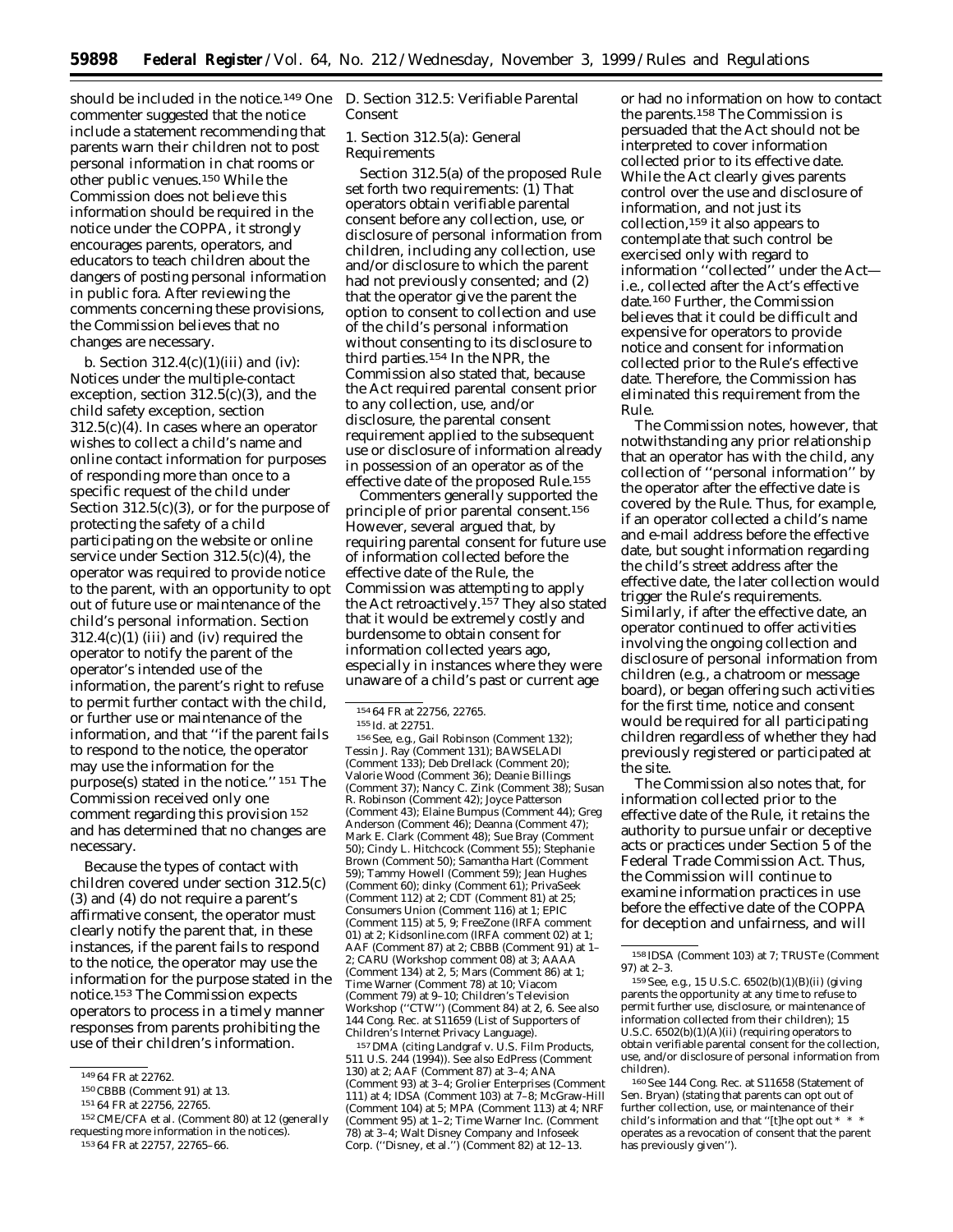pursue enforcement in appropriate circumstances.161

Many commenters also objected to the requirement that operators obtain a new parental consent for any changes to the collection, use, and/or disclosure practices which were the subject of a previous consent.162 As in the notice section of the Rule,<sup>163</sup> they argued that notification of minor changes would be extremely burdensome, especially in light of constant changes taking place in the online world, and unnecessary to achieve the purposes of the COPPA.164 As noted above, the Commission agrees that the proposed requirement is unduly broad and would be overly burdensome, and is therefore amending the Rule to make clear that a new parental consent is required only if there is a material change in the operator's collection, use, and/or disclosure practices.

Finally, some commenters objected to the proposed Rule's requirement that parents be given an opportunity to provide consent for the collection and use of information without consenting to its disclosure to third parties.165 Commenters argued that this requirement is not included in the COPPA and that it interferes with an operator's right under the COPPA to terminate service to a child whose parent refuses to permit further use, maintenance, or collection of the data.166 Other commenters supported

162 IDSA (Comment 103) at 5–6; CBBB (Comment 91) at 13–14; DMA (Comment 89) at 26; Aftab & Savitt (Comment 118) at 5; ANA (Comment 93) at  $6 - 7.$ 

163*See* Section II.C.4, *supra.*

164One commenter supported this provision on the basis that not requiring it would render parental consent meaningless. Attorneys General (Comment 114) at 10. However, even one commenter who supported the requirement still expressed concern that parents might be ''badgered'' by too many of these requests. CME/CFA et al. (Comment 80) at 13.

165Section 312.5(a)(2). *See, e.g.,* DMA (Comment 89) at 25; NRF (Comment 95) at 4; McGraw-Hill (Comment 104) at 7; PMA (Comment 107) at 11.

166ANA (Comment 93) at 6; IDSA (Comment 103) at 4–5; DMA (Comment 89) at 25; PMA (Comment 107) at 11 (all referring to section 312.6(c) of the proposed Rule and 15 U.S.C. 6502(b)(3)). The purpose of that provision was to enable operators to offer some online activities that require children to provide personal information, *e.g.,* chat rooms, which may require the operator to collect an e-mail address for security purposes. Under that provision, operators may bar children whose parents have revoked consent for the operator's use of the necessary information from participating in those activities. The Commission does not believe that disclosure to outside parties—other than those, such as fulfillment services, that provide support for the internal operations of the website—is

this requirement as important to the protection of children's privacy.167

The Commission believes that giving parents a choice about whether information can be disclosed to third parties implements the clear goals of the COPPA to give parents more control over their children's personal information, limit the unnecessary collection and dissemination of that information, and preserve children's access to the online medium.168 The Act requires consent for the collection, use, or disclosure of information,169 thus expressing the intent that parents be able to control all of these practices. Although the Act does not explicitly grant parents a separate right to control disclosures to third parties, the Commission believes that this is a reasonable and appropriate construction of the Act, particularly in light of the rulemaking record and other considerations.

Indeed, the record shows that disclosures to third parties are among the most sensitive and potentially risky uses of children's personal information.170 This is especially true in light of the fact that children lose even the protections of the Act once their information is disclosed to third parties.171 The Commission believes that these risks warrant providing parents with the ability to prevent disclosures to third parties without foreclosing their children from participating in online activities. In addition, the Act prohibits collecting more information than is reasonably necessary to participate in an

168*See, e.g.,* 144 Cong. Rec. at S11657, S11658 (Statement of Sen. Bryan).

169 15 U.S.C. 6502(b)(1)(A)(ii).

170*See* CME/CFA et al. (Comment 80) at 26–27; Mars (Comment 86) at 13; Kraft (Comment 67) at 4– 5; Viacom (Comment 79) at 13–14. *See also* Attorneys General (Comment 114) at 4 (*citing* 1997 survey showing that 97% of parents whose children use the Internet believe that website operators should not sell or rent children's personal information).

171Thus, for example, parents cannot access information in the possession of third parties, or require that it be deleted, as they can for operators subject to the Rule. *See* 15 U.S.C.  $6502(b)(1)(B)(ii)$ , (iii). Nor can they prohibit future use of information in the possession of third parties. *Compare* 15 U.S.C.  $6502(\hat{b})(1)(B)(ii)$ . In fact, parents are likely to be unaware of the identities and specific information practices of many of the third parties that obtain their children's information. *See* Section II.C.3.d, *supra* (operators need only disclose types of business engaged in by third parties and whether those third parties have agreed to maintain the confidentiality, security, and integrity of personal information received from operator).

activity,172 showing Congressional intent to limit information practices (such as disclosures to third parties) that do not facilitate a child's experience at the site. Finally, the Commission believes that allowing parents to limit disclosures to third parties will increase the likelihood that they will grant consent for other activities and therefore preserve children's access to the medium.173

Thus, the Commission believes that providing parents with a choice about whether their children's information can be disclosed to third parties is within the authority granted by the COPPA, consistent with the rulemaking record, and important to the protection of children's privacy. The Commission is therefore retaining this provision.

#### 2. Section 312.5(b): Mechanisms

Section 312.5(b) of the proposed Rule required that operators make reasonable efforts to obtain verifiable parental consent, taking into consideration available technology.174 Consistent with the language of the COPPA, the proposed Rule further clarified that the methods used to obtain verifiable parental consent must be reasonably calculated, in light of available technology, to ensure that the person providing consent is the child's parent.175 In the NPR, the Commission provided examples of methods that might satisfy these standards, and sought comment on the feasibility, costs, and benefits of those methods, as well as any others that the Commission should consider.176 To gather additional relevant information, the Commission held a workshop devoted solely to this issue.177

While commenters and participants at the workshop generally supported the concept of prior parental consent, they differed on what would constitute a verifiable mechanism under this provision. In particular, there was considerable debate over whether e-mail based mechanisms could provide adequate assurance that the person providing consent was the child's parent.

173One study found that 97% of parents online did not want their children's information disclosed to third parties, suggesting that those parents would be more likely to grant consent if they could limit such disclosures. Louis Harris & Associates and Dr. Alan F. Westin, ''Commerce, Communication, and Privacy Online: A National Survey of Computer Users,'' 1997, at 75.

- 174 64 FR at 22756, 22765.
- 175 *Id.*; 15 U.S.C. 6501(9).
- 176 64 FR at 22756.
- 177 64 FR at 34595.

<sup>161</sup>*See GeoCities,* Docket No. C–3849 (Final Order Feb. 12, 1999); *Liberty Financial Cos., Inc.,* Docket No. C–3891 (Final Order Aug. 12, 1999). *See also* Staff Opinion Letter, July 17, 1997, issued in response to a petition filed by the Center for Media Education, at <*www.ftc.gov/os/1997/9707/ cenmed.htm*>.

reasonably necessary for an operator to provide online activities.

<sup>167</sup>EPIC (Comment 115) at 9–10; Junkbusters (Comment 66) at 1. *See also* CDT (Comment 81) at 25; CME/CFA et al. (Comment 80) at 13; Sovern (Comment 33) at 4; Mars (Comment 86) at 12–13; TRUSTe (Comment 97) at 2.

<sup>172</sup> 15 U.S.C. 6502(b)(1)(C) (prohibiting an operator from conditioning participation on the disclosure of more information than necessary to participate in an activity).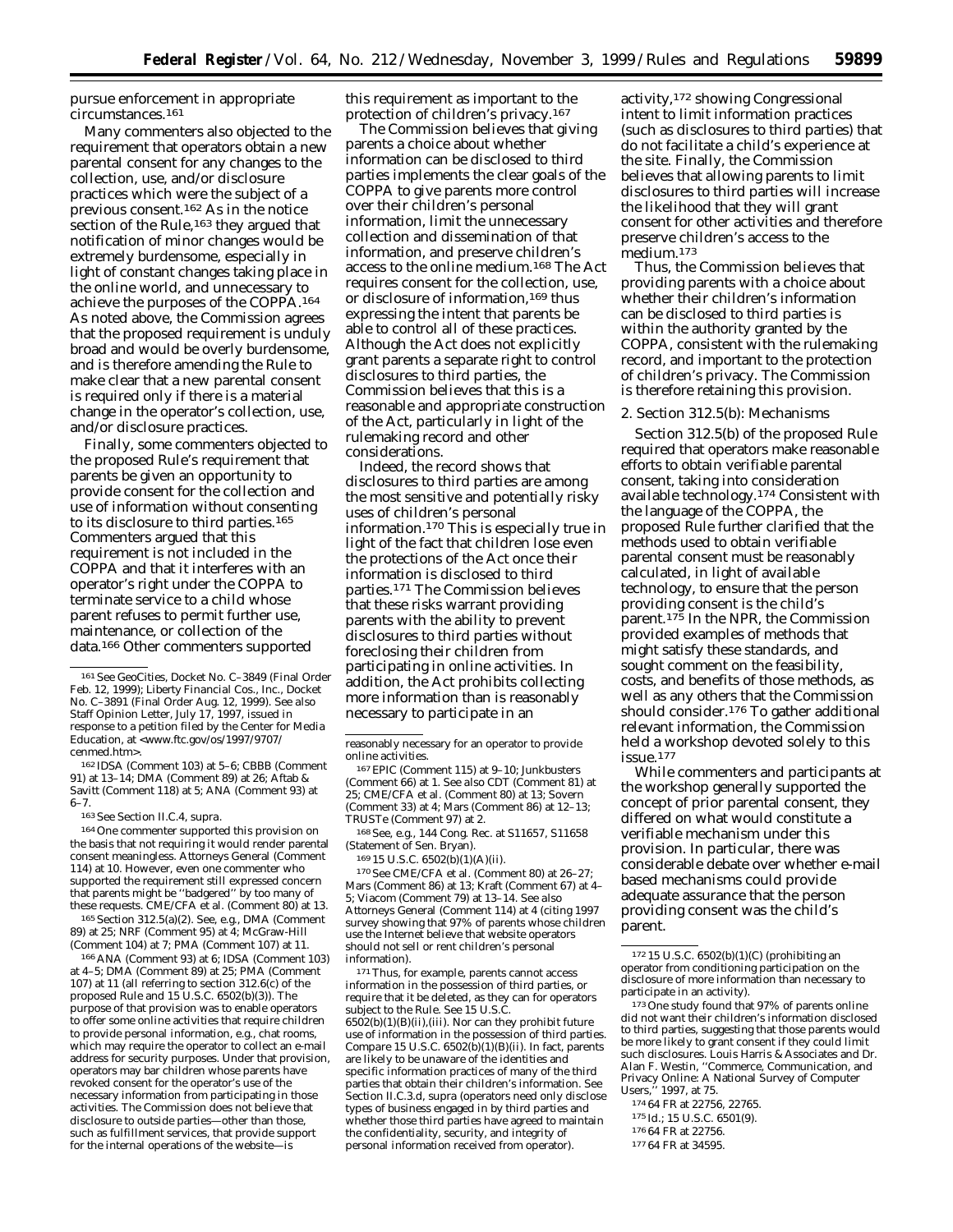Because of concerns that a child using e-mail could pretend to be a parent and thereby effectively bypass the consent process,178 some commenters favored methods that would provide additional confirmation of the parent's identity.179 These include use of a form to be signed by the parent and returned to the operator by postal mail or fax (''printand-send''); (2) use of a credit card in connection with a transaction; (3) having the parent call a toll-free number staffed with trained personnel; (4) use of e-mail accompanied by a valid digital signature; and 5) other electronic methods that are currently available or under development.

Some commenters took the position that print-and-send was the method least subject to falsification;180 they also noted that, because it is used by schools, most parents are familiar with it.181 In addition, participants at the workshop noted that industry members currently use print-and-send to ensure that they are obtaining parental permission in certain circumstances—for example, when obtaining consent to publish a child's art work or letter, or to send a contest winner a prize.182 Commenters also supported the use of credit cards in obtaining parental consent on the grounds that few, if any, children under the age of 13 have access to credit

179CME/CFA et al. (Comment 80) at 28; APA (Comment 106) at 1–2; Nat'l Ass'n of Elementary School Principals (''NAESP'') (Comment 96) at 1; CARU (Workshop comment 08) at 1–2; Consumers Union (Comment 116) at 5–6. *See also* Attorneys General (Comment 114) at 11 (supporting the traditional offline consent methods). One commenter stressed the need for a high standard for parental consent because children under the age of 13 do not have the developmental capacity to understand the nature of a website's request for information and its implications for privacy. APA (Comment 106) at 1–2.

180CBBB (Comment 91) at 18; CARU (Workshop comment 08) at 2; NAESP (Comment 96) at 1.

181NAESP (Comment 96) at 1. This commenter noted that young children rarely falsify their parents' signatures. *Id. See also* Douglas L. Brown (Comment 21); Don and Annette Huston (Comment 22).

182 Bagwell/MTV Networks Online (Workshop Tr. 30, 35); Randall/MaMaMedia (Workshop Tr. 28); Aledort/Disney (Workshop Tr. 151); FreeZone Network (IRFA comment 01) at 2; Aftab & Savitt (Comment 118) at 6. One comment identified four children's websites that have implemented offline consent mechanisms pursuant to the CARU guidelines. CARU (Workshop comment 08) at 2; *see also* CBBB (Comment 91) at 23.

cards.183 With regard to the use of a tollfree number, commenters and workshop participants noted that, with proper training, employees can easily learn to differentiate between children and adult callers, and that parents prefer this method.184 Commenters also supported use of digital signatures to obtain consent, stating that they would effectively verify identity and are currently available.185 Finally, testimony at the workshop showed that there are a number of other electronic products and services that are available now, or under development, that could be used to confirm a parent's identity and obtain consent. These included services that would provide a parent with a digital signature, password, PIN number, or other unique identifier after determining that the person seeking the identifier is an adult.<sup>186</sup>

184CARU (Workshop comment 08) at 2; CME/ CFA et al. (Comment 80) at 14; Aftab (Workshop Tr. at 52).

185*See* Brandt/VeriSign (Workshop Tr. 199–202) and (Comment 99) at 1–4 (stating that one year to 18 months would be sufficient time for testing and adoption of digital technology applications); Teicher/CyberSmart! (Workshop Tr. 191–92, 199); Lucas/PrivaSeek (Workshop Tr. 244–45, 299–300) and (Comment 112) at 4 (noting that the next step is the adoption of digital signatures by online businesses so that they can be made widely available to consumers); Hill/ZeroKnowledge (Workshop Tr. 269–73); Johnson/Equifax Secure, Inc. (Workshop Tr. 250–59).

186For example, one workshop participant described a service now under development which would use schools to assist in issuing a digital certificate to a child after obtaining parental consent. Teicher/CyberSmart! (Workshop Tr. 190– 94; 196–97; 199). Another announced that his portal site would soon launch an e-mail authentication system that could verify the age or profession of a person, and then assign that person an e-mail address associated with his age or status, *e.g., John.doe@validadult.com; Mary.teacher@validteacher.com.* Ismach/ BizRocket.com (Workshop comment 12) at 1–3; (Workshop Tr. 231–232). Still another has developed a permission-based infomediary service that will enable consumers to set their preferences as to how their information may be disclosed online. PrivaSeek (Comment 112) at 1. Under this service, which is expected to be launched by the end of the year, a parent could be assigned a password or digital signature following initial verification. The charge to participating websites is anticipated to be \$0.10-\$0.20 per name. Lucas/ PrivaSeek (Workshop Tr. 242–49); PrivaSeek (Comment 112) at 1.

In addition, another company is currently providing digital credentials (a certificate, PIN or password) to consumers after authenticating their identity. The company estimates that the cost for sites to use this service is \$3 to \$4 per customer. Johnson/Equifax Secure (Workshop Tr. 249–59). Another company offers a service that enables a

Many commenters, however, criticized some of these methods for the costs and burdens they are likely to impose on operators. Regarding printand-send, one commenter cited a figure of \$2.81 per child to process mailed or faxed parental consent forms.187 Another noted an 80% decline in online subscriptions to its magazine when it switched from an online subscription model to a form that had to be downloaded and mailed.188 Still others pointed out that there is no way to authenticate a signature to be sure that it is actually the parent who has signed the form.189

Regarding the use of credit cards, commenters noted that operators would be charged a fee for each transaction,<sup>190</sup> that not every parent has a credit card,191 and that some parents do not

child to make purchases, with a parent's permission, at participating websites. Parents use a credit or debit card to establish an account and then authorize the sites to be accessed and the amounts to spend. Herman/iCanBuy.com (Workshop Tr. 185–190). Yet another company is also planning to launch (by spring 2000) a free verification service that uses both credit and bank cards in conjunction with algorithms to verify the validity of the card numbers. The card number would be checked at the consumer's browser and would not be collected or transferred over the Internet, addressing some consumers' concerns about using credit cards online. Oscar Batyrbaev (Comment 125) at 1; Batyrbaev/eOneID.com (Workshop Tr. 235–39). Parents without online access will be able to obtain verification by telephone. *Id.*

Finally, another online company will provide parents and children with digital pseudonyms that, following initial verification using a digital signature, can be used to verify identity. Hill/ ZeroKnowledge (Workshop Tr. 268–73). *See also* Brandt/VeriSign (Workshop Tr. 195–96, 199–202 ).

187Clarke/KidsCom.com (Workshop Tr. 22). *See also* Cartoon Network et al. (Comment 77) at 8 (estimating that cost to open and sort written consent forms is about \$0.08 to \$0.31 per child). Another comment estimated that the cost per consent by fax and mail, including overhead, were \$0.94 and \$0.89, respectively. Zeeks.com (IRFA comment 05) at Attachment (''Compliance Cost Estimate'').

188Time Warner (Comment 78) at 11. Other commenters stated that offline methods might be inconvenient or labor-intensive for parents. Dell (Comment 102) at 2; Cartoon Network et al. (Comment 77) at 6; DMA (Comment 89) at 6–8; Grolier (Comment 111) at 1–2.

189Richard Storey (Comment 02) at 1; PMA (Comment 107) at 3–4, 10; PrivaSeek Inc. (Comment 112) at 3.

190 Disney et al. (Comment 82) at 8; MPA (Comment 113) at 5; DMA (Comment 89) at 7. Two comments stated that credit cards cost up to \$3 per verification to process. Cartoon Network et al. (Comment 77) at 10–11; DMA (Comment 89) at 7. One company experienced costs ranging from \$2 to \$3 per verification. Aftab (Workshop Tr. 17).

191McGraw-Hill (Comment 104 ) at 3; Cartoon Network et al. (Comment 77) at 9; KidsOnLine.com (Comment 108) at 3; DMA (Comment 89) at 7. Some commenters also thought consumers might be troubled by the privacy implications of divulging personal information for the purpose of granting consent. Brian Burke (Comment 05); Disney et al. (Comment 82) at 9; PrivaSeek (Comment 112) at 3; Cartoon Network et al. (Comment 77) at 9–10; PMA

<sup>178</sup>This is of particular concern where a child shares an e-mail account with a parent, which is a common practice. *See* CME/CFA et al. (Comment 80) at 28; APA (Comment 106) at 2; Attorneys General (Comment 114) at 11; AETN (Comment 90) at 17–18. In fact, one workshop participant reported that 40% of its registered parents shared an e-mail address with their children. Aledort/Disney (Workshop Tr.153). Another participant reported that 10–20% of its registered parents shared the same e-mail address as their children. Herman/ iCanBuy.com (Workshop Tr 153–54).

<sup>183</sup>AOL (Comment 72) at 18–19; iCanBuy.com (Comment 101) at 1; Mars (Comment 86) at 13. Among other things, credit cards can be used to set up a ''master account'' for the parent with an e-mail address to be used exclusively by the parent. Curtin/AOL (Workshop Tr. 36–7); Aftab (Comment 117) at 3. *See also* KidsOnLine.com (Comment 108) at 3; Talk City (Comment 110) at 3 (supporting the use of a credit card as a method of consent).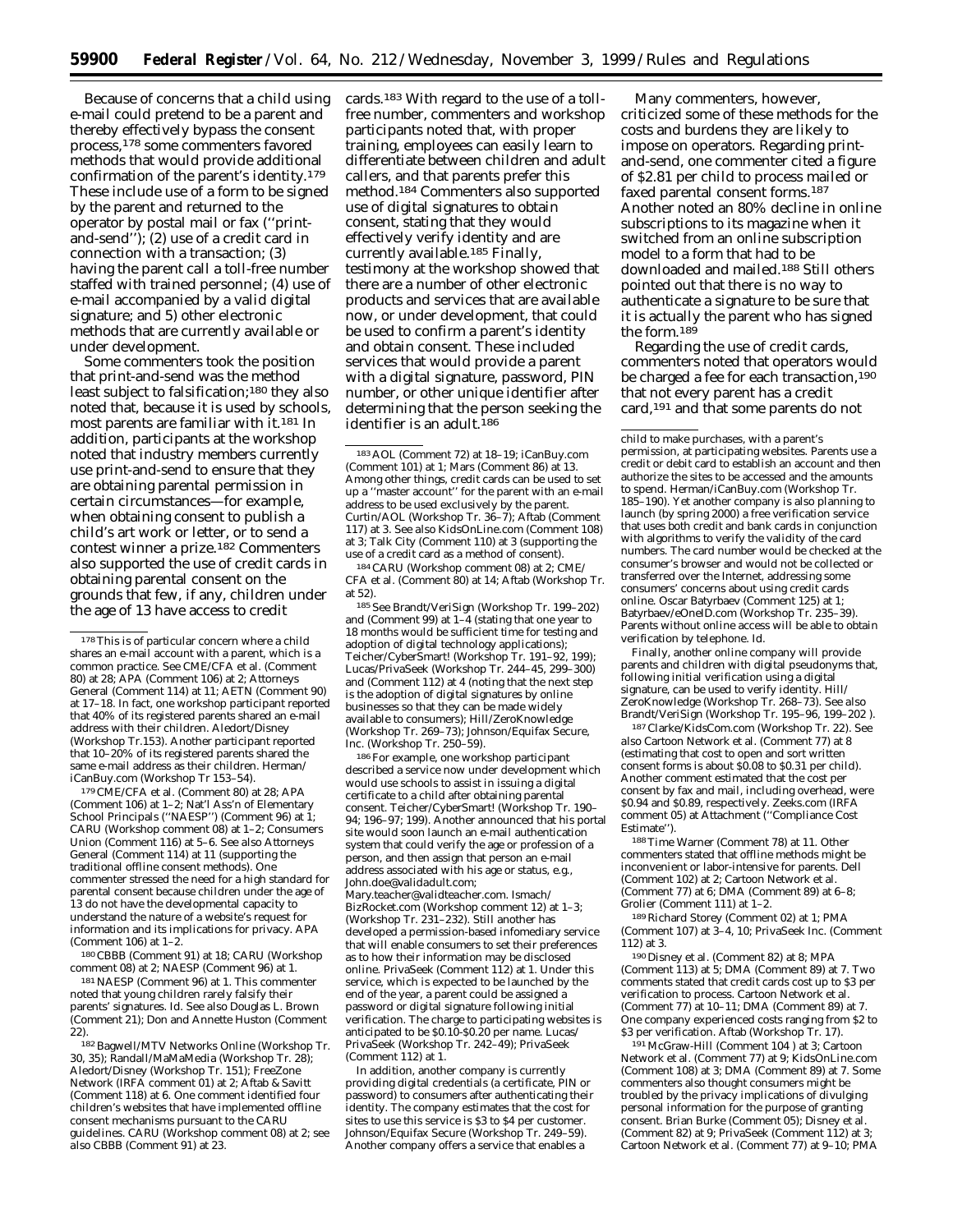like to use credit cards online.192 One credit card company opposed the use of credit cards in this manner because it could foster unauthorized use and undermine systems used to detect fraud.193 Commenters also noted that the use of a toll-free number would require operators to hire personnel just to answer phones, and would therefore be costly.<sup>194</sup> Finally, a number of commenters contended that while digital signatures and other electronic methods may be promising alternatives, they are not yet widely available, and therefore are impracticable as current methods of compliance.195

In response to a request for comment on whether e-mail alone would satisfy the Act's requirements, commenters presented a variety of views. A number of commenters opposed use of e-mail on the grounds that it is easily subject to circumvention by children.196 While a significant number of commenters advocated the use of e-mail,197 most of

193 Visa USA, Inc. (Comment 75) at 2. The Commission recognizes that there may be risks in using credit cards for this purpose, but notes that this method is already being used for similar purposes—for example, to verify that a person is over 18 for purposes of obtaining access to adult materials online. *See* amicus of Senators Oxley and Coates; eOneID.com (Workshop comment 09) at Appendix A.

194Alison J. Richards (Comment 105) at 1; MPA (Comment 113) at 5; Cartoon Network et al. (Comment 77) at 11–2. One commenter estimated that the cost for telephone consents would be \$0.97 for an automated answering system, the tapes of which would then need to be manually swept to weed out children and enter data into the system. Zeeks.com (IRFA Comment 05) at Attachment (''Compliance Cost Estimate''). Another commenter estimated the cost of a live operator to be \$55 per hour plus training costs. Cartoon Network et al. (Comment 77) at 12.

195Richard Storey (Comment 02) at 1; Viacom (Comment 79) at 12; Disney et al. (Comment 82) at 8–9; DMA (Comment 89) at 5; Alison J. Richards (Comment 105) at 1; Amazon.com (Comment 109) at 3; Cartoon Network et al. (Comment 77) at 13– 15; Grolier (Comment 111) at 1; CBBB (Comment 91) at 16–17.

196Attorneys General (Comment 114) at 11; Robert F. Reid (Comment 06); Joseph C. DeMeo (Comment 08); Patrick O'Heffernan (Comment 17); NAESP (Comment 96) at 1; APA (Comment 106) at 2; Consumers Union (Comment 116) at 5; CME/CFA et al. (Comment 80) at 15.

197Cartoon Network et al. (Comment 77) at 15– 18; Disney et al. (Comment 82) at 7–9; Time Warner (Comment 78) at 10–11; DMA (Comment 89) at 5– 6. Several commenters stated that Congress must have intended e-mail to be used for consent purposes because the Act allows online contact information to be collected for the purpose of seeking parental consent. *Id.* (*citing* 15 U.S.C.  $6502(b)(2)(B)$ . Some commenters stated that, in their experience, parents preferred to use e-mail to grant consent. Bagwell/MTV Networks Online (Workshop Tr. 33–34); Aftab (Workshop Tr. 31).

them acknowledged that taking additional steps in conjunction with email would increase the likelihood that the consent was submitted by the parent and not the child.198 Such steps would include: the use of PIN numbers or passwords; 199 sending follow-up emails to the parent to increase the likelihood that the parent will see the request for consent; 200 or allowing email consent only if the parent and child have different e-mail addresses.201 Still others recommended including in the e-mail questions to which the child would be unlikely to know the answer.202

Finally, many commenters urged the Commission to temporarily adopt a standard under which the consent mechanism required would depend upon how the operator intended to use the information (*i.e.*, a ''sliding scale'').203 Such an approach would permit operators to obtain consent at a reasonable cost until secure electronic mechanisms become more widely available and affordable. Generally, these commenters advocated use of an e-mail based mechanism for purposes of consenting to an operator's *internal* use of information, such as an operator's marketing to a child based on the child's preferences, but a ''higher'' method of consent, such as use of a credit card or print-and-send form, for purposes of consenting to activities that present

199AAAA (Comment 134) at 2; ANA (Comment 93) at 2; Talk City (Comment 110) at 3.

200 Disney et al. (Comment 82) at 9; DMA (Comment 89) at 6.

201AAAA (Comment 134) at 2; ANA (Comment 93) at 2; NRF (Comment 95) at 4; MPA (Comment 113) at 5; DMA (Comment 89) at 6. The Commission notes that, because children can easily obtain multiple e-mail addresses from free e-mail services, this method may not ensure verifiability.

202NRF (Comment 95) at 4; Cartoon Network et al. (Comment 77) at 17; Time Warner (Comment 78) at 11; DMA (Comment 89) at 6. The Commission notes that this method could pose problems if it requires operators to verify the ''answer'' to the questions, or if the child is reasonably sophisticated.

203*See, e.g.*, Cartoon Network et al. (Comment 77) at 18 (suggesting that sliding scale sunset in five years); DMA (Workshop comment 02) at 1–3 (suggesting that the Commission reexamine the scale after a specific period of time or at a point when technology has changed); Viacom (Comment 79) at 9–10, 12–14 (five year sunset date); Kraft (Comment 67) at 5; Bagwell/MTV Networks Online (Workshop Tr. 32–33); CBBB (Comment 91) at 15– 18; CTW (Comment 84) at 6–7; CARU (Workshop Comment 08) at  $1-2$ ; Mars (Comment 86) at  $13-14$ ; PMA (Comment 107) at 4, 11. *See also* Herman/ iCanBuy.com (Workshop Tr. 209) (if adopted, should sunset within 12–18 months); Teicher/ CyberSmart! (Workshop Tr. 199) (predicting significant changes in technology that would permit sunset within 18 months).

greater risks to children.204 In comments and at the workshop, commenters cited public postings by children (*e.g.*, in chat rooms and on bulletin boards), as well as disclosures of information to third parties, as activities that pose such risks.205 Other commenters opposed the ''sliding scale'' on the ground that it could permit the use of consent mechanisms that fall short of the COPPA's requirements.206

In determining whether a particular method of obtaining consent is ''verifiable'' under the COPPA, the Commission must consider: (1) whether the method ensures that it is the parent providing the consent; and (2) whether the method is a "reasonable effort, taking into consideration available technology. In determining what is a ''reasonable effort'' under the COPPA, the Commission believes it is also appropriate to balance the costs imposed by a method against the risks associated with the intended uses of the information collected. Weighing all of these factors in light of the record, the Commission is persuaded that temporary use of a ''sliding scale'' is an appropriate way to implement the requirements of the COPPA until secure electronic methods become more available and affordable.

The record shows that certain methods of consent—print-and-send, credit card, toll-free number with trained personnel, and digital signature—provide appropriate assurances that the person providing consent is the child's parent, and thus satisfy the first part of the inquiry.207 In addition, testimony at the Commission's workshop shows that a number of electronic products and services, which could also be used to verify a parent's identity and obtain consent, are currently available or under development.208 The record also shows, however, that some of these methods may be costly and others may not be widely available at the present time.

206*See, e.g.*, CME/CFA et al. (Comment 80) at 7. 207Print-and-send and digital signatures were listed as acceptable consent mechanisms in Senator Bryan's Floor Statement. *See* 144 Cong. Rec. S11657.

208*See* note 186, *supra*, describing such services.

<sup>(</sup>Comment 107) at 110; EPIC (Comment 115) at 10; DMA (Comment 89) at 7; Viacom (Comment 79) at 11.

<sup>192</sup>Cartoon Network et al. (Comment 77) at 9–11; DMA (Comment 89) at 7; PMA (Comment 107) at 10; Viacom (Comment 79) at 11.

<sup>198</sup>*See* Aledort/Disney (Workshop Tr. 149–51); Bruening/TRUSTe (Workshop Tr. 39); CARU (Workshop comment 08) at 2; Viacom (Comment 79) at 13; Cartoon Network et al. (Comment 77) at 17; NRF (Comment 95) at 4.

<sup>204</sup>Bagwell/MTV Networks Online (Workshop Tr. 32–33); Kraft (Comment 67) at 5.

<sup>205</sup> Kraft (Comment 67) at 4–5; Cartoon Network et al. (Comment 77) at 18; ANA (Comment 93) at 2; CBBB (Comment 91) at 15–18; PMA (Comment 107) at 11; CARU (Workshop Comment 08) at 1; Viacom (Comment 79) at 13; and Bagwell/MTV Networks Online (Workshop Tr. 33). The legislative history also reflects special concern for children's safety in such online fora as chat rooms, home pages, and pen-pal services in which children may make public postings of identifying information. *See* 144 Cong. Rec. S11657 (Statement of Sen. Bryan).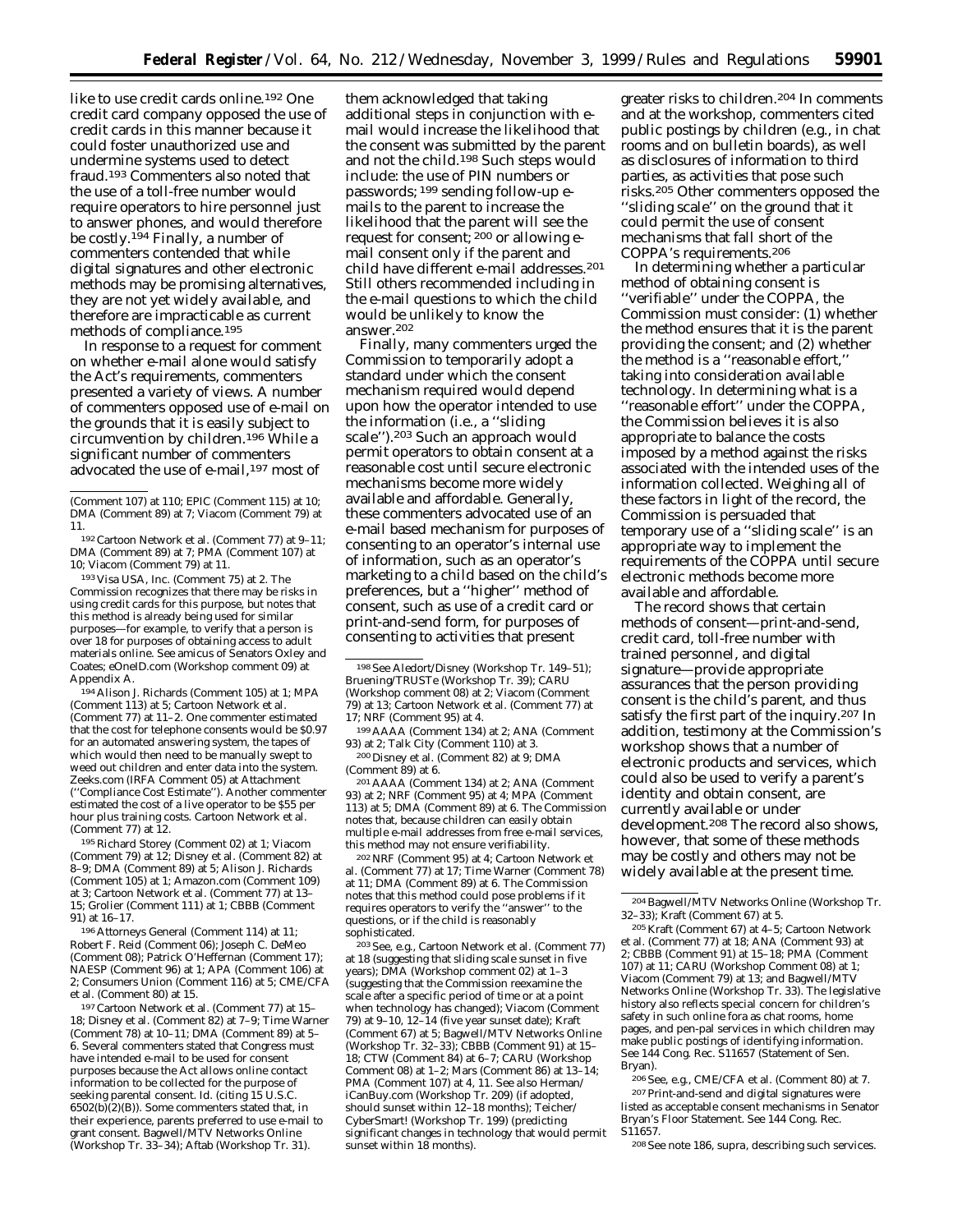Therefore, under the second prong of the inquiry, the Commission believes that, until reliable electronic methods of verification become more available and affordable, these methods should be required only when obtaining consent for uses of information that pose the greatest risks to children.

Thus, under the ''sliding scale,'' the more reliable methods of consent will be required for activities involving chat rooms, message boards, disclosures to third parties, and other ''disclosures'' as defined in Section 312.2 of the Rule.209 As noted above, these methods include the methods identified in the NPR (print-and-send, credit card, toll-free number, and digital signatures),<sup>210</sup> as well as other reliable verification products and services to the extent that they are currently available. To minimize costs, the Rule makes clear that such methods also include the use of e-mail, as long as it is accompanied by a PIN or password obtained through one of the above procedures.211

For internal uses of information, operators will be permitted to use e-mail to obtain consent, as long as some additional steps are taken to provide assurances that the parent is providing the consent. Based on the comments, the Commission is persuaded that email alone does not satisfy the COPPA because it is easily subject to circumvention by children.212 The additional steps include sending a delayed confirmatory e-mail to the parent following receipt of consent, or obtaining a postal address or telephone number from the parent 213 and confirming the parent's consent by letter or telephone call.214 If such consent

211For example, there may be verifying services available to operators that would verify a parent's identity and then provide the parent with a PIN or password for use with e-mail. Upon receipt of the parent's consent via e-mail, an operator could confirm the parent's identity with the verifying service. Similarly, as noted above, an operator could use e-mail, as long as it were sent through an account set up by an adult using a credit card (a ''master account''), and reserved for the adult's use. *See* note 184, *supra.*

212Attorneys General (Comment 114) at 11; Robert F. Reid (Comment 06); Joseph C. DeMeo (Comment 08); Patrick O'Hefferman (Comment 17); NAESP (Comment 96) at 1; APA (Comment 106) at 2; Consumers Union (Comment 116) at 5; CME/CFA et al. (Comment 80) at 28. In particular, where a parent and child share the same e-mail account, as is often the case, a child may easily pretend to be the parent and provide consent for himself. *See* note 179, *supra.*

213The Commission expects that operators will keep confidential any information obtained from parents in the course of obtaining parental consent or providing for parental review of information collected from a child.

214One variation on this approach would require not only a confirmatory e-mail to the parent, but

mechanisms are used, the operator must notify parents that they can revoke any consent given in response to the earlier e-mail.

Based on evidence in the record, the Commission believes that use of a ''sliding scale'' is necessary only in the short term, and that, with advances in technology, companies will soon be able to use more reliable verifiable electronic methods in all of their transactions.215 Indeed, as noted above, the record shows that a number of products and services, including digital signatures, will soon be more widely available to facilitate verifiable parental consent at reasonable cost. The Commission therefore plans to phase out the ''sliding scale'' two years from the effective date of the Rule (*i.e.,* April 2002), unless presented with evidence showing that the expected progress in available technology has not occurred.216 The Commission will conduct a review of this issue, using notice and comment, approximately eighteen months from the effective date of the Rule (*i.e.,* in October 2001).

The Commission believes that temporary adoption of this ''sliding scale'' fulfills the statutory requirement that efforts to provide ''verifiable parental consent'' be ''reasonable.'' It provides operators with cost-effective options until more reliable electronic methods become available and affordable, while providing parents with the means to protect their children.

3. Section 312.5(c): Exceptions to Prior Parental Consent

The COPPA sets forth five exceptions to the general requirement that operators obtain verifiable parental consent before collecting personal information from children.217 These

215Likewise, with advances in technology, the use of e-mail (without the more reliable methods of verification) may no longer be regarded as a ''reasonable effort'' under the Rule.

216Comments and testimony at the workshop showed that digital signatures and other reliable electronic methods are likely to be widely available and affordable within approximately a year to eighteen months from the July 1999 the workshop. *See* Brandt/VeriSign (Workshop Tr. 199–202). *See also* note 188, *supra* (other secure electronic methods are available now or will be available within a year from the date of the workshop). Thus, the proposed Rule's longer timetable for implementing the ''sliding scale''—two years from the Rule's effective date or almost *three* years from the date of the workshop—should provide ample time for these mechanisms to develop and become widely available.

217 15 U.S.C. 6502(b)(2).

limited exceptions were intended to facilitate compliance with the Rule, allow for seamless interactivity in a wide variety of circumstances, and enable operators to respond to safety concerns.218 Indeed, many of the concerns raised by the commenters, are, in fact, addressed in these exceptions.219

This subsection of the proposed Rule permitted an operator, without prior parental consent, to collect: (1) a parent's or child's name and online contact information to seek parental consent or to provide parental notice; 220 (2) a child's online contact information in order to respond on a one-time basis to a specific request of the child (e.g., to provide one-time homework help or to send a document); 221 (3) a child's online contact information in order to respond directly more than once to a specific request of the child (e.g., to provide an online magazine subscription, or a contest entry and subsequent award) 222 when such information is not used to contact the child beyond the scope of that request, and the operator provides the parent with notice and an opportunity to opt-out; 223 and (4) the name and online contact information of the child to the extent reasonably necessary to protect the safety of a child participating on the website.224 Furthermore, under the proposed Rule, the operator may collect, use, or disseminate such information as necessary to protect the security or the integrity of the site or service, to take precautions against liability, to respond to judicial process, or, to the extent permitted under other provisions of law,

 $221$  Section 312.5(c)(2). This exception also requires that the operator not use the information to recontact the child and that the operator delete the information from its records. If the website wishes to retain the child's e-mail address for future homework assistance, then it would fall into the scope of the exception in section 312.5(c)(3) and require parental notice and opt-out. Moreover, if the operator wishes to use the information collected under this—or any other—exception for other purposes, then the operator must follow the notice and consent requirements of the Rule.

 $222$  Section 312.5(c)(3). Sending an electronic postcard where the website retains the online contact information until the postcard is opened would fall under this exception. However, where the operator's postcard system sends the requested postcard without maintaining the online contact information, this collection would fall under section 312.5(c)(2).

223Section 312.5(c)(3).

224Section 312.5(c)(4). For example, operators may collect online contact information from children participating in their chat rooms in order to report to authorities a child's claim that he is being abused.

<sup>209</sup>*See also* 15 U.S.C. 6501(4).

<sup>210</sup> 64 FR at 22756.

also a response from the parent confirming the consent. Aledort/Disney (Workshop Tr. 149–150). *See also* Disney (Workshop comment 06) at 12. Using this method, one workshop participant reported that 33% of parents granted consent; 30% declined consent; and 37% never responded. Aledort/Disney (Workshop Tr. 152).

<sup>218</sup>*See* 144 Cong. Rec. S11658 (Statement of Sen. Bryan).

<sup>219</sup>*See, e.g.*, Section II.A.8, *supra*, regarding the use of the exception to maintain website security. 220Section 312.5(c)(1).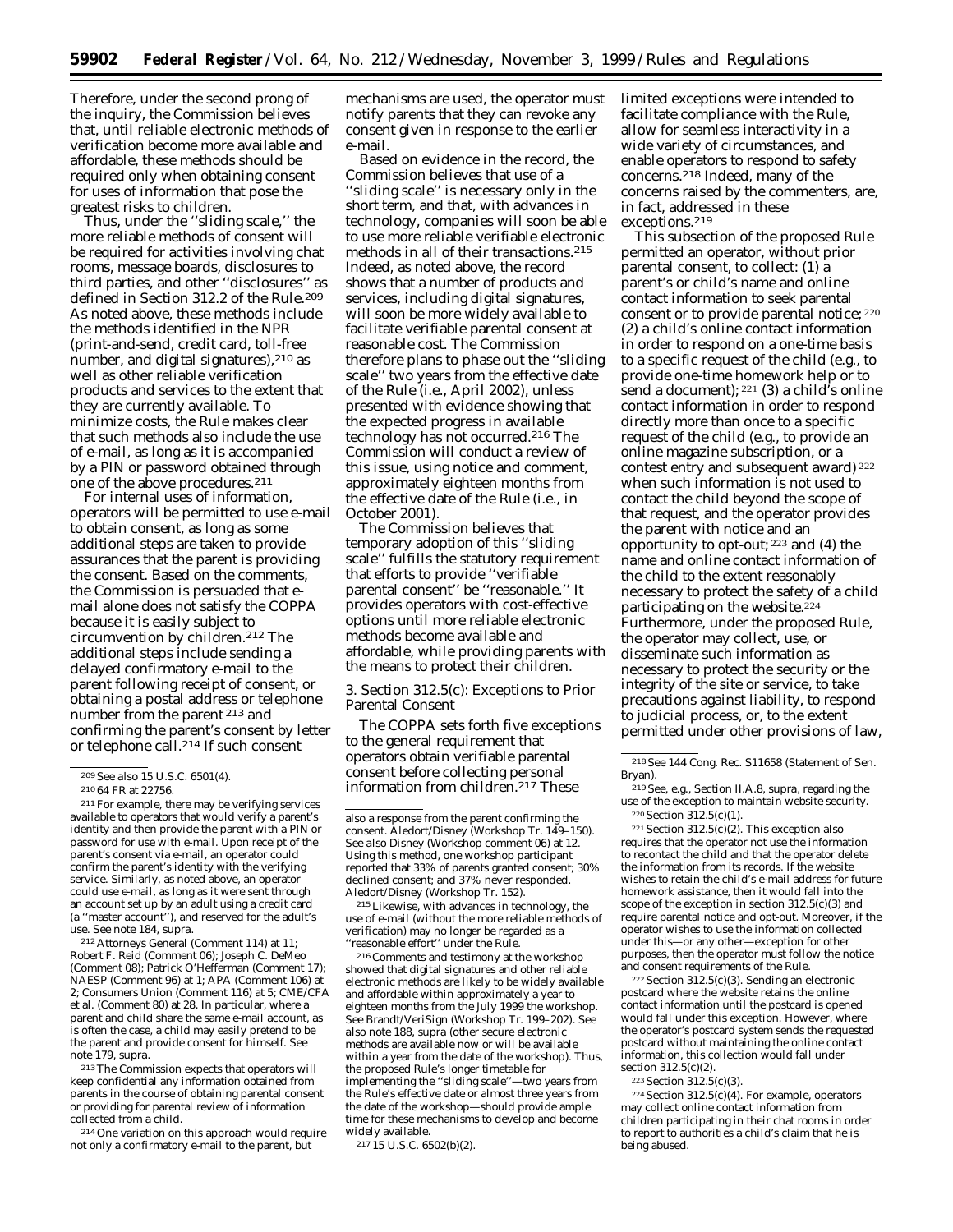to provide information to law enforcement agencies or for an investigation related to public safety.225 A workshop participant noted that these exceptions include some of the most popular and common online activities.226

A number of commenters had specific suggestions with regard to modifying the exceptions.227 However, the Commission believes that the exceptions, which closely track the statutory language, strike the appropriate balance between an operator's legitimate need to collect information without prior parental consent and the safety needs of children. It is therefore retaining the language of the exceptions as proposed.

4. Response to Comments Requesting an Exception for Information Collection in the Educational Setting

Numerous commenters raised concerns about how the Rule would apply to the use of the Internet in schools.228 Some commenters expressed concern that requiring parental consent for online information collection would interfere with classroom activities, especially if parental consent were not received for only one or two children.229 In response, the Commission notes that the Rule does not preclude schools from acting as intermediaries between operators and parents in the notice and consent process, or from serving as the parents' agent in the process. For example, many schools already seek parental consent for in-school Internet access at the beginning of the school year. Thus, where an operator is authorized by a school to collect personal information from children, after providing notice to the school of the operator's collection, use, and disclosure practices, the operator can presume that the school's authorization is based on the school's having obtained the parent's consent.

227For example, some commenters suggested that the Rule define ''a reasonable time'' for obtaining consent and deleting information under section 312.5(c)(1). PMA (Comment 107) at 12; Mars (Comment 86) at 14; CBBB (Comment 91) at 19; CME/CFA et al. (Comment 80) at 14. *See also* CDT (Comment 81) at 27. The Commission believes that the time period for obtaining consent may vary depending on the mechanism used; however, it expects operators to delete information obtained under this exception in a timely manner.

228Association of American Publishers (''AAP'') (Comment 70) at 4–5; EdPress (Comment 130) at 1– 2; MaMaMedia (Comment 85) at 3–4; ZapMe! (Comment 76) at 4–5; ALA (Comment 68) at 2–3. 229 *Id.*

Operators may wish to work with schools to educate parents about online educational activities that require websites to collect personal information in the school setting. To ensure effective implementation of the Rule, the Commission also intends to provide guidance to the educational community regarding the Rule's privacy protections.

# *E. Section 312.6: Right of Parent To Review Personal Information Provided by Child*

Section 312.6 of the proposed Rule set forth the requirements for providing parental access to personal information collected from the child, including what information must be disclosed and how the parent could be properly identified.230 In the NPR, the Commission sought comment regarding methods of identification, particularly in non-traditional family situations, and technological advances under development that might ease the process.231

# 1. Access to Information

The proposed Rule contemplated a two-step approach to parental review under §§ 312.6(a) (1) and (3). First, upon request of a properly identified parent, the operator was required to tell the parent what types of personal information have been collected from the child (*e.g.*, ''Your child has given us his name, address, e-mail address, and a list of his favorite computer games''). Second, if requested, the operator was required to provide the specific personal information collected from the child.232

One commenter suggested that operators be required to provide parents with the option of directly requesting the specific information collected.233 As was explained in the NPR, operators, after obtaining proper identification, can in fact skip the first step relating to disclosure of the types of information collected, and simply allow parents to review the specific information.234 Section 312.6(a) was not intended to mandate unnecessary steps, but rather to allow for flexibility for all parties. In some instances, parents may be satisfied with learning the types of information collected and may not need to see the specific personal information provided by the child. Similarly, if a parent asks

234 64 FR at 22758 n.11. However, as noted in the discussion of parental verification below, the Commission has modified the Rule to require proper identification only for access to the child's specific personal information, not for the types of information collected, as originally proposed.

only for the specific information collected from the child, the operator need not first provide a general list of the categories of information collected.235

Another commenter called for operators to provide information within a reasonable time or within a specified number of days, and suggested that information should be provided to parents on an ongoing basis.236 The Commission declines to prescribe a specific time period applicable to all parental requests for information, but expects that operators will respond to such requests promptly and without imposing undue burdens on parents. In addition, the Commission believes that requiring operators to provide information to the parent on an ongoing basis would be unduly burdensome for both operators and parents, who may not need or want this information from the operator.

2. Parent's Right To Review Information Provided by the Child

Sections 312.6(a)(2) and (3) of the proposed Rule allowed parents to review, change, and delete personal information collected from their children.237 Many commenters objected to granting parents the right to change information,238 asserting that it was unduly burdensome and went beyond the language of the Act.239 Other commenters noted that a right to alter data is much broader than the right to correct data,240 and expressed concern that parents might use this right to

238*See* NRF (Comment 95) at 4; DMA (Comment 89) at 17–19; ANA (Comment 93) at 6; MPA (Comment 113) at 5–6. *See also* McGraw-Hill (Comment 104) at 8.

239Commenters also asserted that allowing parents to change the information provided by their children threatens the confidentiality, security, and integrity of information in the operator's possession, putting the operator in jeopardy of violating section 312.8 of the Rule. *See* NRF (Comment 95) at 4; DMA (Comment 89) at 17–19; MPA (Comment 113) at 5–6. *See* also McGraw-Hill (Comment 104) at 8; Section II.G, *infra*. Two commenters also stated that this provision was unnecessary in light of the parent's right under section 312.6(a)(2) to prohibit further collection, use, and maintenance of information and to have information deleted. NRF (Comment 95) at 4; MPA (Comment 113) at 5–6.

240 DMA (Comment 89) at 17–18; MPA (Comment 113) at 5–6.

<sup>225</sup>Section 312.5(c)(5). Thus, an operator may collect limited information in order to protect the security of its site, for example, from hackers.

<sup>226</sup>Sehgal-Kolbet/CARU (Workshop Tr. 40–41). *See also* CARU (Workshop comment 08) at 2–3.

<sup>230</sup> 64 FR at 22757–58, 22766.

<sup>231</sup> 64 FR at 22762–63.

<sup>232</sup> 64 FR at 22757–22758.

<sup>233</sup>CME/CFA et al. (Comment 80) at 16.

<sup>235</sup>One commenter suggested that parental access be limited in cases where the operator has collected minimal personal information, such as an e-mail address for the sole purpose of sending a periodic newsletter or similar mailing, to a simple confirmation that the child is on the mailing list. AOL (Comment 72) at 19. In response, the Commission notes that the COPPA requires access to all information collected from children, regardless of the circumstances. *See* 15 U.S.C. 6502(b)(1)(B).

<sup>236</sup>Sovern (Comment 33) at 5.

<sup>237</sup> 64 FR at 22757–58, 22766.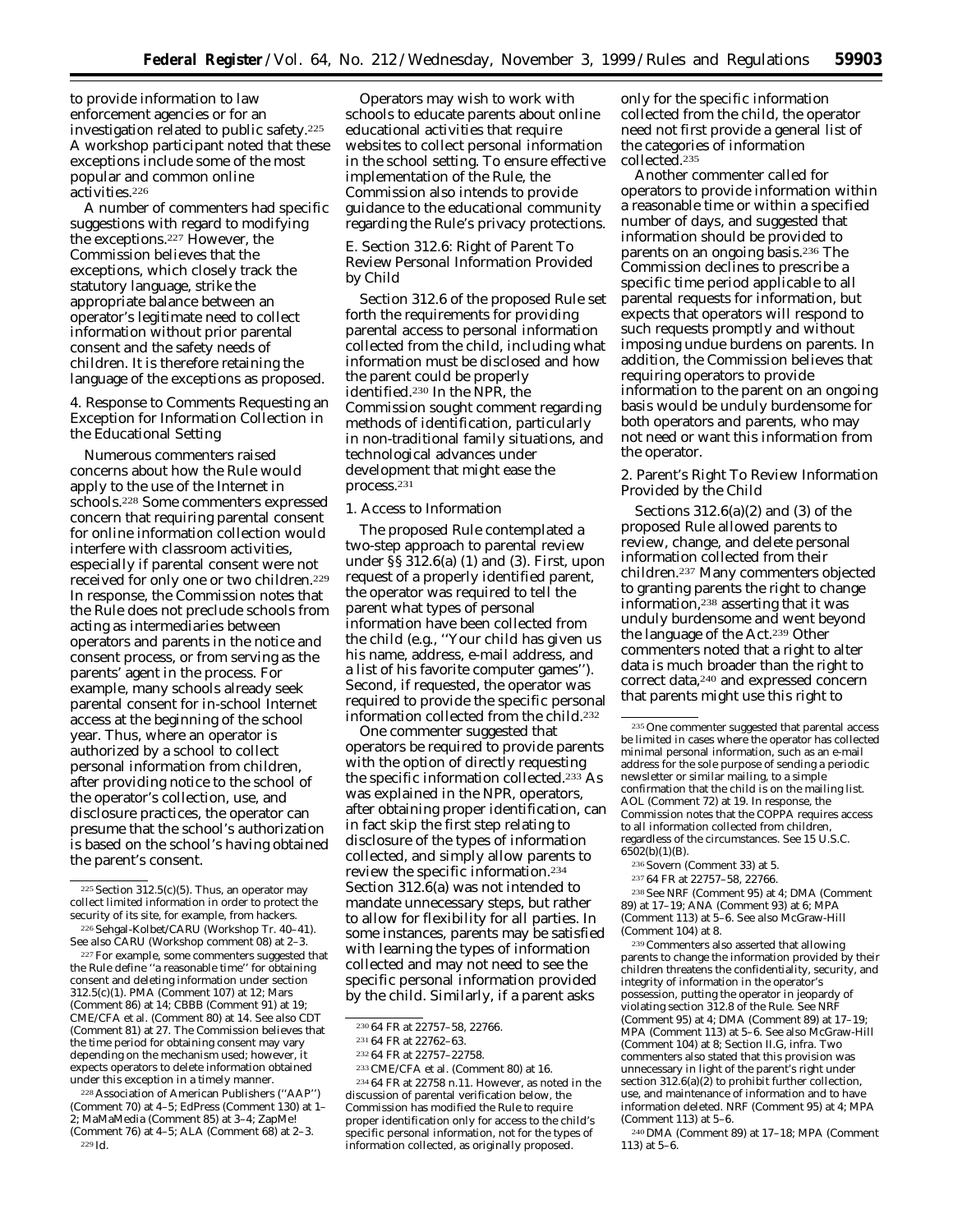change or delete grades or test scores at educational sites in conflict with federal education statutes and state policies.241

Based on the comments, the Commission is revising the Rule to eliminate the proposed Rule's requirement that parents be allowed to change information provided by their children. Even in the absence of a regulatory requirement, however, the Commission believes that operators may choose to permit parents to correct data given operators' strong incentives to maintain accurate information.242 The Commission also agrees that the opportunity to refuse to permit further use or to delete information under section 312.6(a)(2) adequately protects the interests of the child and parent in this context.

One commenter noted that a child may not want a parent to know about certain information—for example where the child is seeking guidance regarding problems with the parent.<sup>243</sup> The Act does not give the Commission the authority, however, to exempt certain kinds of information from the right of parental review.

Another commenter asked the Commission to consider whether a parent's request to delete data should also extend to third parties who have received that information from the operator.244 As noted above, the Act covers the actions of ''operators,'' not third parties. However, the Commission encourages operators to structure their contractual arrangements with third parties to require compliance with requests for deletion where practicable.

One commenter asked whether and how long an operator would be required to maintain personal information for review.245 More specifically, the commenter requested that the Commission revise the Rule to include a statement that an operator is not required to maintain all personal information collected from the child indefinitely in anticipation of a subsequent request for review by a parent.246 This is particularly important, noted the commenter, where an operator wishes to delete personal information

244Attorneys General (Comment 114) at 9.

245AOL (Comment 72) at 19.

 $\,$   $\,$  246 Such a statement was included in the NPR. 64  $\,$ FR at 22758 n.12.

quickly—for example when monitoring a chat room or message board.247 The Commission does not believe it is necessary to so modify the Rule, but reiterates that if a parent seeks to review his child's personal information after the operator has deleted it, the operator may simply reply that it no longer has any information concerning that child.

Another commenter asserted that Congress did not intend that an operator be required to scour all of its databases for all personal information about a child, whether collected online or offline, in response to a request from the parent.248 As currently amended, the Rule applies only to personal information submitted online, <sup>249</sup> and, therefore, a parent's access rights under the Act do not generally extend to data collected offline.250 Nevertheless, if an operator maintains the information such that its source (online or offline) cannot be determined, the Commission would expect the operator to allow the parent to review all of the information. Similarly, if the operator has collected information prior to the effective date of the Rule, but maintains it in a database with information collected online after the effective date in such a way that its source cannot be determined, then the operator should allow the parent access to all of the information.

3. Right To Prohibit Further Use and Collection of the Child's Information

Section 312.6(a)(2) of the proposed Rule allowed parents to refuse to permit the operator's further use or collection of the child's personal information and to direct the operator to delete the information.251 One commenter asserted that, according to the legislative history, the parental opt-out serves as a revocation of previous consent but does not preclude the operator from seeking consent from the parent for the same or different activities in the future.252 Therefore, this commenter suggested revising the provision to specify that the refusal was limited to activities covered ''under the consent previously given.'' 253 The Commission agrees with the commenter's interpretation of this provision, but believes that such a modification is not necessary. The Act

250Operators must, however, allow parents to review information that was collected online but maintained offline.

251 64 FR at 22757–58, 22766. The Commission expects that operators will act upon requests under section  $312.6(a)(2)$  in a timely fashion, especially with regard to chat and third party disclosures, where safety concerns are often heightened.

requires operators to allow parents to refuse to permit further use or future collection of personal information from their children.254 Operators, however, are free to request a new consent from a parent if the child seeks to participate at the site in the future.255

### 4. Parental Verification

The COPPA requires operators to provide parents with ''a means that is reasonable under the circumstances for the parent to obtain any personal information collected from [the] child.'' 256 In recognition of the danger inherent in requiring an operator to release a child's personal information, the Commission, in section 312.6(a) of the proposed Rule, required operators to ensure that the person seeking to review such information was the child's parent, taking into account available technology, without unduly burdening the parent.257 In the NPR, the Commission suggested appropriate means of complying with this provision, including using a password in conjunction with the parental consent process.258

Some commenters contended that parental verification was not necessary for access to the types or categories of personal information collected from the child under § 312.6(a)(1).259 The Commission agrees, particularly since the same types or categories of information must already be disclosed

255Section 312.6(c) of the Rule retains the Act's proviso that an operator may terminate service to a child whose parent has refused to permit the operator's further use or collection of information from the child, or has directed the operator to delete the child's information. 15 U.S.C. 6502(b)(3). As noted in the NPR, the operator's right to terminate service to a child is limited by section 312.7 of the Rule, which prohibits operators from conditioning a child's participation in a game, the offering of a prize, or another activity on the child disclosing more personal information than is reasonably necessary to participate in the activity. 64 FR at 22758, 22766. Section 312.7 tracks the language of the statute. *See* 15 U.S.C. 6502(b)(1)(C). *See also* CME/CFA et al. (Comment 80) at 35–36 (supporting this reading of the Act).

257 64 FR at 22757, 22766. *See also* 15 U.S.C. 6502(b)(1)(B) (requiring ''proper identification'' of parents)

258 64 FR at 22758. The other method suggested was using a photocopy of the parent's driver's license.

259CDT (Comment 81) at 29–30. *See also* Time Warner (Comment 78) at 13–14; DMA (Comment 89) at 17 (stringent identification requirements not necessary). One commenter stated that assuming an operator collects the same categories of information from visitors, access requirements could be met with a website form that tells parents the data categories maintained. CDT (Comment 81) at 29–30. The Commission believes that this method would be appropriate in cases where the request for information takes place online.

<sup>241</sup>AAP (Comment 70) at 4; McGraw-Hill (Comment 104) at 4, 8.

<sup>242</sup>One commenter observed that sites should be willing to permit changes as a matter of good customer service if any information is inaccurate. NRF (Comment 95) at 4. Similarly, another commenter noted that it, and many other organizations, already permit customers to correct data in some way. McGraw-Hill (Comment 104) at 8.

<sup>243</sup>MPA (Comment 113) at 5.

<sup>247</sup>AOL (Comment 72) at 19–20.

<sup>248</sup> IDSA (Comment 103) at 6–7.

<sup>249</sup>*See* Section II.A.2, *supra*.

<sup>252</sup> DMA (Comment 89) at 19–20.

<sup>253</sup> Id.

<sup>254</sup> 15 U.S.C. 6502(b)(1)(B)(ii).

<sup>256</sup> 15 U.S.C. 6502(b)(1)(B)(iii).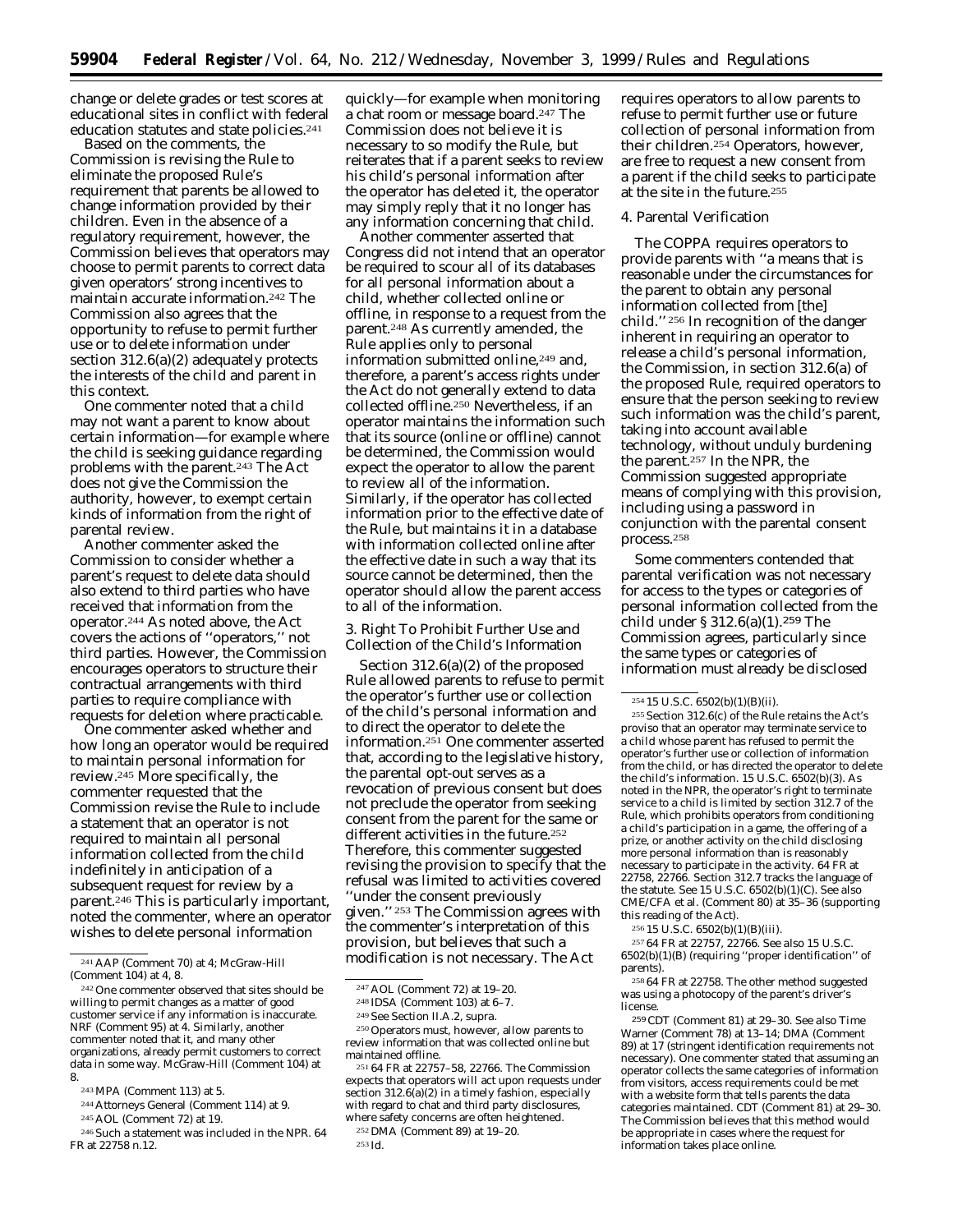in the operator's notice.260 Accordingly, the Rule has been modified to eliminate the requirement of parental identification for review of the types of information collected from children.261 However, under § 312.6(a)(3), proper parental identification will be required for access to the specific information collected from a child.

Another commenter suggested that parents seeking review under this section should be required to provide operators with their children's identifying information (in the categories that the operator collects) in order to prove identity.262 The operator would then disclose only the nonindividually identifiable information (*e.g.,* hobbies) that the operator had collected from the child.263 The commenter believed that this would prevent a non-parent from obtaining information from the operator that would enable him to contact the child offline.264 However, this procedure would not, in fact, prevent access to a child's information by someone other than the parent, because many of the child's relatives and friends would be able to provide individually identifying information such as a telephone number or address. Moreover, the Act requires parental access to ''any'' personal information collected from the child.265 The Commission therefore cannot limit the disclosures as suggested.

A number of commenters addressed the methods of verification that could be used to identify parents who seek access to their children's specific personal information. Several supported the option of using a password-protected email or other secure method, which was specifically suggested in the NPR.266 Another commenter noted that, in order to discourage requests from non-parents, requests for information could be made in writing, with confirmation sent to the

264 *Id.*

home address.267 The Commission recognizes that a number of methods might be appropriate for parental verification under this section, and allows the operator the flexibility to choose among them. Consistent with the verifiable parental consent requirements for ''disclosures'' under the Rule, acceptable methods would include print-and-send, use of a credit card in connection with a transaction, use of a toll-free number staffed by trained personnel, digital signatures, and use of an e-mail accompanied by a PIN number or a password obtained through one of the verification methods listed above.268

One commenter considered photocopies of a driver's license to be unnecessarily invasive, viewing a password system as preferable.<sup>269</sup> While the Commission agrees that submission of a driver's license may not be preferable to some parents, it should be retained as an option.

The Commission did not receive much feedback on technological advances under development that might ease the process of parental identification. Two commenters referred to digital signatures but noted they are not yet generally available.270 The World Wide Web Consortium's Platform for Privacy Preferences Project (P3P) was also cited as a technology under development that might be used by operators and parents in the future.271 As noted above, the Commission will continue to monitor technological advances that might play a useful role in identifying parents.272

5. Good Faith and Reasonable Procedures Under Section 312.6(b)

Section 312.6(b) of the proposed Rule, which tracked the language of the Act, stated that disclosures under section 312.6(a)(3) that were made in good faith and by following reasonable procedures would not give rise to liability under

269EPIC (Comment 115) at 5–6. Another commenter found requiring photocopies of drivers' licenses to be problematic since they may reveal additional personal information to the operator (such as parents' social security numbers) which parents should not be required to disclose. CME/ CFA et al. (Comment 80) at 35. One commenter identified practicality and feasibility problems in connection with requiring a driver's license. CBBB (Comment 91) at 22.

270CME/CFA et al. (Comment 80) at 35; CBBB (Comment 91) at 16, 23–24.

271CBBB (Comment 91) at 23–24.

272*See* note 186, *supra* (discussing products and services that are available or under development).

any Federal or State law.273 Nonetheless, several commenters raised concerns about liability.274 Two commenters called for specific examples of precautions that industry could take to protect itself against liability under other laws.275 Comments also indicated that verification methods that would satisfy section 312.6(a)(3) should be listed in the Rule itself in order to provide certainty regarding the reasonableness of an operator's action under that provision.276 One commenter asserted that parental requests for information should be in writing so the operator has a record to show good faith compliance with the Rule.277

The Commission recognizes the potential risks associated with the access provision and the related concerns about liability. The Commission believes, however, that the language of the Rule, which is identical to the language set forth in the Act,<sup>278</sup> strikes the proper balance in protecting the interests of the child, operator, and parent. An operator can assume that if it employs reasonable procedures to implement section 312.6(a)(3), including those listed above and in the NPR,279 an inadvertent, good faith disclosure of a child's information to someone who purports to be a parent will not give rise to liability under any Federal or State laws.

Finally, one commenter stated that reasonable procedures for disclosure should account for situations where the consenting parent is unavailable as a result of death, divorce, or desertion.280 The Commission understands that family situations can change and that circumstances may arise where it will be necessary to provide access to a party other than the consenting parent.281 The Rule is not intended to preclude disclosures in such circumstances as long as they satisfy the ''good faith'' and ''reasonable procedures'' standards.

274*See generally* DMA (Comment 89) at 15–16; Time Warner (Comment 78) at 12–13; EdPress (Comment 130) at 2.

- 275 DMA (Comment 89) at 16; Time Warner (Comment 78) at 13.
- 276 DMA (Comment 89) at 17; Time Warner (Comment 78) at 13.
- 277 DMA (Comment 89) at 17.
- 278*See* 15 U.S.C. 6502(a)(2).

280CME/CFA et al. (Comment 80) at 16.

281 It should be noted that the Rule's definition

of ''parent'' in section 312.2 provides some flexibility in addressing changing family situations. *See* Section II.A.7, *supra.*

<sup>260</sup>*See also* 64 FR at 22758 n.13 (stating that it may be acceptable for an operator to use a less stringent method of parental identification when giving out the types of information collected from children).

<sup>261</sup>However, operators responding to requests under § 312.6(a)(1) may not reveal the names of any children from whom they have collected personal information. This change should also address the concerns of other commenters who felt the Commission's proposed approach to parental review was cumbersome and confusing. EPIC (Comment 115) at 5; Highlights (Comment 124) at 2–3.

<sup>262</sup>CDT (Comment 81) at 29–30.

<sup>263</sup> *Id.*

<sup>265</sup>*See* 15 U.S.C. 6503(b)(1)(B).

<sup>266</sup>CDT (Comment 81) at 29; CME/CFA et al. (Comment 80) at 34 (supporting such a system until digital signatures become widely available); CBBB (Comment 91) at 22–24. *See* 64 FR at 22758 and n.14.

<sup>267</sup>MPA (Comment 113) at 4–5.

<sup>268</sup>As noted in note 213, *supra,* the Commission expects that operators will keep confidential any information obtained from parents in the process of obtaining consent or providing for parental review of information collected from a child.

<sup>273</sup> 64 FR at 22757–58, 22766. *See also* 15 U.S.C. 6502(a)(2).

<sup>279</sup> 64 FR at 22757–58.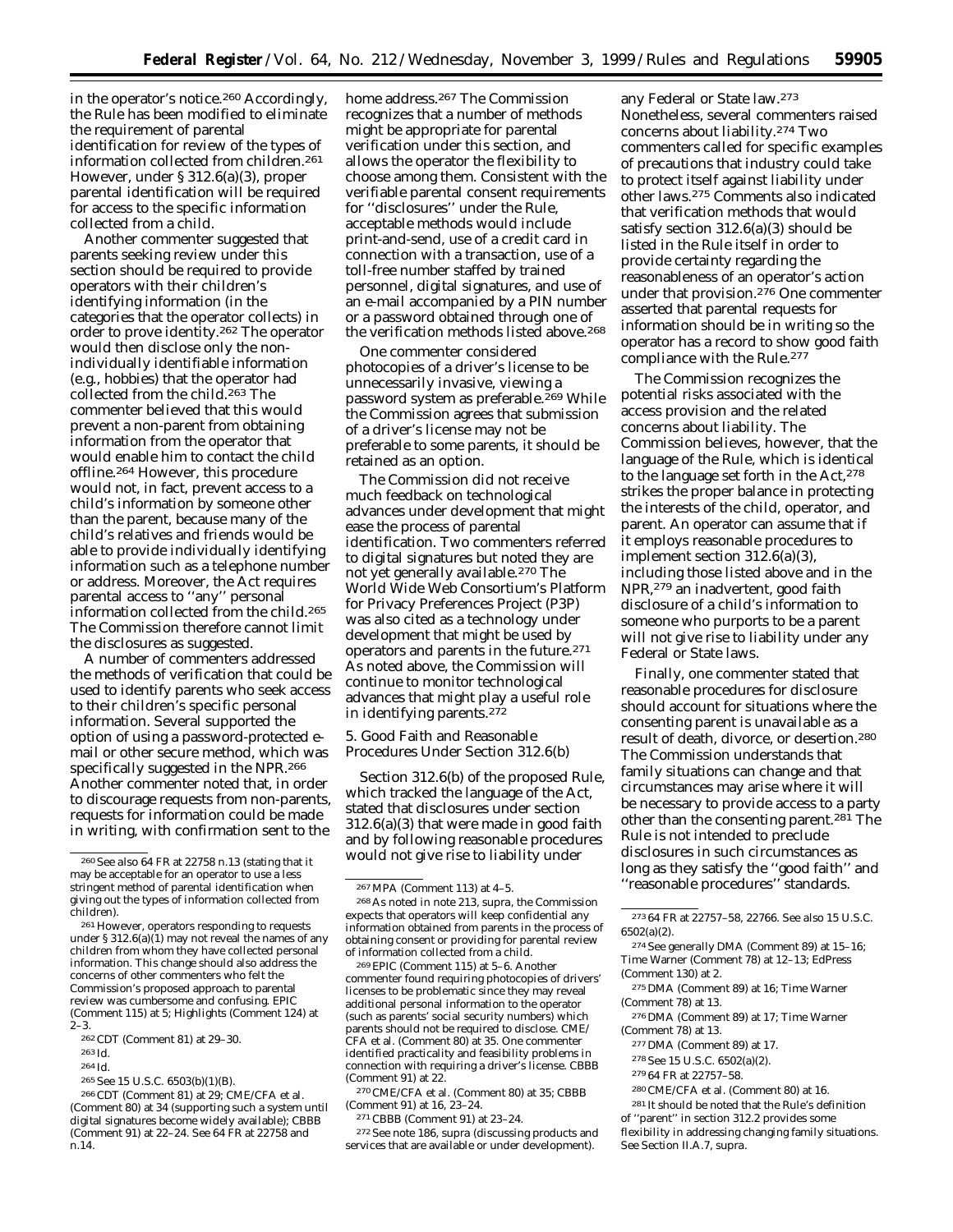## *F. Section 312.7: Prohibition Against Conditioning a Child's Participation on Collection of Personal Information*

Section 312.7 of the proposed Rule, which tracks the language of the Act and is retained in the final Rule, prohibited operators from conditioning a child's participation in a game, the offering of a prize, or another activity on the child's disclosing more personal information than is reasonably necessary to participate in such activity.<sup>282</sup> This section prohibits operators from tying the provision of personal information to such popular and persuasive incentives as prizes or games, while preserving children's access to such activities.

## *G. Section 312.8: Confidentiality, Security, and Integrity of Personal Information Collected From Children*

Under section 312.8 of the proposed Rule, operators were required to establish and maintain reasonable procedures to protect the confidentiality, security, and integrity of personal information collected from children.283 More specifically, operators must have adequate policies and procedures for protecting children's personal information from loss, misuse, unauthorized access, or disclosure. In the NPR, the Commission offered a number of options that operators could use to implement this provision,284 and sought comment regarding practices that are commonly used, practices that provide the strongest protection, and the costs of implementation.285 After reviewing the comments, the Commission has decided to retain this provision, which tracks the requirements of the Act.286

Commenters suggested procedures for complying with this provision, including: using secure web servers and

284Protections identified in the NPR included: designating an individual in the organization to be responsible for maintaining and monitoring the security of the information; requiring passwords for access to the personal information; creating firewalls; utilizing encryption; implementing access control procedures in addition to passwords; implementing devices and procedures to protect the physical security of the data processing equipment; storing the personal information collected online on a secure server that is not accessible from the Internet; installing security cameras and intrusiondetection software to monitor who is accessing the personal information; or installing authentication software to determine whether a user is authorized to enter through a firewall. 64 FR at 22758.

285 64 FR at 22763.

firewalls; 287 deleting personal information once it is no longer being used; 288 limiting employee access to data 289 and providing those employees with data-handling training; <sup>290</sup> and carefully screening the third parties to whom such information is disclosed.291 The Commission agrees that these are appropriate measures to take under this provision.

One commenter noted that security procedures requiring special hardware, software, and/or encryption are costly.292 The Commission is mindful of the potential costs of complying with the Rule, and thus, allows operators to choose from a number of appropriate methods of implementing this provision.

### *H. Section 312.9: Enforcement*

This section of the proposed Rule stated that a violation of the Commission's rules implementing the COPPA would be treated as a violation of a rule defining an unfair or deceptive act or practice prescribed under section 18(a)(1)(B) of the Federal Trade Commission Act, 15 U.S.C. 57a(a)(1)(B). The Commission has modified this provision to incorporate the final citation form for relevant provisions of the Act.293

#### *I. Section 312.10: Safe Harbors*

#### 1. In General

This section of the Rule provides that an operator's compliance with Commission-approved self-regulatory guidelines serves as a safe harbor in any enforcement action for violations of this Rule.294 As the Commission noted in the NPR, this section serves as an incentive for industry self-regulation; by allowing flexibility in the development of self-regulatory guidelines, it ensures that the protections afforded children

- 292 iCanBuy.com (Comment 101) at 4.
- 293*See* 15 U.S.C. 6502(c).

294Seventeen commenters addressed this provision of the proposed Rule. MaMaMedia (Comment 85) at 3–4; IDSA (Comment 103) at 7; ANA (Comment 93) at 2–3; MLG Internet (Comment 119) at 2; AAAA (Comment 134) at 4; Consumers Union (Comment 116) at 6; SNAP/CollegeEdge (Comment 123) at 1; Mars (Comment 86) at 15–16; CBBB (Comment 91) at 27–37; TRUSTe (Comment 97) at 2; Bonnett (Comment 126) at 6; DMA (Comment 89) at 27–29; CME/CFA, et al. (Comment 80) at 37; McGraw-Hill (Comment 104) at 8–9; PrivacyBot.com (Comment 32) (unpaginated); Disney (Comment 82) at 10; EPIC (Comment 115) at 6–7.

under this Rule are implemented in a manner that takes into account industryspecific concerns and technological developments.295 To receive safe harbor treatment, an operator can comply with any Commission-approved guidelines. The operator need not independently apply for approval if in fact the operator is fully complying with guidelines already approved by the Commission that are applicable to the operator's business.<sup>296</sup>

In an enforcement action, the Commission has the burden of proving non-compliance with the Rule's requirements. The standards enunciated in the Rule thus remain the benchmark against which industry's conduct will ultimately be judged. Compliance with approved guidelines, however, will serve as a safe harbor in any enforcement action under the Rule. That is, if an operator can show full compliance with approved guidelines, the operator will be deemed in compliance with the Rule. The Commission retains discretion to pursue enforcement under the Rule if approval of the guidelines was obtained based upon incomplete or inaccurate factual representations, or if there has been a substantial change in circumstances, such as the failure of an industry group to obtain approval for a material modification to its guidelines.297

## 2. Criteria for Approval of Self-Regulatory Guidelines

Section 312.10(b)(1) of the proposed Rule stated that, in order to be approved by the Commission, self-regulatory guidelines must require subject operators to implement the protections afforded children under the proposed Rule.298 Two commenters were concerned that this provision was not sufficiently flexible to serve as an incentive for self-regulation. They expressed the view that the Rule should not dictate the content of self-regulatory guidelines.299 Another commenter stated that the Commission should allow a wide range of self-regulation.300 The Commission believes that the language of the proposed Rule conveyed less flexibility in this regard than was originally intended. The Rule therefore clarifies that promulgators of self-

299 DMA (Comment 89) at 27 (stating that, rather than prescribe the content of self-regulatory guidelines, the Commission should approve guidelines based upon their ''overall merits''); MLG Internet (Comment 119) at 2 (stating that the Commission should allow self-regulatory groups to create rules that meet the COPPA's goals). 300Mars (Comment 86) at 16.

<sup>282</sup> 64 FR at 22758, 22766; 15 U.S.C. 6502(b)(1)(C). One commenter supporting this provision stated that children should not be enticed to turn over personal information. CDT (Comment 81) at 30.

<sup>283</sup> 64 FR at 22758–59, 22766.

<sup>286</sup>*See* 15 U.S.C. 6502(b)(1)(D).

<sup>287</sup>Attorneys General (Comment 114) at 12; CME/ CFA et al. (Comment 80) at 36.

<sup>288</sup>Attorneys General (Comment 114) at 12; CME/ CFA et al. (Comment 80) at 36; CDT (Comment 81) at 30.

<sup>289</sup>Attorneys General (Comment 114) at 12; CME/ CFA et al. (Comment 80) at 36.

<sup>290</sup>CME/CFA et al. (Comment 80) at 36.

<sup>291</sup> *Id.* at 17.

<sup>295</sup> 64 FR at 22759.

<sup>296</sup> *Id.*

<sup>297</sup> *Id.*

<sup>298</sup> *Id.*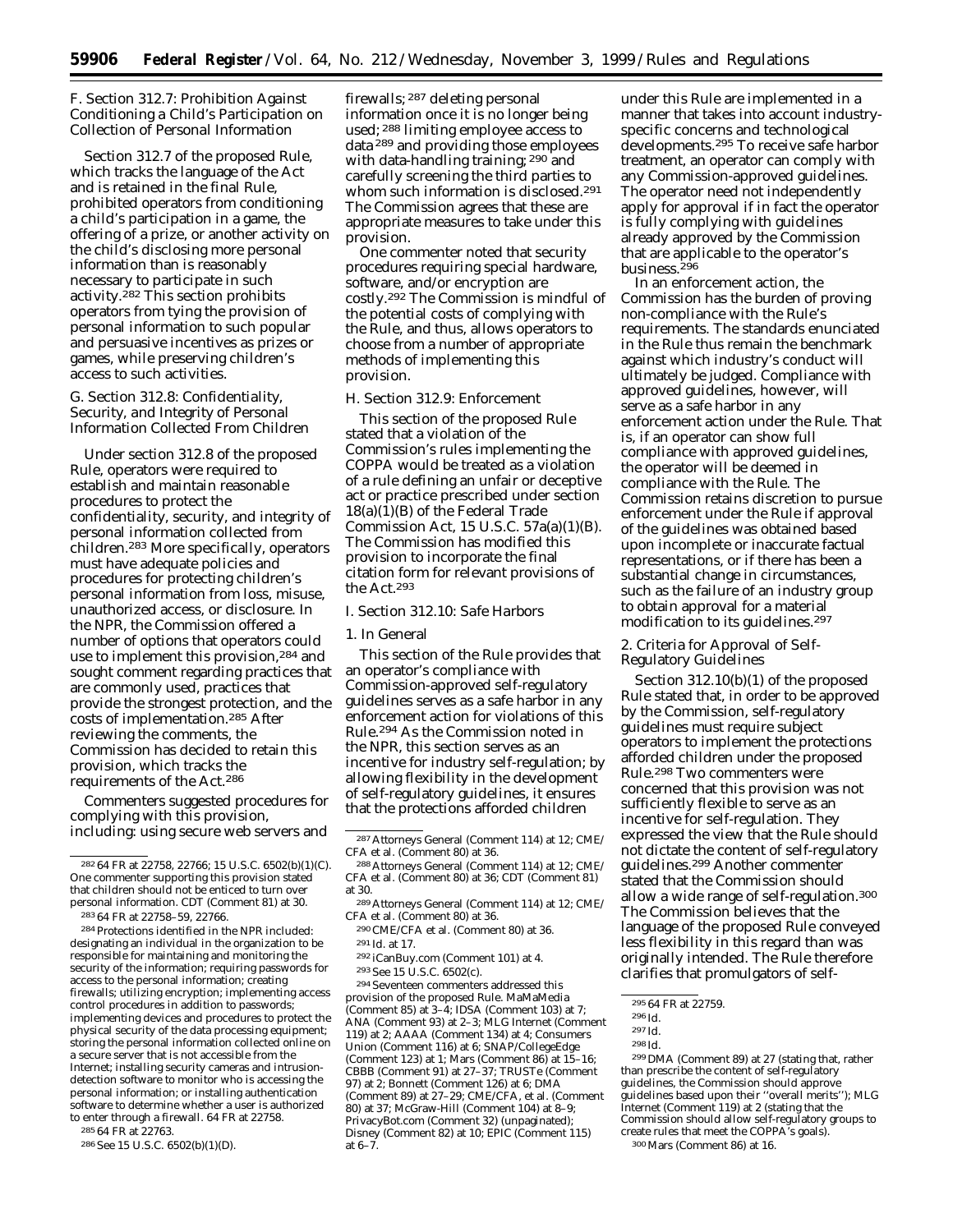In the NPR, the Commission stated that operators could not rely solely on self-assessment mechanisms to comply

Commenters were divided on the issue of whether the Commission should permit self-assessment as a means of measuring operators' compliance with self-regulatory guidelines. Some believed that self-assessment, without more, is not an adequate means of measuring compliance.306 Others believed that the Commission should not impose an independent assessment requirement on operators that choose not to join third-party compliance programs, as long as their information practices satisfy the COPPA.307

On balance, the Commission believes

independent assessment is the best way to ensure that operators are complying with the guidelines.<sup>308</sup> The Commission notes, however, that the Rule does not

that a performance standard that incorporates independent assessment is appropriate and necessary. Under the safe harbor provision, the Commission looks to the promulgators of guidelines, in the first instance, to ensure that those guidelines are effectively implemented.

The Commission believes that

with section 312.10(b)(2).305

regulatory guidelines may comply with this section by requiring subject operators to implement ''substantially similar requirements that provide the same or greater protections for children as those contained in sections 312.2– 312.8 of the Rule.'' 301 Under section 312.10(c) of the Rule, the burden remains with persons seeking Commission approval of guidelines to demonstrate that the guidelines in fact meet this standard.

In a similar vein, some commenters believed that the particular assessment mechanisms and compliance incentives listed as options in sections 312.10(b)(2) and  $312.10(b)(3)$ , respectively, of the proposed Rule were, in fact, mandatory practices.302 In the NPR, the Commission sought to clarify that these sections set out performance standards and that the listed methods were only suggested means for meeting these standards.303 In light of the confusion evidenced by the comments, the Commission has amended these sections to make this express.<sup>304</sup>

Thus, section 312.10(b)(2) of the Rule makes explicit that its requirement that guidelines include an effective, mandatory mechanism for the independent assessment of subject operators' compliance is a performance standard. Similarly, section 312.10(b)(3) of the Rule states that its requirement that guidelines include effective incentives for subject operators' compliance is a performance standard. Both section 312.10(b)(2) and 312.10(b)(3) of the Rule include suggested means of meeting their respective performance standards and provide that those performance standards may be satisfied by other means if their effectiveness equals that of the listed alternatives. The Commission believes that the Rule therefore provides the flexibility sought by the commenters.

304One commenter was concerned that section 312.10(b)(2) could be read to require ''manual,'' but not ''automated'' means of independently assessing subject operators' compliance with self-regulatory guidelines. PrivacyBot.com (Comment 32)

(unpaginated) and (IRFA comment 03) at 2.

prohibit the use of self-assessment as one part of an organization's efforts under section 312.10(b)(2) to measure subject operators' compliance with the Rule, nor does it preclude individual operators who have not joined thirdparty programs from assessing their own compliance. The Rule does, however, prohibit the use of self-assessment as the *only* means of measuring compliance with self-regulatory guidelines.

Several commenters suggested that the Commission require that selfregulatory guidelines include an array of specific practices not listed in the proposed Rule. Such practices include, for example: comprehensive information practice reviews as a condition of membership in selfregulatory programs,309 annual compliance affidavits to be submitted by subject operators to self-regulatory

308One commenter suggested that the Commission award safe harbor status only to nonprofit self-regulatory programs or for-profit groups whose self-regulatory decisions are insulated from owner or investor control. CBBB (Comment 91) at 33–34. The Commission believes it is unnecessary to so limit eligibility for safe harbor status and further believes that the test for eligibility should be the substance of self-regulatory guidelines, rather than the corporate structure of their promulgators. 309CBBB (Comment 91) at 29–30.

organizations,310 quarterly monitoring of operators' information practices by self-regulatory groups, 311 public reporting of disciplinary actions taken by trade groups against subject operators in publications other than trade publications,312 and referral to the Commission of all violations of approved guidelines 313 or all failures to comply with a self-regulatory group's disciplinary dictates.<sup>314</sup> Many of these ideas have merit, and self-regulatory groups may wish to include some or all of them in their proposed guidelines. The Commission does not, however, believe that it should require adoption of any specific practice or practices as a prerequisite to certification under the Rule. Self-regulatory groups or other promulgators of guidelines are best suited to determine the appropriateness of such measures, in light of the Rule's requirements. The Commission will review the adequacy of the proposed enforcement programs in considering specific safe harbor requests.

3. Request for Commission Approval of Self-Regulatory Guidelines

Section  $312.10(c)(1)(iii)$  of the proposed Rule required that persons seeking approval of guidelines submit a statement to the Commission demonstrating that their proposed guidelines, including assessment mechanisms and compliance incentives, comply with the proposed Rule.315 One commenter suggested that the Commission eliminate this requirement.316 The Commission believes that the burden of demonstrating compliance properly rests on proponents of Commission approval and that the guideline approval process will benefit from proponents' explanations of their rationale for approval. Therefore, the Commission has retained this requirement in the Rule.

Section 312.10 of the proposed Rule did not include a provision governing

- 311E.A. Bonnett (Comment 126) at 6.
- 312CME/CFA et al. (Comment 80) at 37.

314CBBB (Comment 91) at 32.

315 64 FR at 22759–60. One commenter requested that the Commission clarify the status under the Freedom of Information Act of proprietary information submitted to the Commission under this section. CBBB (Comment 91) at 37. The Commission believes this is unnecessary, as such information would be protected from disclosure under section 6(f) of the Federal Trade Commission Act and Exemption 4 of the Freedom of Information Act, to the extent that it constitutes ''trade secrets and commercial or financial information obtained from a person [that is] privileged or confidential.'' FTCA Section 6(f), 15 U.S.C. 46(f); FOIA Exemption 4, 5 U.S.C. 552(b)(4).

316CBBB (Comment 91) at 36.

<sup>301</sup>Of course, promulgators of guidelines may also require subject operators to implement the precise information practices set forth in the Rule.

<sup>302</sup> DMA (Comment 89) at 28; PrivacyBot.com (Comment 32) (unpaginated). One commenter expressed the view that by requiring self-regulatory groups affirmatively to monitor their members' compliance, rather than take action only in response to consumer complaints, the proposed Rule in effect deputizes industry organizations to police their members on the Commission's behalf. DMA (Comment 89) at 28. However, the Commission believes that, to the contrary, the Rule's safe harbor provisions allow industry to craft effective alternatives to Commission enforcement. 303 64 FR at 22759.

<sup>305</sup> 64 FR at 22759.

<sup>306</sup>CME/CFA et al. (Comment 80) at 37; CBBB (Comment 91) at 31.

<sup>307</sup>McGraw-Hill (Comment 104) at 9. *See also* Mars (Comment 86) at 15 (stating that the Commission should permit self-assessment).

<sup>310</sup> *Id.* at 32.

<sup>313</sup> *Id.*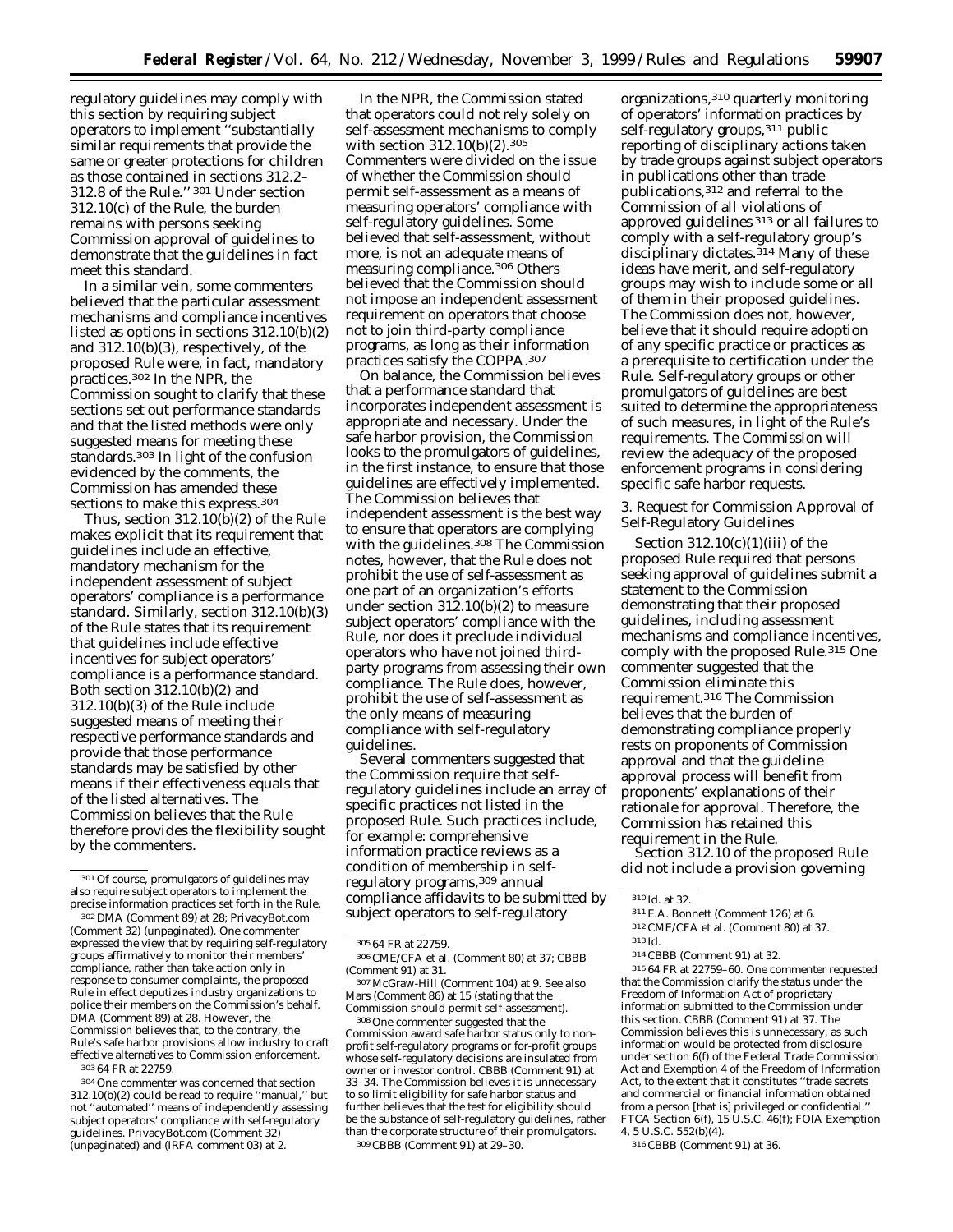approval of changes in previously approved self-regulatory guidelines. Several commenters suggested that the Commission amend the proposed Rule to include such a provision.317 Therefore, section 312.10(c)(3) of the Rule now provides that promulgators of approved self-regulatory guidelines must submit proposed changes and all supporting documentation for review and approval by the Commission. The Commission recognizes, however, the need for efficiency in reviewing proposed changes to approved guidelines. Only changes in approved guidelines will be subject to public notice and comment, not the unaffected portions of the guidelines.318 Section 312.10(c)(3) of the Rule also requires that proponents of changes in approved guidelines submit a statement describing how the proposed changes comply with the Rule and how they affect existing guideline provisions.

Other comments suggested that the Commission should shorten the 180-day period for Commission action on submissions, 319 specify a time period for public comment (e.g., 30–45 days),320 ''toll'' (rather than restart, as proposed in the NPR) the 180-day period for Commission action in the event of an incomplete submission of supporting documents,<sup>321</sup> and make guidelines effective upon publication of the Commission's decision, rather than 45 days from publication in the **Federal Register** as stated in the NPR.322 After considering the comments, the Commission agrees that the guidelines should become effective upon publication of Commission approval.323 However, it declines to adopt a single, specific time period for public comment, as the appropriate period may well vary with the complexity and novelty of the guidelines submitted. Further, the Commission does not believe the 180-day time period should be shortened or tolled during the comment period, but notes that it intends to complete its review within the statutory period.

322CBBB (Comment 91) at 36.

323One commenter requested that the Commission maintain a list of parties interested in being contacted by the Commission when proposed guidelines are published in the **Federal Register** and on the Commission's website. EPIC (Comment 115) at 7. The Commission believes that publication of proposed guidelines is, as a general matter, sufficient notice of their submission for approval.

### 4. Records

Section 312.10(d)(1) of the proposed Rule required that industry groups or other persons seeking safe harbor treatment maintain consumer complaints for a period not to exceed three years.324 As one commenter noted, however, the proposed Rule did not specify the length of time required for maintaining the other documents specified in this section, *e.g.,* records of disciplinary actions against subject operators and records of independent assessments of subject operators' compliance.325 The Commission agrees that this inconsistency is unnecessarily confusing. Therefore, the Rule now clarifies that industry groups or other persons seeking safe harbor treatment must maintain all documents required by this section for a period of three years.

### *J. Section 312.11: Rulemaking Review*

Section 312.11 of the proposed Rule retained the Act's requirement that the Commission initiate a review proceeding to evaluate the Rule's implementation no later than five years after the effective date of the Rule and report its results to Congress.326 The Commission stated in the NPR that the review will address the Rule's effect on: practices relating to the collection and disclosure of children's information; children's ability to access information of their choice online; and the availability of websites directed to children. In addition, eighteen months after the effective date of the Rule, the Commission will conduct a review of available mechanisms for obtaining verifiable parental consent, as discussed above in Section II.D.

### *K. Paperwork Reduction Act*

Pursuant to the Paperwork Reduction Act (as amended 44 U.S.C. 3507(d)), the Commission submitted the proposed Rule to the Office of Management and Budget (OMB) for review.327 The OMB has approved the Rule's information collection requirements.328 The

326 15 U.S.C. 6506. Two commenters called for conducting the review in three years rather than five. CME/CFA et al. (Comment 80) at 17; CDT (Comment 81) at 31. The Commission believes that the COPPA's five year requirement is appropriate, but will consider undertaking a review sooner if warranted.

327The Commission's Supporting Statement submitted to OMB as part of the clearance process has been made available on the public record of this rulemaking. *See* Supporting Statement for Information Collection Provisions at <http:// www.ftc.gov/os/1999/9906/childprivsup.htm>.

328The assigned OMB clearance number is 3084– 0117.

Commission did not receive any comments that necessitate modifying its cost estimates for the Rule's notice requirements.329

# *L. Final Regulatory Flexibility Analysis*

The NPR did not include an initial regulatory flexibility analysis (IRFA) under the Regulatory Flexibility Act 330 based on a certification that the proposed Rule would not have a significant economic impact on a substantial number of small entities. Nonetheless, the Commission invited public comment on the proposed Rule's effect on small entities to ensure that no significant impact would be overlooked.331 The Commission received two responsive comments suggesting that it publish an IRFA.332 While the Commission believed that such an analysis was not technically required, it issued an IRFA to provide further information and opportunity for public comment on the small business impact, if any, of the Rule.333

This final regulatory flexibility analysis (FRFA) incorporates the Commission's initial findings, as set forth in the NPR; addresses the comments submitted in response to the IRFA notice; and describes the steps the agency has taken in the final Rule to minimize the impact on small entities consistent with the objectives of the COPPA.

## **Succinct Statement of the Need for, and Objectives of, the Rule**

The Rule prohibits unfair or deceptive acts or practices in connection with commercial websites' and online services' collection and use of personal information from and about children by: (1) Enhancing parental involvement in a child's online activities in order to protect the privacy of children in the online environment; (2) helping to protect the safety of children in online fora such as chat rooms, home pages, and pen-pal services in which children may make public postings of identifying information; (3) maintaining the security of children's personal information collected online; and (4) limiting the collection and disclosures of personal information without parental consent. The Commission was

332Hons. George Gekas and James Talent, U.S. House of Representatives (Comment 74) at 4; U.S. Small Business Administration (Comment 128) at  $4 - 5$ .

333 64 FR 40525.

<sup>317</sup>ANA (Comment 93) at 3; Mars (Comment 86) at 17; and MLG Internet (Comment 119) at 2. 318 64 FR at 22760.

<sup>319</sup>CBBB (Comment 91) at 36. This commenter suggested a 90-day review period.

<sup>320</sup> *Id.*

<sup>321</sup> *Id.*; Mars (Comment 86) at 17.

<sup>324</sup> 64 FR at 22760.

<sup>325</sup>CBBB (Comment 91) at 37.

<sup>329</sup>*See* 64 FR at 22761 (estimating total burden of 18,000 hours for first year, and 1800 hours for subsequent years).

<sup>330</sup> 5 U.S.C. 603.

<sup>331</sup>*See* 64 FR at 22761.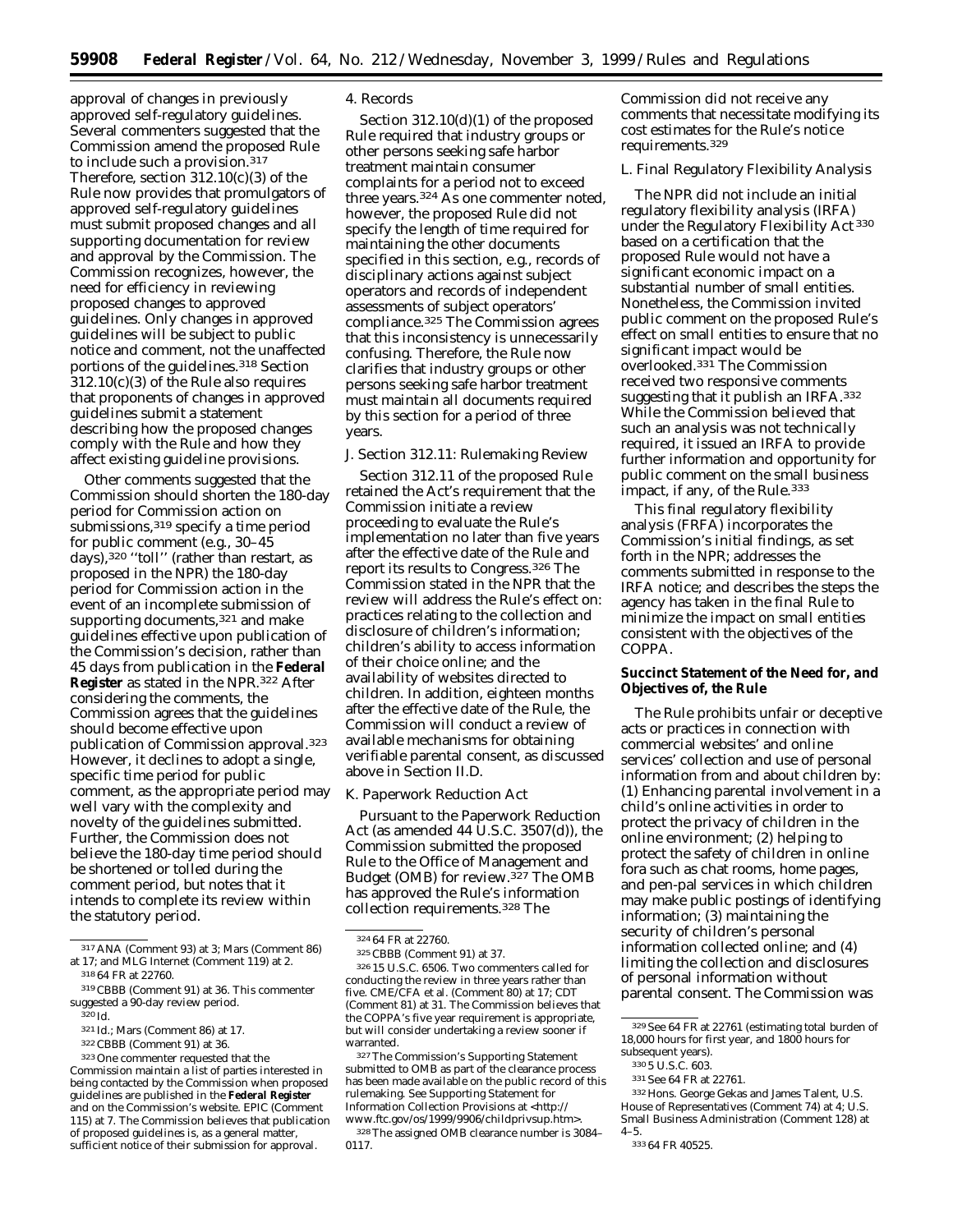required by the COPPA to issue implementing regulations.334

## **Summary of the Significant Issues Raised by the Public Comments in Response to the IRFA; Summary of the Assessment of the Agency of Such Issues; and Statement of Any Changes Made in the Rule as a Result of Such Comments**

In the IRFA, the Commission sought comment regarding the impact of the proposed Rule and any alternatives the Commission should consider, with a specific focus on the effect of the Rule on small entities.335 The Commission received five comments, which discussed issues also addressed in the Statement of Basis and Purpose, above, including notice, verifiable parental consent, security, and safe harbors.

# *1. New Notice and Request for Consent*

One commenter contended that the requirement for new notice and consent for different uses of a child's personal information under the notice and consent sections of the proposed Rule threatened smaller operators that rely on mergers and marketing alliances to help build their business.<sup>336</sup> The commenter recommended that new notice and consent should be required only when there is a material change in intended uses or practices.337 As explained in Section II.C.4 and II.D.1, above, the Commission has modified its position to require new notice and consent only if there is a material change in the collection, use, or disclosure of personal information from children.

### *2. Verifiable Parental Consent*

Another commenter expressed concern that the proposed Rule's consent requirement would result in high compliance costs and a substantial reduction in traffic to small sites.338 According to the commenter, a child's use of collaborative educational tools on the Internet should be treated differently from the collection and use of personal contact information by marketers. The commenter, who called for parental notification and opt-out for such collaborative uses, was especially concerned about the loss of business from schools.

The Commission does not have discretion under the statute to waive the requirement of verifiable parental consent.339 As noted above in Section

II.D.4, the Rule does not preclude schools from acting as intermediaries between operators and parents in the notice and consent process, or from serving as the parent's agent in the process. Thus, the Rule should not hinder businesses that provide services to schools.

The Commission is sensitive to commenters' concerns about increased costs and reduced traffic to sites. Accordingly, the Commission has temporarily adopted a sliding scale approach to verifiable parental consent to minimize burdens and costs for operators while still providing for parental control of children's personal information. As more fully described in Section II.D, inexpensive e-mail mechanisms may be used to obtain parental consent for the collection of information for internal uses, such as an operator's marketing to a child based on information collected about the child's preferences. Only where information is subject to ''disclosure'' under section 312.2 of the Rule will the other methods of consent be required and, even then, operators will have a range of mechanisms from which to choose. Further, even after the sliding scale is phased out two years from the Rule's effective date, operators will be able to choose from a number of consent methods, many of which are expected to be less costly and more widely available at that time.340 Finally, for certain uses of children's personal information, no consent will be required at all under the exceptions to prior parental consent set forth in section 312.5(c) of the Rule.

## *3. Confidentiality, Security, and Integrity of Information*

One commenter found the security methods identified in section 312.8 of the proposed Rule to be effective, but suggested that small entities should not be held to the same standards as larger entities when evaluating adequate protection under the Rule.341 As noted earlier, the Rule allows operators flexibility in selecting security procedures in accordance with their particular needs.

#### *4. Safe Harbors*

A commenter suggested that section 312.10 of the proposed Rule should more clearly recognize the role automation can play in assessing an operator's compliance with privacy seal programs.342 As explained above in Section II.I.2, section 312.10(b)(2) includes a performance standard requiring only that assessment mechanisms be effective, mandatory, and independent. In addition to the examples listed in the Rule, that performance standard may be satisfied by other equally effective means. Thus, the Rule does not preclude the use of automated assessment tools that meet the performance standard.

# **Description and Estimate of the Number of Small Entities to Which the Rule Will Apply or an Explanation of Why No Such Estimate Is Available**

The Rule applies to any commercial operator of an online service or website directed to children or any commercial operator that has actual knowledge that it is collecting personal information from a child.343 A precise estimate of the number of small entities that fall within the Rule is not currently feasible, in part, because the definition of a website directed to children turns on a number of factors that will require a factual analysis on a case-by-case basis.344 In connection with the NPR, IRFA, and the public workshop on verifiable parental consent, the Commission has not received any comments providing an estimate of the number of small entities to which the Rule will apply.

# **Description of the Projected Reporting, Recordkeeping and Other Compliance Requirements of the Rule, Including an Estimate of the Classes of Small Entities That Will Be Subject to the Requirement and the Type of Professional Skills Necessary for Preparation of the Report or Record**

The Commission incorporates by reference its description of the projected reporting, recordkeeping and other compliance requirements of the Rule, as

<sup>334</sup> 15 U.S.C. 6502.

<sup>335</sup> 64 FR at 40527–28.

<sup>336</sup> KidsOnLine.com (IRFA Comment 02) at 1. 337 *Id.*

<sup>338</sup>Zeeks.com (IRFA Comment 05) at 2.

<sup>339</sup>*See* 15 U.S.C. 6502; section 312.3 of the Rule. Another commenter suggested that operators be

permitted to collect some personal information to establish a relationship with the child in exchange for limited access to the site (such as games) without obtaining consent. KidsOnLine.com (IRFA Comment 02 ) at 2.

<sup>340</sup>*See supra* note 1868. As described more fully above, the Commission will undertake a review eighteen months after the effective date of the Rule to determine through public comment whether technology has progressed as expected. The impact on small businesses will again be carefully considered.

<sup>341</sup> KidsOnLine.com (IRFA Comment 02) at 1.

<sup>342</sup>PrivacyBot.com (IRFA Comment 03) at 2. This commenter noted that the examples listed the NPR appeared to call for manual assessment mechanisms.

<sup>343</sup>Section 312.3. The Rule does not apply to nonprofit entities. Section 312.2 (definition of ''operator'').

<sup>344</sup>Under section 312.2, in determining whether a commercial website or online service is directed to children, the Commission will consider its subject matter, visual or audio content, age of models, language or other characteristics of the website or online service, as well as whether advertising promoting or appearing on the website or online service is directed to children.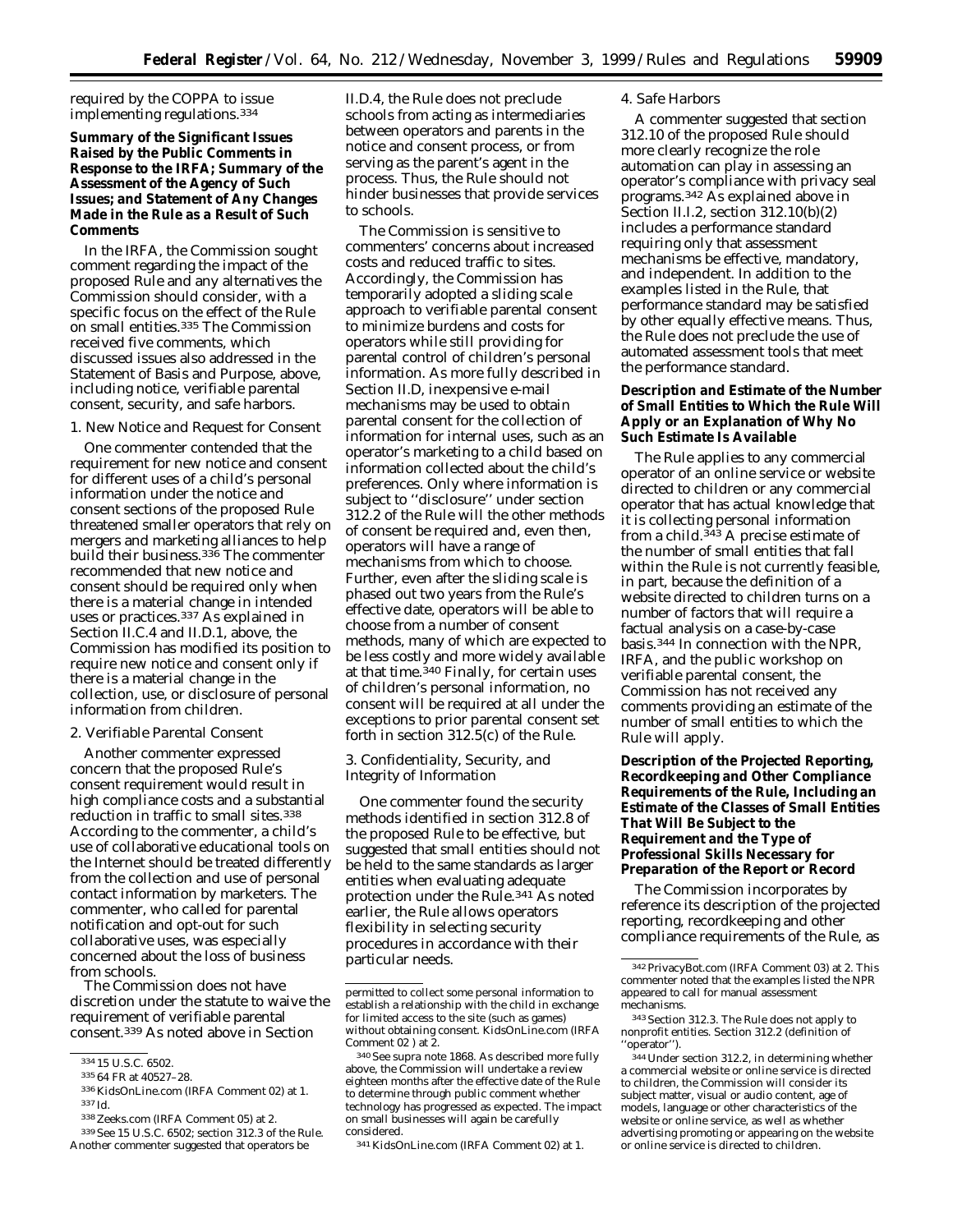set forth in the IRFA.345 The Office of Management and Budget has approved the information collection of the Rule 346 based on the Commission's earlier submission for clearance, which has been made available on the public record of this rulemaking.347 The Commission has not received any comments that necessitate modifying its previous description of projected compliance requirements.

**Description of the Steps the Agency Has Taken To Minimize the Significant Economic Impact on Small Entities, Consistent With the Stated Objectives of Applicable Statutes, Including a Statement of the Factual, Policy, and Legal Reasons for Selecting the Alternative Adopted in the Final Rule and Why Each of the Other Significant Alternatives to the Rule Considered by the Agency Which Affect the Impact on Small Entities Was Rejected**

The Rule incorporates the many performance standards set forth in the statute.348 Thus, operators are free to choose among a number of compliance methods based upon their individual business models and needs. Although the Rule's provisions impose some costs, the requirements of notice, verifiable parental consent, access, and security are mandated by the COPPA itself. The Commission has sought to minimize the burden on all businesses, including small entities, by adopting flexible standards; 349 however, it does not have the discretion to create exemptions from the Act based on an operator's size. Likewise, while the Rule attempts to clarify, consolidate, and simplify the statutory requirements for all entities, 350 the Commission has little discretion, if any, to mandate different methods or schedules for small entities that would undermine compliance with the Act.351

349*See* 5 U.S.C. 603(c)(3). The notice requirements, for example, have been designed to minimize the burdens on operators in a variety of ways. Section 312.4(b) of the Rule permits operators to post ''links'' to the required notices, rather than state the complete text. Similarly, in response to industry concerns about technical feasibility, the Commission has eliminated the requirement that the link must be seen without having to scroll down from the initial viewing screen. *See* Section II.C.2, *supra*.

350*See* 5 U.S.C. 603(c)(2).

351For example, the COPPA requires the online posting of privacy policies by websites and online services. A waiver for small entities of that prior notice requirement (*e.g.*, by permitting notice after the fact) would be inconsistent with the statutory mandate. *See* 15 U.S.C. 6502(b)(1)(A)(i).

Nevertheless, throughout the rulemaking proceeding, the Commission has sought to gather information regarding the economic impact of the COPPA's requirements on all operators, including small entities. The NPR, for example, included a number of questions for public comment regarding the costs and benefits associated with notice and consent.352 Similarly, the subsequent IRFA notice invited public comment specifically on the issue of small business impact.353 In addition, the agenda for the public workshop on verifiable parental consent included topics designed to elicit economic impact information. In connection with the workshop, the Commission invited additional public comment.

The Commission has carefully considered responsive comments that suggested a variety of alternatives in developing the final Rule. The discussion below reviews some of the significant alternatives considered and the basis for the Commission's decisions with regard to certain notice, parental consent, access, security, and safe harbor requirements.

### *1. New Notice and Request for Consent*

Many commenters contended that requiring operators to undertake new notice and consent under sections 312.4(c) and 312.5 for any use not covered by a parent's previous consent was burdensome and unnecessary.354 The Commission is sensitive to the objections raised, particularly with respect to mergers, which occur often in this industry and which would trigger new notice and consent requirements even where there was no significant change in the operator's information practices. Eliminating this requirement altogether, however, would prevent parents from receiving material information that could affect their decisions regarding their child's online activities.355

In response to comments, including those of small businesses,356 the Commission has modified the Rule to require new notice and consent only if there will be a material change in how the operator collects, uses, or discloses personal information from children.357

355For example, an operator might initially use a child's information only for internal marketing purposes and then later undertake a new use involving disclosures to third parties. Such a change would likely be important to the parent's consent decision.

356*See* KidsOnLine.com (IRFA Comment 02) at 1. 357*See also* Section II.C.3.a, *supra* (discussing section 312.4(b)(2)(i) (content of notice)).

This modification should substantially reduce the costs of compliance.

#### *2. Verifiable Parental Consent*

Throughout the rulemaking, the Commission has sought input on what mechanisms may be used to satisfy the COPPA's verifiable parental consent requirement. As described more fully in Section II.D. above, the Commission has temporarily adopted a ''sliding scale'' approach that depends upon the use of the child's personal information. This approach was recommended by many industry members seeking to preserve flexibility for operators while achieving the objectives of the Act.358 To minimize burdens until more reliable electronic methods become more available and affordable, it allows use of e-mail for internal uses of personal information, as long as additional steps are taken to verify a parent's identity.

Some commenters had contended that use of e-mail alone should be an acceptable method of consent under section 312.5 of the Rule.<sup>359</sup> Commenters also criticized methods such as print-and-send, credit card, tollfree numbers, and digital signatures for the costs and burdens they might impose.360 Based on the comments and workshop discussion, the Commission does not believe that use of e-mail alone adequately satisfies the statutory requirement that operators make reasonable efforts to obtain verifiable parental consent, taking into consideration available technology.361 According to many commenters, e-mail is easily subject to circumvention by children.362 In particular, where a child and parent share the same e-mail account, as is often the case, a child may easily pretend to be a parent and provide consent for himself.363

The Commission does not expect that declining to permit use of e-mail alone will impose significant costs in terms of foregone activities. Websites will be able to engage in many activities that do not trigger any prior consent requirements pursuant to the exceptions to parental consent set forth in section 312.5(c).364 According to a workshop participant, these exceptions cover some of the most popular and common online activities,

<sup>345</sup>*See* 64 FR at 40526–27.

<sup>346</sup>The OMB clearance number is 3084–0117. 347*See* Supporting Statement for Information Collection Provisions at <http://www.ftc.gov/os/ 1999/9906/childprivsup.htm>.

<sup>348</sup>*See, e.g.*, sections 312.4(c), 312.5.

<sup>352</sup> 64 FR at 22761–63.

<sup>353</sup> 64 FR 40525.

<sup>354</sup>*See supra* note 143.

<sup>358</sup>*See supra* note 203 and accompanying text.

<sup>359</sup>*See supra* note 197 and accompanying text. 360*See supra* notes 187–195 and accompanying

text.

<sup>361</sup>*See* 15 U.S.C. 6501(9).

<sup>362</sup>*See supra* note 196 and accompanying text.

<sup>363</sup>*See supra* note 178 and accompanying text.

<sup>364</sup>*See* Section II.D.3, *supra.* Prior parental

consent is not required pursuant to these exceptions. However, in some instances, operators must provide parents with notice and an opportunity to opt out. *See* section 312.5(c)(3).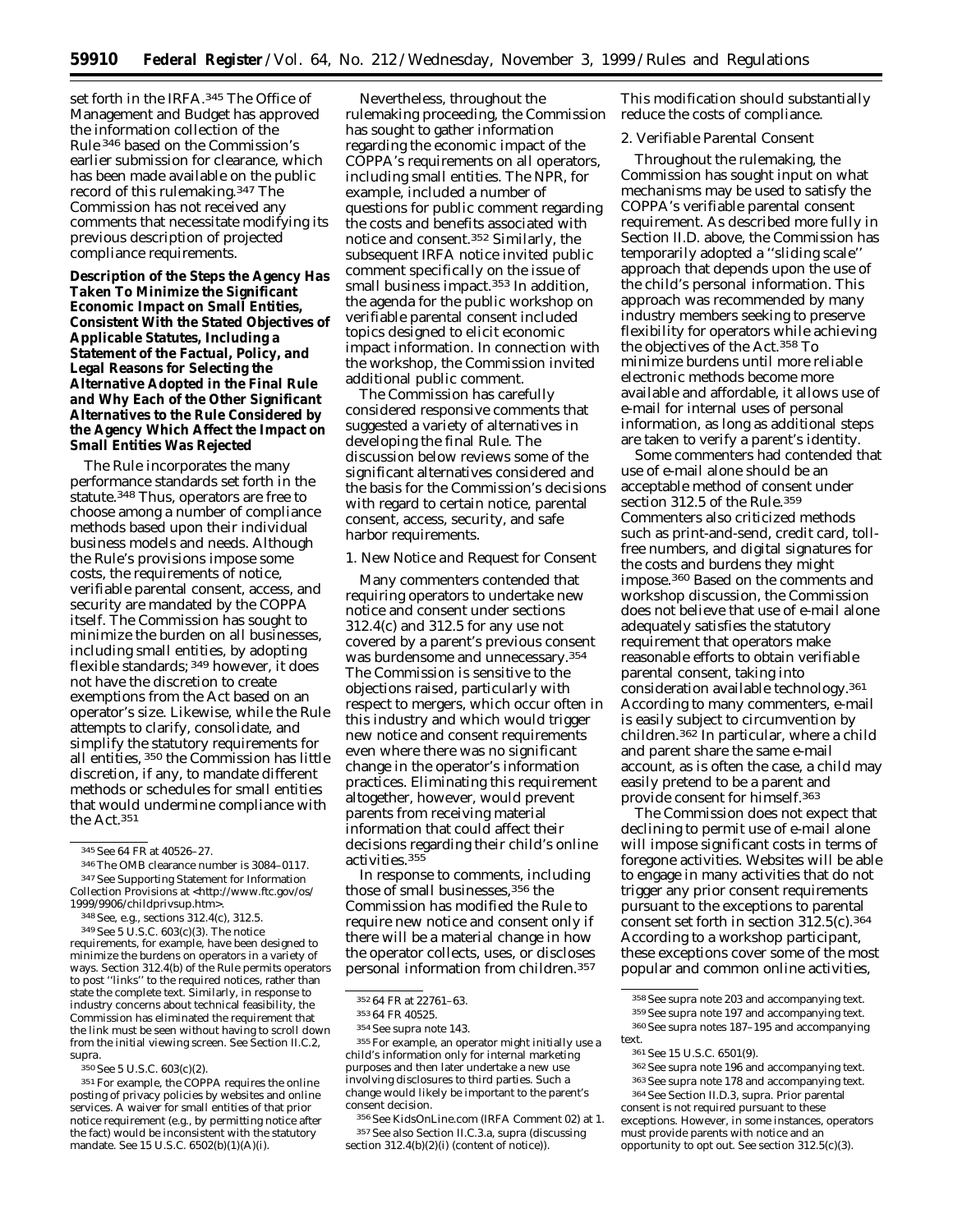including newsletters, contests, and online magazine subscriptions.365

Moreover, where e-mail mechanisms are employed for internal uses under the sliding scale, the additional steps required under section 312.5 (such as sending a confirmatory e-mail to the parent following receipt of consent) should not be especially onerous given the availability and ease of automated technology.<sup>366</sup> Thus, the additional steps required should have no deterrent effect on operators (or parents).

Only for activities that entail ''disclosure'' of a child's personal information, as defined in the Rule, such as chat rooms, message boards, pen-pal services, and personal home pages, will the higher method of consent be triggered.367 The comments and public workshop discussion provide considerable support for the principle that such activities warrant a higher level of protection, given the heightened safety concerns.<sup>368</sup> In order to ensure maximum flexibility within this upper tier of the sliding scale, a range of mechanisms will be acceptable under the Rule, including postal mail, facsimile, credit card in connection with a transaction, toll-free numbers, and digital signatures.<sup>369</sup> To minimize costs, once a parent has provided consent through one of these methods and obtained a PIN or password, an operator may subsequently obtain consent through an e-mail accompanied by such PIN or password.

In adopting the sliding scale for a twoyear period following the Rule's effective date, the Commission has sought to minimize any burdens of compliance until advancements in technology provide more reliable electronic methods at low cost. Based on reports from industry members, the Commission expects that this will occur soon.370 To assess whether such developments have in fact occurred as

367To minimize burdens on general audience sites, the Commission has revised the Rule so that if a chat room monitor strips any posting of individually identifiable information before it is made public, the operator will not be deemed to have ''collected'' the child's personal information for purposes of the Rule. *See* Section II.A.2, *supra* (discussing section 312.2's definition of ''collects or collection''). Moreover, because the individually identifiable information has been deleted, the operator will not have ''disclosed'' that information under the Rule.

368*See supra* note 205 and accompanying text.

369*See* section 312.5(b).

370*See* Section II.D.2 and note 186, *supra.*

expected, the Commission will undertake a review, using notice and comment, approximately eighteen months after the Rule's effective date. All businesses, including small entities, will be given the opportunity to comment on economic impact issues at that time.

If technology progresses as expected, operators should have a wide variety of reasonable and effective options for providing verifiable parental consent. Therefore, phasing out the sliding scale should not impose undue burdens on operators seeking to comply with the Rule. Moreover, the Commission's amendment to the Rule requiring new notice and consent only in the case of Amaterial changes' to an operator's information practices should further reduce operators' burdens.

## *3. Parental Access to Information*

In implementing the COPPA's parental access requirement,371 the Commission has adopted flexible standards and sought to eliminate any unnecessary provisions in the Rule. For example, section 312.6(a)(3) requires that operators provide a means of review that ensures that the requestor is a parent, taking into account available technology, and that is not unduly burdensome to the parent. In response to comments that the proposed Rule's right to change information went beyond the statute and was onerous, the Commission has omitted that provision from the Rule. To eliminate unnecessary costs, the Rule also no longer requires parental verification for access to the types or categories of personal information collected from the child under section 312.6(a)(1). However, consistent with the COPPA, which recognized the safety concerns inherent in granting access to the child's specific information, proper parental verification will be required for access to that information under section 312.6(a)(3). As with verifiable parental consent, operators may choose from among a variety of verification methods, including both online and offline methods.372

## *4. Confidentiality, Security, and Integrity of Information*

As required under the Act, the Rule seeks to ensure a baseline level of protection for children's personal

information.373 The Commission recognizes that certain security procedures may be more costly for smaller entities than larger entities.374 Accordingly, section 312.8 allows operators flexibility in selecting reasonable procedures in accordance with their business models.375

#### *5. Safe Harbors*

The safe harbor provisions also utilize performance standards in order to minimize burdens and provide incentives for industry self-regulation, as required by the COPPA.376 In response to concerns that the proposed Rule appeared inflexible, the Commission has clarified in section 312.10(b)(1) that promulgators of selfregulatory guidelines may comply with the safe harbor provisions by requiring subject operators to implement ''substantially similar requirements that provide the same or greater protections for children'' as those contained in the Rule. The Commission also has adopted performance standards for the assessment mechanisms and compliance incentives in sections 312.10(b)(2) and (b)(3). In addition to the examples listed in the Rule, these performance standards may be satisfied by other equally effective means. In order to maximize efficiency, the Rule further provides that only material changes in approved guidelines will be subject to the public notice and comment required under this section.

# **Final Rule**

## **List of Subjects in 16 CFR Part 312**

Children, Children's online privacy protection, Communications, Computer technology, Consumer protection, Data protection, Electronic mail, E-mail, Information practices, Internet, Online service, Privacy, Record retention, Safety, Trade practices, Website, Youth.

Accordingly, the Federal Trade Commission amends 16 CFR chapter I by adding a new Part 312 to read as follows:

### **PART 312—CHILDREN'S ONLINE PRIVACY PROTECTION RULE**

- Sec.<br>312.1 312.1 Scope of regulations in this part.<br>312.2 Definitions.
- 312.2 Definitions.<br>312.3 Regulation
	- Regulation of unfair or deceptive acts or practices in connection with the collection, use, and/or disclosure of personal information from and about children on the Internet.
- 312.4 Notice.

<sup>365</sup>*See supra* note 226.

<sup>366</sup>A number of commenters recognized that taking additional steps would increase the likelihood that it is the parent who is providing consent, and some websites already undertake such measures. *See supra* notes 198–203 and accompanying text.

<sup>371</sup>*See* 15 U.S.C. 6502(b)(1)(B)(iii). 372The Commission will continue to monitor technological advances that might play a useful role in identifying parents for purposes of granting access. The Commission agrees with comments that it is currently premature to mandate the use of certain mechanisms still under development or not yet widely available. *See* CBBB (Comment 91) at 24.

<sup>373</sup>*See* 15 U.S.C. 6502(b)(1)(D).

<sup>374</sup>*See* KidsOnLine.com (IRFA Comment 02) at 1.

<sup>375</sup>*See* note 284, supra.

<sup>376</sup>*See* 15 U.S.C. 6503.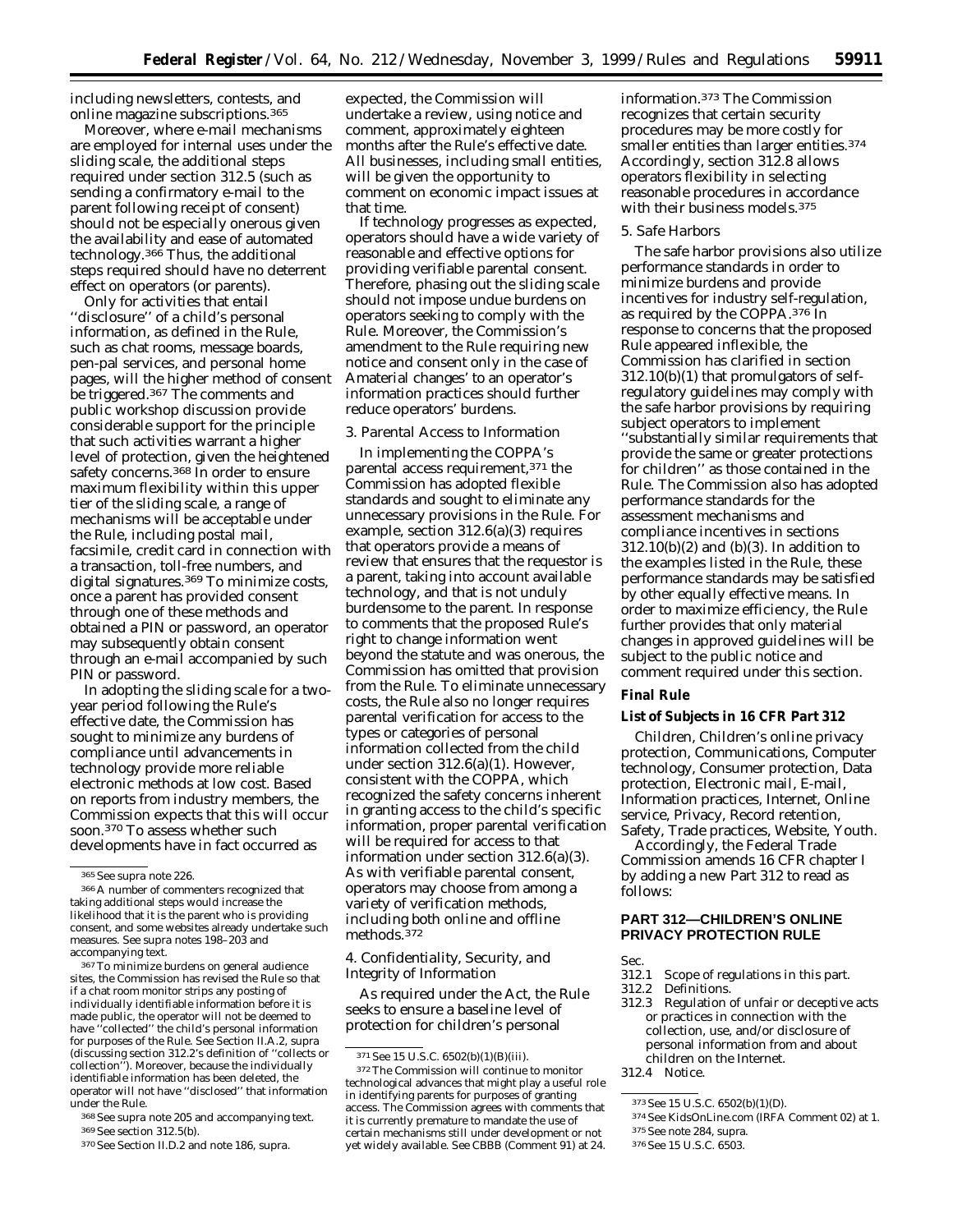- 312.5 Parental consent.
- 312.6 Right of parent to review personal information provided by a child.
- 312.7 Prohibition against conditioning a child's participation on collection of personal information.
- 312.8 Confidentiality, security, and integrity of personal information collected from children.
- 312.9 Enforcement.
- 312.10 Safe harbors.
- 312.11 Rulemaking review.
- 312.12 Severability.

**Authority:** Secs. 15 U.S.C. 6501 *et seq.*

#### **§ 312.1 Scope of regulations in this part.**

This part implements the Children's Online Privacy Protection Act of 1998, (15 U.S.C. 6501, *et seq.*,) which prohibits unfair or deceptive acts or practices in connection with the collection, use, and/or disclosure of personal information from and about children on the Internet. The effective date of this part is April 21, 2000.

### **§ 312.2 Definitions.**

*Child* means an individual under the age of 13.

*Collects or collection* means the gathering of any personal information from a child by any means, including but not limited to:

(a) Requesting that children submit personal information online;

(b) Enabling children to make personal information publicly available through a chat room, message board, or other means, *except where* the operator deletes all individually identifiable information from postings by children before they are made public, and also deletes such information from the operator's records; or

(c) The passive tracking or use of any identifying code linked to an individual, such as a cookie.

*Commission* means the Federal Trade Commission.

*Delete* means to remove personal information such that it is not maintained in retrievable form and cannot be retrieved in the normal course of business.

*Disclosure* means, with respect to personal information:

(a) The release of personal information collected from a child in identifiable form by an operator for any purpose, except where an operator provides such information to a person who provides support for the internal operations of the website or online service and who does not disclose or use that information for any other purpose. For purposes of this definition:

(1) *Release of personal information* means the sharing, selling, renting, or any other means of providing personal information to any third party, and

(2) *Support for the internal operations of the website or online service* means those activities necessary to maintain the technical functioning of the website or online service, or to fulfill a request of a child as permitted by  $\S 312.5(c)(2)$ and (3); or

(b) Making personal information collected from a child by an operator publicly available in identifiable form, by any means, including by a public posting through the Internet, or through a personal home page posted on a website or online service; a pen pal service; an electronic mail service; a message board; or a chat room.

*Federal agency* means an agency, as that term is defined in Section 551(1) of title 5, United States Code.

*Internet* means collectively the myriad of computer and telecommunications facilities, including equipment and operating software, which comprise the interconnected world-wide network of networks that employ the Transmission Control Protocol/Internet Protocol, or any predecessor or successor protocols to such protocol, to communicate information of all kinds by wire, radio, or other methods of transmission.

*Online contact information* means an e-mail address or any other substantially similar identifier that permits direct contact with a person online.

*Operator* means any person who operates a website located on the Internet or an online service and who collects or maintains personal information from or about the users of or visitors to such website or online service, or on whose behalf such information is collected or maintained, where such website or online service is operated for commercial purposes, including any person offering products or services for sale through that website or online service, involving commerce:

(a) Among the several States or with 1 or more foreign nations;

(b) In any territory of the United States or in the District of Columbia, or between any such territory and

(1) Another such territory, or

(2) Any State or foreign nation; or

(c) Between the District of Columbia and any State, territory, or foreign nation. This definition does not include any nonprofit entity that would otherwise be exempt from coverage under Section 5 of the Federal Trade Commission Act (15 U.S.C. 45).

*Parent* includes a legal guardian. *Person* means any individual, partnership, corporation, trust, estate, cooperative, association, or other entity.

*Personal information* means individually identifiable information about an individual collected online, including:

(a) A first and last name;

(b) A home or other physical address including street name and name of a city or town;

(c) An e-mail address or other online contact information, including but not limited to an instant messaging user identifier, or a screen name that reveals an individual's e-mail address;

(d) A telephone number;

(e) A Social Security number;

(f) A persistent identifier, such as a customer number held in a cookie or a processor serial number, where such identifier is associated with individually identifiable information; or a combination of a last name or photograph of the individual with other information such that the combination permits physical or online contacting; or

(g) Information concerning the child or the parents of that child that the operator collects online from the child and combines with an identifier described in this definition.

*Third party* means any person who is not:

(a) An operator with respect to the collection or maintenance of personal information on the website or online service; or

(b) A person who provides support for the internal operations of the website or online service and who does not use or disclose information protected under this part for any other purpose.

Obtaining *verifiable consent* means making any reasonable effort (taking into consideration available technology) to ensure that before personal information is collected from a child, a parent of the child:

(a) Receives notice of the operator's personal information collection, use, and disclosure practices; and

(b) Authorizes any collection, use, and/or disclosure of the personal information.

*Website or online service directed to children* means a commercial website or online service, or portion thereof, that is targeted to children. *Provided, however,* that a commercial website or online service, or a portion thereof, shall not be deemed directed to children solely because it refers or links to a commercial website or online service directed to children by using information location tools, including a directory, index, reference, pointer, or hypertext link. In determining whether a commercial website or online service, or a portion thereof, is targeted to children, the Commission will consider its subject matter, visual or audio content, age of models, language or other characteristics of the website or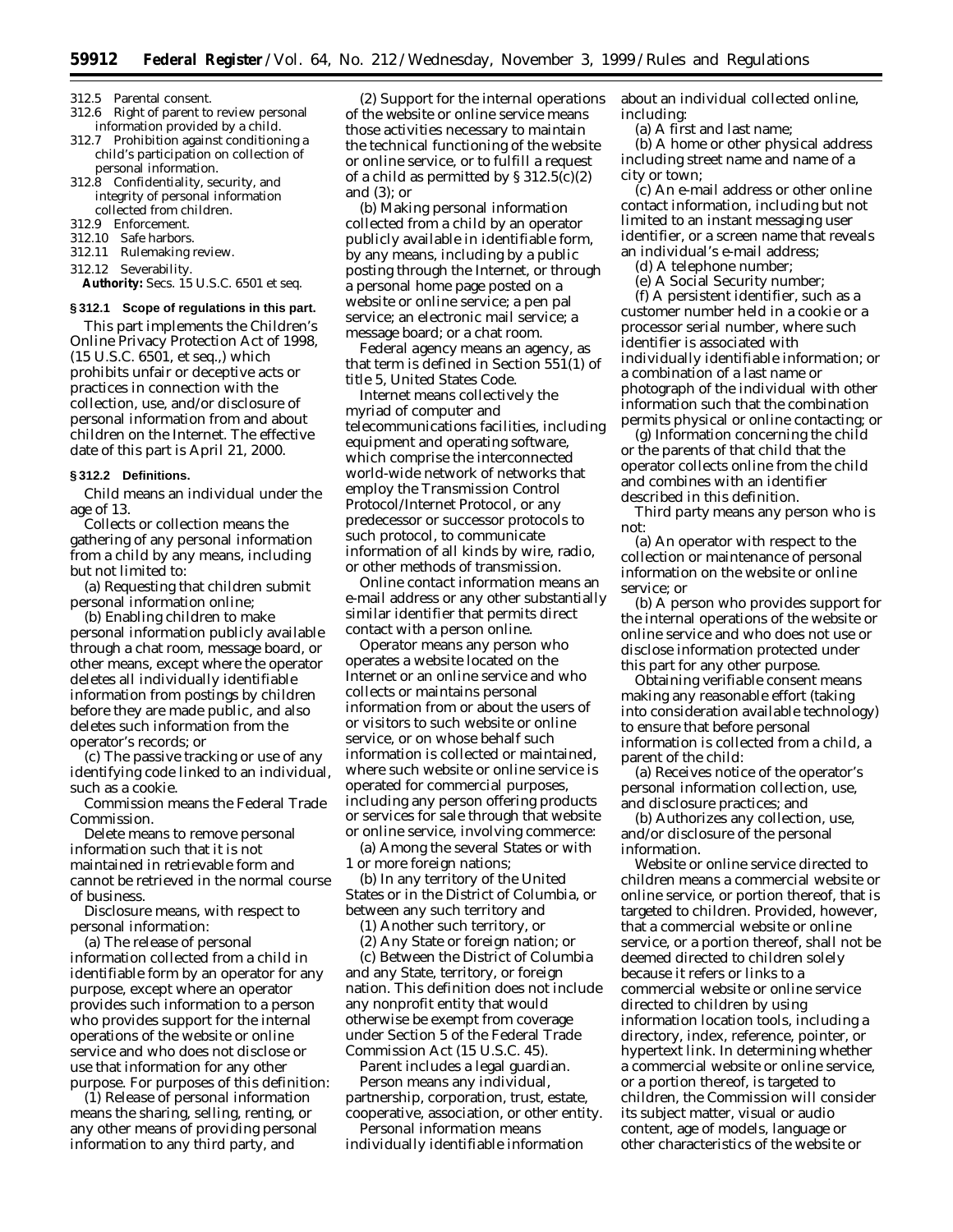online service, as well as whether advertising promoting or appearing on the website or online service is directed to children. The Commission will also consider competent and reliable empirical evidence regarding audience composition; evidence regarding the intended audience; and whether a site uses animated characters and/or childoriented activities and incentives.

#### **§ 312.3 Regulation of unfair or deceptive acts or practices in connection with the collection, use, and/or disclosure of personal information from and about children on the Internet.**

*General requirements.* It shall be unlawful for any operator of a website or online service directed to children, or any operator that has actual knowledge that it is collecting or maintaining personal information from a child, to collect personal information from a child in a manner that violates the regulations prescribed under this part. Generally, under this part, an operator must:

(a) Provide notice on the website or online service of what information it collects from children, how it uses such information, and its disclosure practices for such information (§ 312.4(b));

(b) Obtain verifiable parental consent prior to any collection, use, and/or disclosure of personal information from children (§ 312.5);

(c) Provide a reasonable means for a parent to review the personal information collected from a child and to refuse to permit its further use or maintenance (§ 312.6);

(d) Not condition a child's participation in a game, the offering of a prize, or another activity on the child disclosing more personal information than is reasonably necessary to participate in such activity (§ 312.7); and

(e) Establish and maintain reasonable procedures to protect the confidentiality, security, and integrity of personal information collected from children (§ 312.8).

#### **§ 312.4 Notice.**

(a) *General principles of notice.* All notices under §§ 312.3(a) and 312.5 must be clearly and understandably written, be complete, and must contain no unrelated, confusing, or contradictory materials.

(b) *Notice on the website or online service.* Under § 312.3(a), an operator of a website or online service directed to children must post a link to a notice of its information practices with regard to children on the home page of its website or online service and at each area on the website or online service where

personal information is collected from children. An operator of a general audience website or online service that has a separate children's area or site must post a link to a notice of its information practices with regard to children on the home page of the children's area.

(1) *Placement of the notice.* (i) The link to the notice must be clearly labeled as a notice of the website or online service's information practices with regard to children;

(ii) The link to the notice must be placed in a clear and prominent place and manner on the home page of the website or online service; and

(iii) The link to the notice must be placed in a clear and prominent place and manner at each area on the website or online service where children directly provide, or are asked to provide, personal information, and in close proximity to the requests for information in each such area.

(2) *Content of the notice.* To be complete, the notice of the website or online service's information practices must state the following:

(i) The name, address, telephone number, and e-mail address of all operators collecting or maintaining personal information from children through the website or online service. *Provided that:* the operators of a website or online service may list the name, address, phone number, and e-mail address of one operator who will respond to all inquiries from parents concerning the operators' privacy policies and use of children's information, as long as the names of all the operators collecting or maintaining personal information from children through the website or online service are also listed in the notice;

(ii) The types of personal information collected from children and whether the personal information is collected directly or passively;

(iii) How such personal information is or may be used by the operator(s), including but not limited to fulfillment of a requested transaction, recordkeeping, marketing back to the child, or making it publicly available through a chat room or by other means;

(iv) Whether personal information is disclosed to third parties, and if so, the types of business in which such third parties are engaged, and the general purposes for which such information is used; whether those third parties have agreed to maintain the confidentiality, security, and integrity of the personal information they obtain from the operator; and that the parent has the option to consent to the collection and use of their child's personal information without consenting to the disclosure of that information to third parties;

(v) That the operator is prohibited from conditioning a child's participation in an activity on the child's disclosing more personal information than is reasonably necessary to participate in such activity; and

(vi) That the parent can review and have deleted the child's personal information, and refuse to permit further collection or use of the child's information, and state the procedures for doing so.

(c) *Notice to a parent.* Under § 312.5, an operator must make reasonable efforts, taking into account available technology, to ensure that a parent of a child receives notice of the operator's practices with regard to the collection, use, and/or disclosure of the child's personal information, including notice of any material change in the collection, use, and/or disclosure practices to which the parent has previously consented.

(1) *Content of the notice to the parent.* (i) All notices must state the following:

(A) That the operator wishes to collect personal information from the child;

(B) The information set forth in paragraph (b) of this section.

(ii) In the case of a notice to obtain verifiable parental consent under § 312.5(a), the notice must also state that the parent's consent is required for the collection, use, and/or disclosure of such information, and state the means by which the parent can provide verifiable consent to the collection of information.

(iii) In the case of a notice under the exception in  $\S 312.5(c)(3)$ , the notice must also state the following:

(A) That the operator has collected the child's e-mail address or other online contact information to respond to the child's request for information and that the requested information will require more than one contact with the child;

(B) That the parent may refuse to permit further contact with the child and require the deletion of the information, and how the parent can do so; and

(C) That if the parent fails to respond to the notice, the operator may use the information for the purpose(s) stated in the notice.

(iv) In the case of a notice under the exception in § 312.5(c)(4), the notice must also state the following:

(A) That the operator has collected the child's name and e-mail address or other online contact information to protect the safety of the child participating on the website or online service;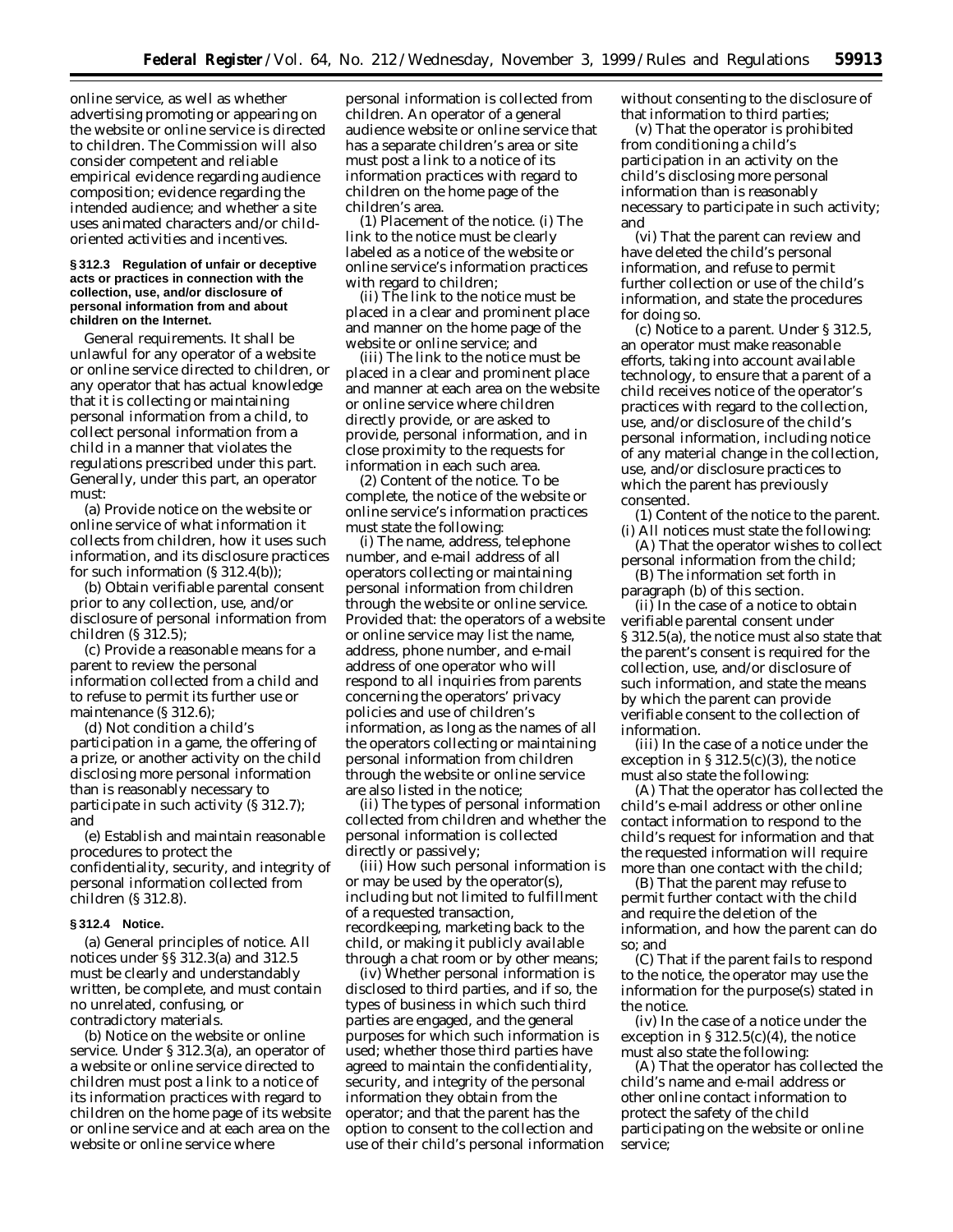(B) That the parent may refuse to permit the use of the information and require the deletion of the information, and how the parent can do so; and

(C) That if the parent fails to respond to the notice, the operator may use the information for the purpose stated in the notice.

### **§ 312.5 Parental consent.**

(a) *General requirements.* (1) An operator is required to obtain verifiable parental consent before any collection, use, and/or disclosure of personal information from children, including consent to any material change in the collection, use, and/or disclosure practices to which the parent has previously consented.

(2) An operator must give the parent the option to consent to the collection and use of the child's personal information without consenting to disclosure of his or her personal information to third parties.

(b) *Mechanisms for verifiable parental consent.* (1) An operator must make reasonable efforts to obtain verifiable parental consent, taking into consideration available technology. Any method to obtain verifiable parental consent must be reasonably calculated, in light of available technology, to ensure that the person providing consent is the child's parent.

(2) Methods to obtain verifiable parental consent that satisfy the requirements of this paragraph include: providing a consent form to be signed by the parent and returned to the operator by postal mail or facsimile; requiring a parent to use a credit card in connection with a transaction; having a parent call a toll-free telephone number staffed by trained personnel; using a digital certificate that uses public key technology; and using e-mail accompanied by a PIN or password obtained through one of the verification methods listed in this paragraph. *Provided that:* For the period until April 21, 2002, methods to obtain verifiable parental consent for uses of information other than the ''disclosures'' defined by § 312.2 may also include use of e-mail coupled with additional steps to provide assurances that the person providing the consent is the parent. Such additional steps include: sending a confirmatory e-mail to the parent following receipt of consent; or obtaining a postal address or telephone number from the parent and confirming the parent's consent by letter or telephone call. Operators who use such methods must provide notice that the parent can revoke any consent given in response to the earlier e-mail.

(c) *Exceptions to prior parental consent.* Verifiable parental consent is required prior to any collection, use and/or disclosure of personal information from a child except as set forth in this paragraph. The exceptions to prior parental consent are as follows:

(1) Where the operator collects the name or online contact information of a parent or child to be used for the sole purpose of obtaining parental consent or providing notice under § 312.4. If the operator has not obtained parental consent after a reasonable time from the date of the information collection, the operator must delete such information from its records;

(2) Where the operator collects online contact information from a child for the sole purpose of responding directly on a one-time basis to a specific request from the child, and where such information is not used to recontact the child and is deleted by the operator from its records;

(3) Where the operator collects online contact information from a child to be used to respond directly more than once to a specific request from the child, and where such information is not used for any other purpose. In such cases, the operator must make reasonable efforts, taking into consideration available technology, to ensure that a parent receives notice and has the opportunity to request that the operator make no further use of the information, as described in § 312.4(c), immediately after the initial response and before making any additional response to the child. Mechanisms to provide such notice include, but are not limited to, sending the notice by postal mail or sending the notice to the parent's e-mail address, but do not include asking a child to print a notice form or sending an e-mail to the child;

(4) Where the operator collects a child's name and online contact information to the extent reasonably necessary to protect the safety of a child participant on the website or online service, and the operator usesd reasonable efforts to provide a parent notice as described in § 312.4(c), where such information is:

(i) Used for the sole purpose of protecting the child's safety;

(ii) Not used to recontact the child or for any other purpose;

(iii) Not disclosed on the website or online service; and

(5) Where the operator collects a child's name and online contact information and such information is not used for any other purpose, to the extent reasonably necessary:

(i) To protect the security or integrity of its website or online service;

(ii) To take precautions against liability;

(iii) To respond to judicial process; or

(iv) To the extent permitted under other provisions of law, to provide information to law enforcement agencies or for an investigation on a matter related to public safety.

### **§ 312.6 Right of parent to review personal information provided by a child.**

(a) Upon request of a parent whose child has provided personal information to a website or online service, the operator of that website or online service is required to provide to that parent the following:

(1) A description of the specific types or categories of personal information collected from children by the operator, such as name, address, telephone number, e-mail address, hobbies, and extracurricular activities;

(2) The opportunity at any time to refuse to permit the operator's further use or future online collection of personal information from that child, and to direct the operator to delete the child's personal information; and

(3) Notwithstanding any other provision of law, a means of reviewing any personal information collected from the child. The means employed by the operator to carry out this provision must:

(i) Ensure that the requestor is a parent of that child, taking into account available technology; and

(ii) Not be unduly burdensome to the parent.

(b) Neither an operator nor the operator's agent shall be held liable under any Federal or State law for any disclosure made in good faith and following reasonable procedures in responding to a request for disclosure of personal information under this section.

(c) Subject to the limitations set forth in § 312.7, an operator may terminate any service provided to a child whose parent has refused, under paragraph (a)(2) of this section, to permit the operator's further use or collection of personal information from his or her child or has directed the operator to delete the child's personal information.

### **§ 312.7 Prohibition against conditioning a child's participation on collection of personal information.**

An operator is prohibited from conditioning a child's participation in a game, the offering of a prize, or another activity on the child's disclosing more personal information than is reasonably necessary to participate in such activity.